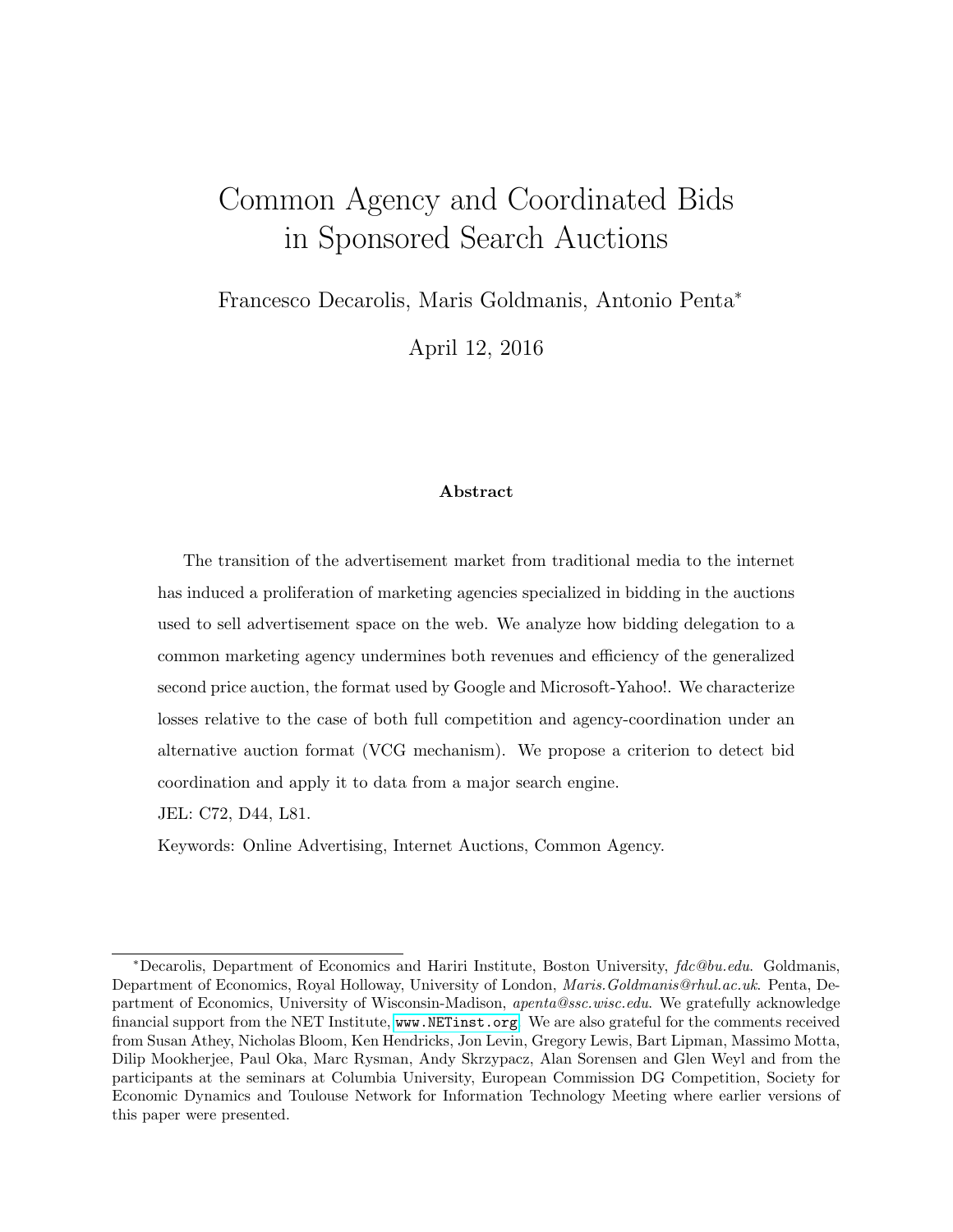### 1 Introduction

In two influential papers, Edelman, Ostrovsky and Schwarz (2007, EOS hereafter) and Varian (2007) pioneered the study of the Generalized Second Price (GSP) auction, the mechanism used to allocate advertisement space on the results web page of search engines like Google, Microsoft Bing and Yahoo!.<sup>[1](#page-0-0)</sup> These auctions represent one of the fastest growing and most economically relevant forms of online advertisement, with an annual growth of 10% and a total value of 50 billion dollars in 2013 (PwC, 2015). A recent trend in this industry, however, has the potential to alter the functioning of these auctions – and, hence, the profits in this industry – in ways that are not accounted for by the existing models. In particular, an increasing number of bidders are delegating their bidding campaigns to specialized Search Engine Marketing Agencies (SEMAs).[2](#page-0-0) As a result, SEMAs often bid in the same auction on behalf of different advertisers. But this clearly changes the strategic interaction, as SEMAs have the opportunity to lower their payments by coordinating the bids of their clients.

In this paper we explore the impact of bidding delegation to a common SEMA on the performance of the GSP auction. Our theoretical analysis uncovers a striking fragility of this mechanism to the possibility of bid coordination. This is underscored by our finding that the GSP auction is outperformed, both in terms of revenues and efficiency, by a benchmark mechanism (the VCG) which is known to perform poorly under coordinated bidding. Further support to our theoretical results is provided by data of a major search engine, which we use to asses the revenue losses due to the presence of a SEMA. Overall, our findings suggest that the diffusion of SEMAs is likely to have a substantial impact on this market.

Studying bidding coordination in the GSP auction presents a number of difficulties, which are only partly due to the inherent complexity of the mechanism. An insightful analysis of the

<sup>1</sup>Varian (2007) and EOS study a complete information environment. More rencent work by Athey and Nekipelov (2012) maintains common knowledge of valuations but introduces uncertainty on the set of bidders and quality scores. Gomes and Sweeney (2014) instead study an independent private values model. In related work on the ad exchanges auctions, Balseiro, Besbes and Weintraub (2015) study the dynamic interaction among advertisers under limited budgets constraints.

<sup>2</sup>A survey by the Association of National Advertisers (ANA) among 74 large U.S. advertisers indicates that about 77% of the respondents fully outsource their search engine marketing activities (and 16% partially outsource them) to specialized agencies, see ANA (2011). Analogously, a different survey of 325 mid-size advertisers by Econsultancy (EC) reveals that the fraction of companies not performing their paid-search marketing in house increased from 53% to 62% between 2010 and 2011, see EC (2011).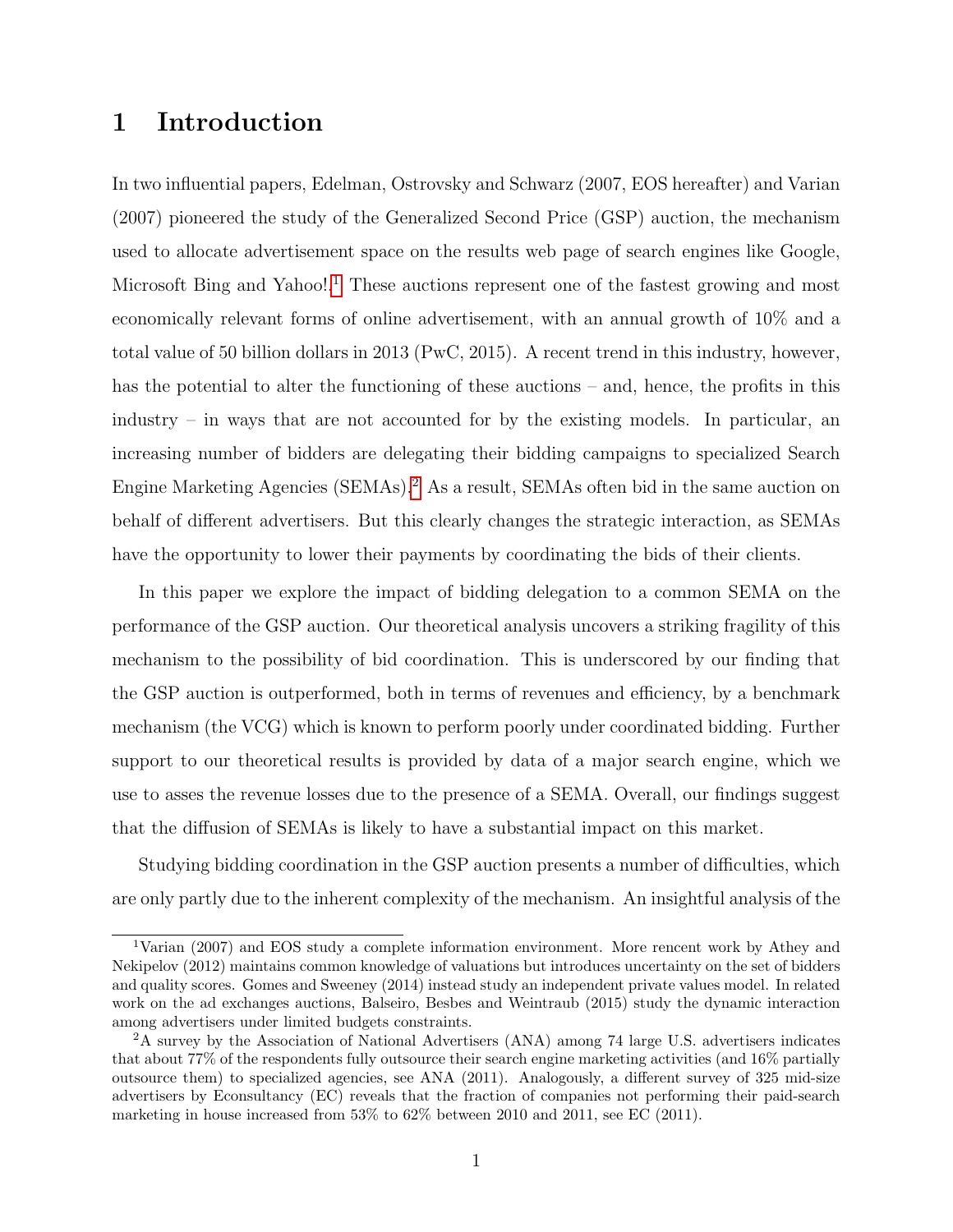problem thus requires a careful balance between tractability and realism of the assumptions.

For instance, since SEMAs in this market operate side by side with independent advertisers, it is important to have a model in which coordinated and competitive bidding coexist. But the problem of 'partial cartels' is acknowledged as a major difficulty in the literature (e.g., Hendricks, Porter and Tan  $(2008)$ ).<sup>[3](#page-0-0)</sup> To address this problem, our model combines elements of cooperative and non-cooperative game theory, in the spirit of the seminal work of Ray and Vohra (1997, 2014) (see also Ray, 2008). We thus introduce a general notion of 'Recursively-Stable Agency Equilibrium' (RAE) which involves both equilibrium and stability restrictions, and which provides a unified framework to study the impact of SEMAs under different mechanisms.<sup>[4](#page-0-0)</sup> Second, it is well-known that strategic behavior in the GSP auction is complex and gives rise to a plethora of equilibria (Borgers, Cox, Pesendorfer and Petricek (2013)). Introducing a tractable and insightful refinement has been a key contribution of EOS and Varian (2007). But their refinements are not defined in a context in which some advertisers coordinate their bids. Thus, a second challenge we face is to develop a refinement for the model with SEMA, which ensures both tractability as well as clear economic insights.

More precisely, we modify EOS and Varian's baseline model by introducing a SEMA, which we model as a player that chooses the bids of its clients in order to maximize the total surplus. Bidders that do not belong to the SEMA are referred to as 'independents', and place bids in order to maximize their own profits. To ensure a meaningful comparison with EOS competitive benchmark, and to avoid the severe multiplicity of equilibria in the GSP auction, we introduce a refinement of bidders' best responses that distills the individual-level underpinnings of EOS 'lowest-revenue envy-free' equilibrium, and assume that independents place their bids accordingly. This device enables us to maintain the logic of EOS refinement for the independent bidders, even if EOS equilibrium is not defined in the game with SEMA. The SEMA in turn makes a proposal of a certain profile of bids to its clients. The proposal is implemented if it is 'recursively stable' in the sense that, anticipating the bidding strategies

<sup>3</sup>The literature on 'bidding rings', for instance, has either considered mechanisms in which non-cooperative behavior is straightforward (e.g., second price auctions with private values, as in Mailath and Zemski (1991)), or assumes that the coalition includes all bidders in the auction (as in the first price auctions of McAfee and McMillan (1992) and Hendricks et al. (2008)). See section [3.2](#page-12-0) for a discussion of this literature.

<sup>4</sup>Apart from the common underlying philosophy, our notion of RAE differs from Ray and Vohra's concepts in important ways, extensively discussed in section [3.2.](#page-12-0)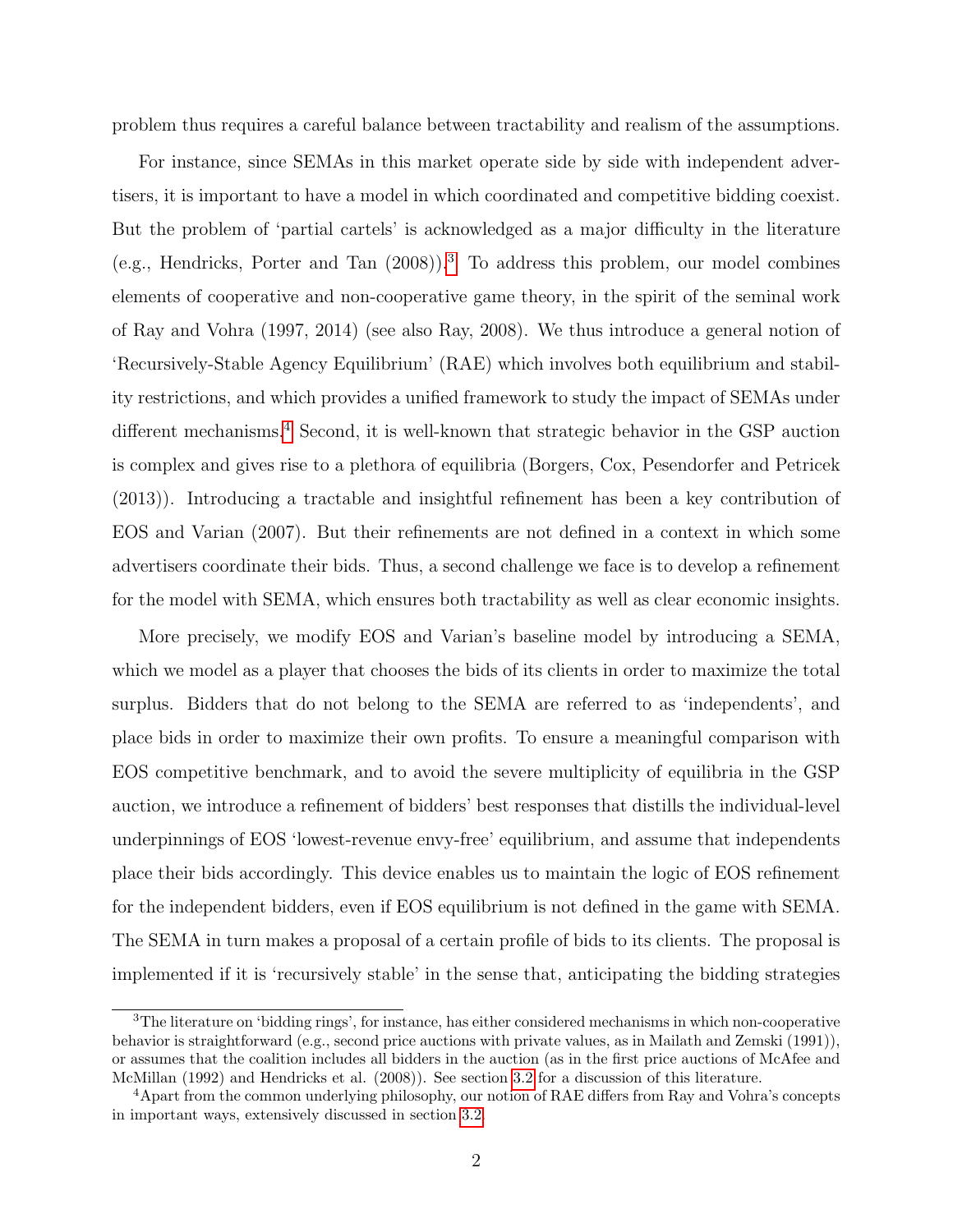of others, and taking into account the possible unraveling of the rest of the coalition, no client has an incentive to abandon the SEMA and bid as an independent. Thus, similar to Ray and Vohra (1997, 2014), the outside options of the members of a coalition are equilibrium objects themselves, and implicitly incorporate the restrictions entailed by the underlying coalition formation game.

Within this general framework, we consider different models of coordinated bidding, in which the SEMA operates under different constraints. We first assume that the agency is constrained to placing bids which cannot be detected as 'coordinated' by an external observer. This is a useful working hypothesis, which also has obvious intrinsic interest. Under this assumption, we show that the resulting allocation in the GSP with SEMA is efficient and the revenues are the same as those that would be generated if the same coalition structure was bidding in a VCG auction. We then relax this 'undetectability constraint', and show that in this case the search engine revenues in the GSP auction are never higher, and are in fact typically lower, than those obtained in the VCG mechanism with coordination. Furthermore, once the 'undetectability constraint' is lifted, efficiency in the allocation of bidders to slots is no longer guaranteed by the GSP mechanism. Since the VCG is famously regarded as a poor mechanism under coordinated bidding, finding that it outperforms the GSP both in terms of revenues and allocation is remarkably negative for the GSP. Finally, to assess the extent to which the poor revenue performance of the GSP with coordinated bidding is due to the allocative distortion, we consider a benchmark in which the SEMA operates under the constraint of not altering the allocation of the competitive benchmark (which is efficient). We show that, even with this allocative restriction, the revenues are lower in the GSP auction than in the VCG mechanism.

This fragility of the GSP auction is due to the complex equilibrium effects it induces. In particular, by manipulating the bids of its members, in equilibrium the SEMA also affects the bids of the independents. The SEMA therefore has both a *direct* and an *indirect effect* in the GSP auction, and hence even a small coalition may have a large impact on total revenues. Depending on the structure of the SEMA, the indirect effect may be first order. As we will explain, our analysis uncovers that this is especially the case if the SEMA includes members which occupy low or adjacent positions in the ranking of valuations.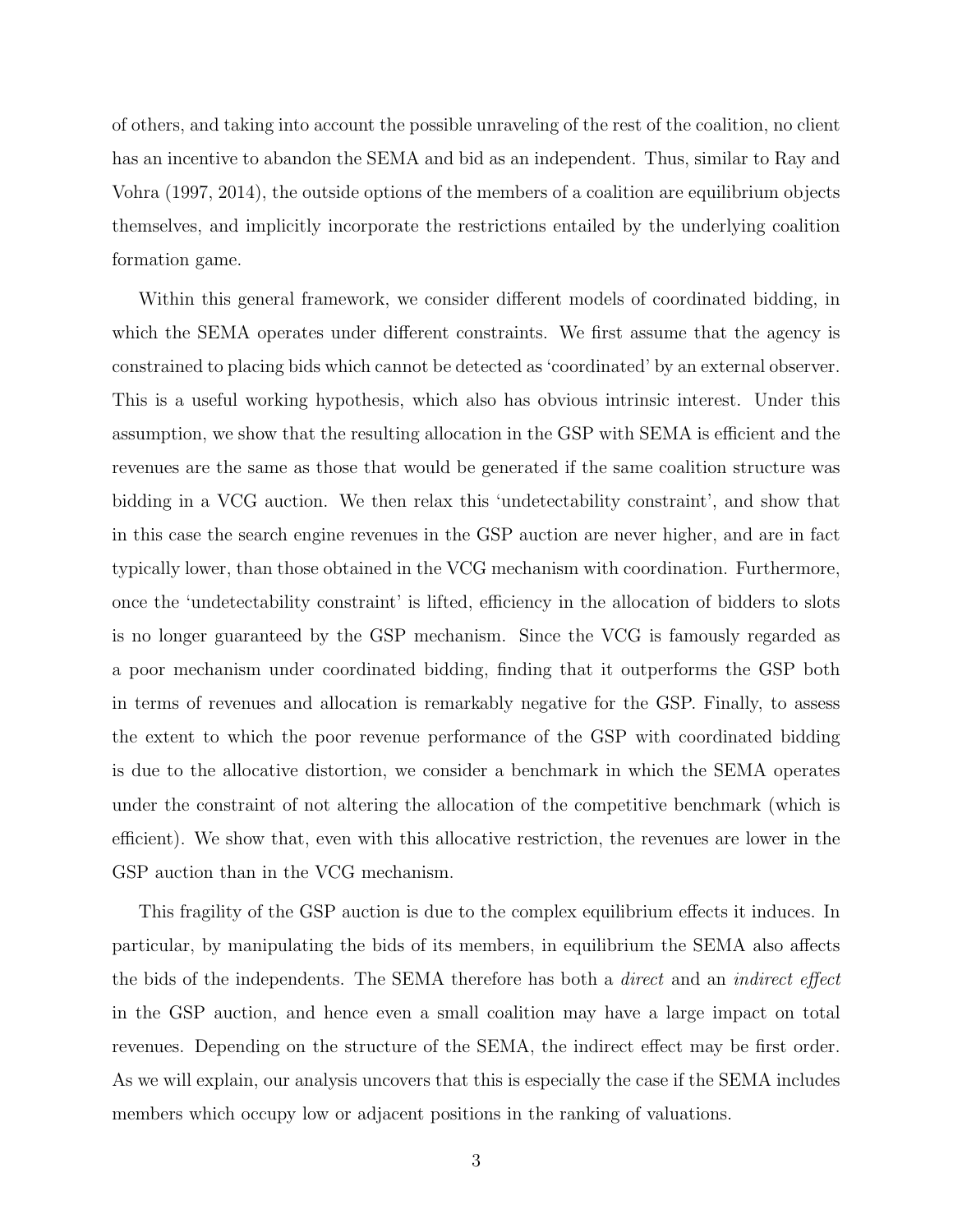In the final part of the paper, we supplement our theoretical analysis applying it to search auctions data. First, we illustrate how our theoretical results can be used to detect potentially coordinated behavior, and to choose over alternative models of coordinated bidding. Second, we use the equilibrium restrictions to infer bounds on bidders' valuations, which in turn can be used to compute the counterfactual revenues of the search engine under competitive bidding. We show that, although the typical coalition in our dataset only has 2 bidders, coordination has economically sizable effects, up to a 7.9% average revenue loss across the keywords for which we detect coordination. Consistent with our theoretical analysis, the indirect effect drives most of the revenue losses in the data (75% on average).

The main implication of this study is that, under the current trend towards increased agency bidding, revenue sharing and allocative properties of the GSP auction will change. This is obviously interesting from a market design perspective. Although the design of sponsored search auctions has received considerable attention in the literature (e.g., Edelman and Schwarz (2010) and Celis et al. (2015)), this is the first study to point to the role of agencies and, importantly, to develop a methodology capable of accommodating the joint presence of competitive and coordinated bidding. Our results are also potentially relevant from an antitrust perspective. In particular, our characterization of the agency behavior is analogous to that of buying consortia, which have been sanctioned in the past.<sup>[5](#page-0-0)</sup> Nevertheless, the specificities of the market suggest a more nuanced view of the harm to consumers. We discuss this point and other policy implications in the concluding section.

Finally, from a broader perspective, we note that our findings complement the recent work of Einav et al. (2014), who also document a decline in the importance of individual bidding in auctions: they show that consumers are progressively shifting away from online auction platforms towards purchasing at posted prices. Hence, there is a sense in which bidding delegation – the focus of our paper – can be seen as the counterpart, on the advertisers' side, of the same phenomenon documented by Einav et al. (2014). Altogether, it emerges the picture of a sizeable market undergoing important transformations. Our focus on a specific, albeit important, aspect of this change should thus be complemented by further research.

<sup>&</sup>lt;sup>5</sup>See, for instance, the case of the tobacco manufacturers consortium buying in the tobacco leaves auctions, United States v. American Tobacco Company, 221 U.S. 106 (1911).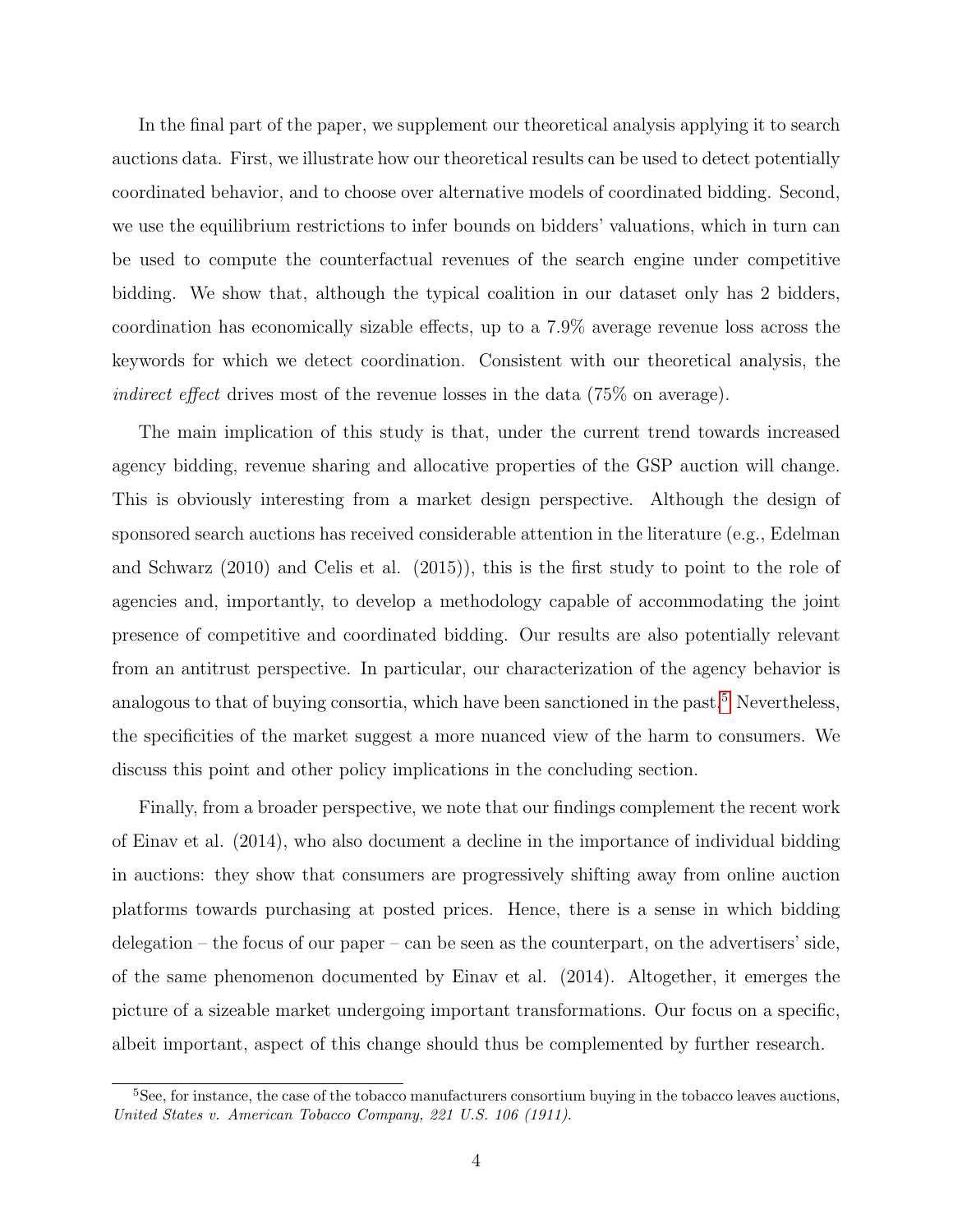### <span id="page-5-0"></span>2 The GSP auction

In this section we introduce the GSP auction and the necessary notation. The only original result in this section is Lemma [1,](#page-6-0) which shows that EOS lowest-revenue envy-free (LREF) equilibrium – originally defined as a refinement of the Nash equilibrium correspondence – can be equivalently defined as the fixed point of a refinement of individuals' best responses. This result will play an important role in the next sections. That is because, by distilling the individual underpinnings of EOS refinement, it enables us to extend EOS approach to the analysis of the GSP auction with SEMA, in which LREF equilibrium is not defined.

Consider the problem of assigning agents  $i \in I = \{1, \ldots, n\}$  to slots  $s = 1, \ldots, S$ , where  $n \geq S$ . In our case, agents are advertisers, and slots are positions for ads in the page for a given keyword. Slot  $s = 1$  corresponds to the highest position, and so on until  $s = S$ , which is the slot in the lowest position. For each s, we let  $x^s$  denote the 'click-through-rate' (CTR) of slot s, that is the number of clicks that an ad in position s is expected to receive, and assume that  $x^1 > x^2 > \cdots > x^S > 0$ . We also let  $x^t = 0$  for all  $t > S$ . Finally, we let  $v_i$  denote the per-click-valuation of advertiser i, and we label advertisers so that  $v_1 > v_2 > \cdots > v_n$ .

In the GSP auction, each advertiser submits a bid  $b_i \in \mathbb{R}_+$ . The advertiser who submits the highest bid obtains the first slot and pays a price equal to the second highest bid every time his ad is clicked; the advertiser with the second highest bid obtains the second slot and pays a price-per-click equal to the third highest bid, and so on. We denote bid profiles by  $b = (b_i)_{i=1,\dots,n}$  and  $b_{-i} = (b_j)_{j \neq i}$ . For any profile b, we let  $\rho(i; b)$  denote the rank of i's bid in b (ties are broken according to bidders' labels).<sup>[6](#page-0-0)</sup> When b is clear from the context, we omit it and write simply  $\rho(i)$ . For any  $t = 1, \ldots, n$  and b or  $b_{-i}$ , we let  $b^t$  and  $b_{-i}^t$  denote the t-highest component of the vectors b and  $b_{-i}$ , respectively.

The rules of the auction are formalized as follows. For any b, if  $\rho(i) \leq S$  bidder i obtains position  $\rho(i)$  at price-per-click  $p^{\rho(i)} = b^{\rho(i)+1}$ . If  $\rho(i) > S$ , bidder *i* obtains no position.<sup>[7](#page-0-0)</sup> We maintain throughout that advertisers' preferences, the CTRs and the rules of the auction are

<sup>&</sup>lt;sup>6</sup>Formally,  $\rho(i; b) := |\{j : b_j > b_i\} \cup \{j : b_j = b_i \text{ and } j < i\}| + 1$ . This tie-breaking rule is convenient for the analysis of coordinated bidding. It can be relaxed at the cost of added technicalities (see footnote [17\)](#page-13-0).

<sup>&</sup>lt;sup>7</sup>In reality, bidders allocation to slots is determined adjusting advertisers' bids by some 'quality scores'. To avoid unnecessary complications, we only introduce quality scores in section 5 (see also Varian (2007)).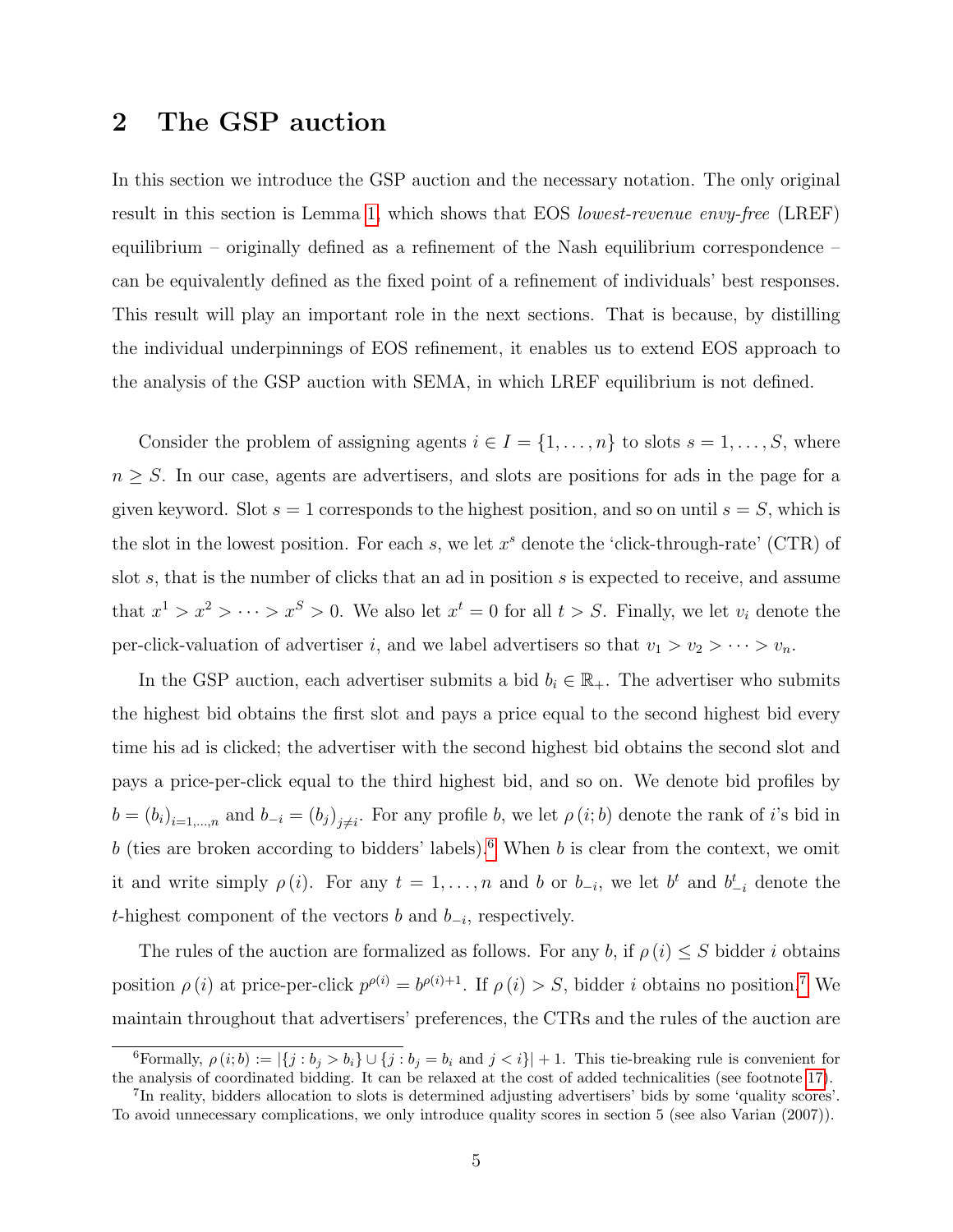common knowledge. We thus model the GSP auction as a game  $\mathcal{G}(v) = (A_i, u_i^{\mathcal{G}})_{i=1,\dots,n}$  where  $A_i = \mathbb{R}_+$  denotes the set of actions of player i (his bids), and payoff functions are such that, for every i and every  $b \in \mathbb{R}_+^n$ ,  $u_i^{\mathcal{G}}$  $\mathcal{G}_i(t) = (v_i - b^{\rho(i)+1}) x^{\rho(i)}$ . Although it may seem unrealistic, EOS complete information assumption has been shown to be an effective modeling proxy (e.g., Athey and Nekipelov (2012), Che, Choi and Kim (2013) and Varian (2007)).

Note that any generic profile  $b_{-i} = (b_j)_{j \neq i}$  partitions the space of i's bids into  $S + 1$ intervals. The only payoff relevant component of  $i$ 's choice is in which of these intervals he should place his own bid: any two bids placed in the same interval would grant bidder i the same position at the same per-click price (equal to the highest bid placed below  $b_i$ ). So, for each  $b_{-i} \in \mathbb{R}^{n-1}$ , let  $\pi_i(b_{-i})$  denote i's favorite position, given  $b_{-i}$ .<sup>[8](#page-0-0)</sup> Then, i's bestresponse to  $b_{-i}$  is the interval  $BR_i(b_{-i}) = (b_{-i}^{\pi_i(b_{-i})})$  $\frac{\pi_i(b_{-i})}{-i}, \, b_{-i}^{\pi_i(b_{-i})-1}$ ). This defines the best-response correspondence  $BR_i: \mathbb{R}^{n-1}_+ \rightrightarrows \mathbb{R}_+$ , whose fixed points are the set of (pure) Nash equilibria:  $\mathcal{EG}^0(v) := \{b \in \mathbb{R}^n_+ : b_i \in BR_i (b_{-i}) \ \forall i \in I\}.$ 

It is well-known that the GSP auction admits a multiplicity of equilibria (Borgers et al. (2013)). For this reason, EOS introduced a refinement of the set  $\mathcal{EG}^0(v)$ , the LREF equilibrium. As anticipated above, we consider instead a refinement of individuals' best response correspondence: for any  $b_{-i} \in \mathbb{R}^{n-1}_+$ , let

<span id="page-6-1"></span>
$$
BR_i^*(b_{-i}) = \left\{ b_i^* \in BR_i(b_{-i}) : \left( v_i - b_{-i}^{\pi_i(b_{-i})} \right) x^{\pi_i(b_{-i})} = (v_i - b_i^*) x^{\pi_i(b_{-i})-1} \right\}.
$$
 (1)

In words, of the many  $b_i \in BR_i(b_{-i})$  that would grant player i his favorite position  $\pi_i(b_{-i}),$ he chooses the bid  $b_i^*$  that makes him indifferent between occupying the current position and climbing up one position paying a price equal to  $b_i^*$ . The set of fixed points of the  $BR_i^*$ correspondence are denoted as  $\mathcal{EG}(v) = \{b \in \mathbb{R}_+^N : b_i \in BR_i^*(b_{-i}) \text{ for all } i \in I\}.$ 

<span id="page-6-0"></span>**Lemma 1.** For any  $b \in \mathcal{EG}(v)$ ,  $b_1 > b_2$ ,  $b_i = v_i$  for all  $i > S$ , and for all  $i = 2, ..., S$ ,

<span id="page-6-2"></span>
$$
b_i = v_i - \frac{x^i}{x^{i-1}} (v_i - b_{i+1}).
$$
\n(2)

Hence, the fixed points of the BR<sup>∗</sup> correspondence coincide with EOS' LREF equilibria.

<sup>8</sup> Allowing ties in individuals' bids or non-generic indifferences complicates the notation, without affecting the results and the main insights. We thus ignore these issues here and leave the details to Appendix [A.1.](#page-33-0)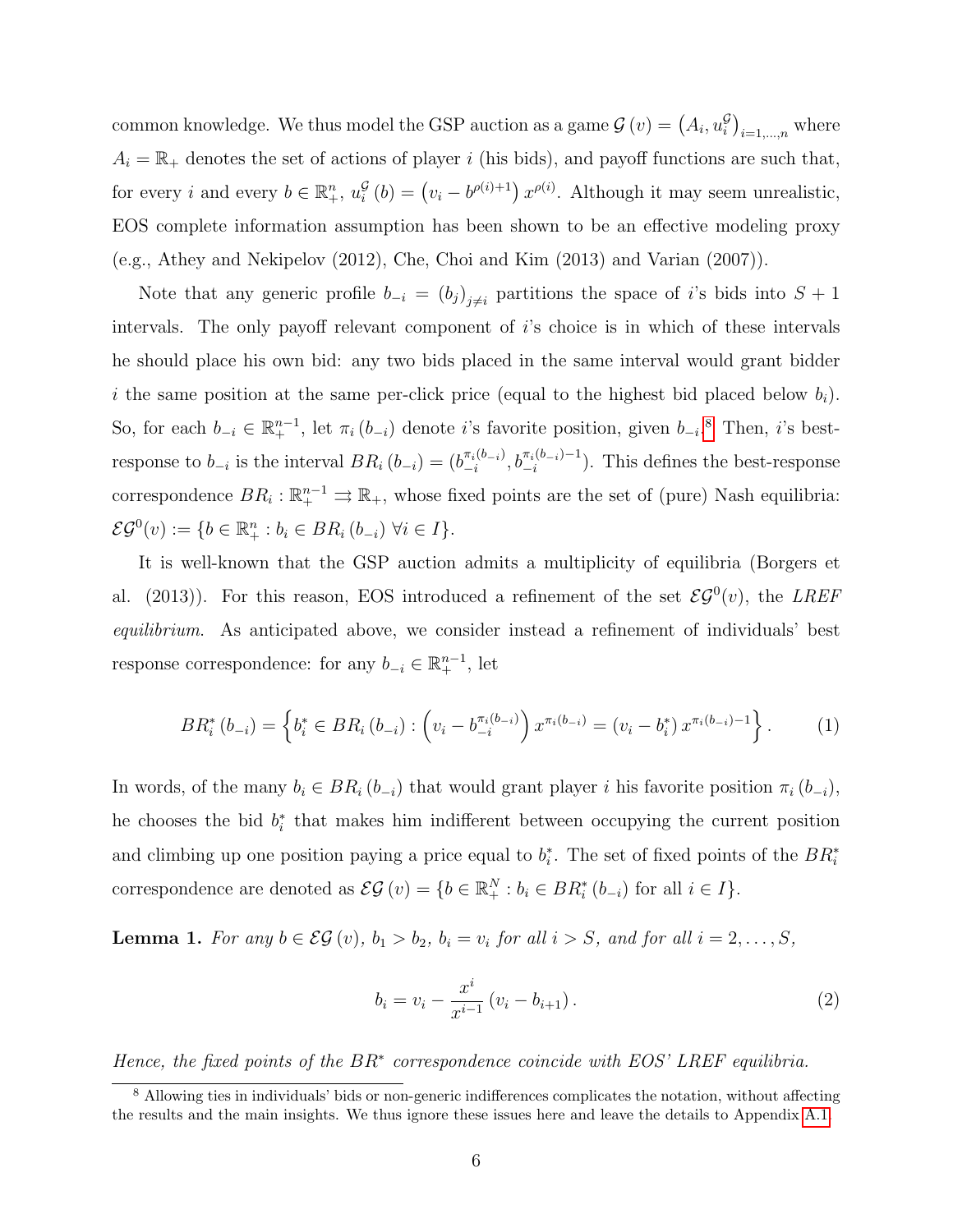In section [4](#page-13-1) we will assume that independents in the GSP auction bid according to  $BR_i^*$ , both with and without the agency. Since, by Lemma [1,](#page-6-0) this is precisely the same assumption on individuals' behavior that underlies EOS' analysis, our approach ensures a meaningful comparison with the competitive benchmark. Lemma [1](#page-6-0) obviously implies that our formulation inherits the many theoretical arguments in support of EOS refinement (e.g. EOS, Edelman and Schwarz (2010), Milgrom and Mollner (2014)). But it is also important to stress that, independent of equilibrium restrictions, this individual-level refinement is particularly compelling because it conforms to the tutorials on how to bid in these auctions provided by the search engines.[9](#page-0-0) This formulation is thus preferable from both a conceptual and a practical viewpoint.

Because of its well known properties, the VCG mechanism represents the standard benchmark in the literature on the GSP auction (e.g., EOS, Varian (2007) and Athey and Nekipelov  $(2012)$ ). Given valuations v, the VCG mechanism is formally defined as a game  $V(v) = (A_i, u_i^{\mathcal{V}})_{i=1,...,n}$ , where  $A_i = \mathbb{R}_+$  and  $u_i^{\mathcal{V}}(b) = v_i x^{\rho(i)} - \sum_{t=\rho(i)+1}^{S+1} b^t (x^{t-1} - x^t)$  for each i and  $b \in \mathbb{R}^n_+$ .

It is well-known that bidding  $b_i = v_i$  is a dominant strategy in this game. In the resulting equilibrium, advertisers are efficiently assigned to positions. Furthermore, EOS (Theorem 1) showed that the position and payment of each advertiser in the dominant strategy equilibrium of the VCG are the same as in the LREF equilibrium of the GSP auction.

The next example will be used repeatedly throughout the paper to illustrate the relative performance of the GSP and VCG mechanism:

<span id="page-7-0"></span>Example 1. Consider an auction with four slots and five bidders, with the following valuations:  $v = (5, 4, 3, 2, 1)$ . The CTRs for the five positions are the following:  $x = (20, 10, 5, 2, 0)$ . In the VCG mechanism, bids are  $b_i = v_i$  for every i, which induces total expected revenues of 96. Bids in the LREF of the GSP auction instead are as follows:  $b_5 = 1$ ,  $b_4 = 1.6$ ,  $b_3 = 2.3$  and  $b_2 = 3.15$ . The highest bid  $b_1$  is not uniquely determined, but it does not affect the revenues, which in this equilibrium are exactly the same as in the VCG mechanism: 96. Clearly, also the allocation is the same in the two mechanisms, and efficient.

<sup>&</sup>lt;sup>9</sup>See, for instance, the Google Ad Word tutorial in which Hal Varian teaches how to maximize profits by following this bidding strategy: <http://www.youtube.com/watch?v=jRx7AMb6rZ0>.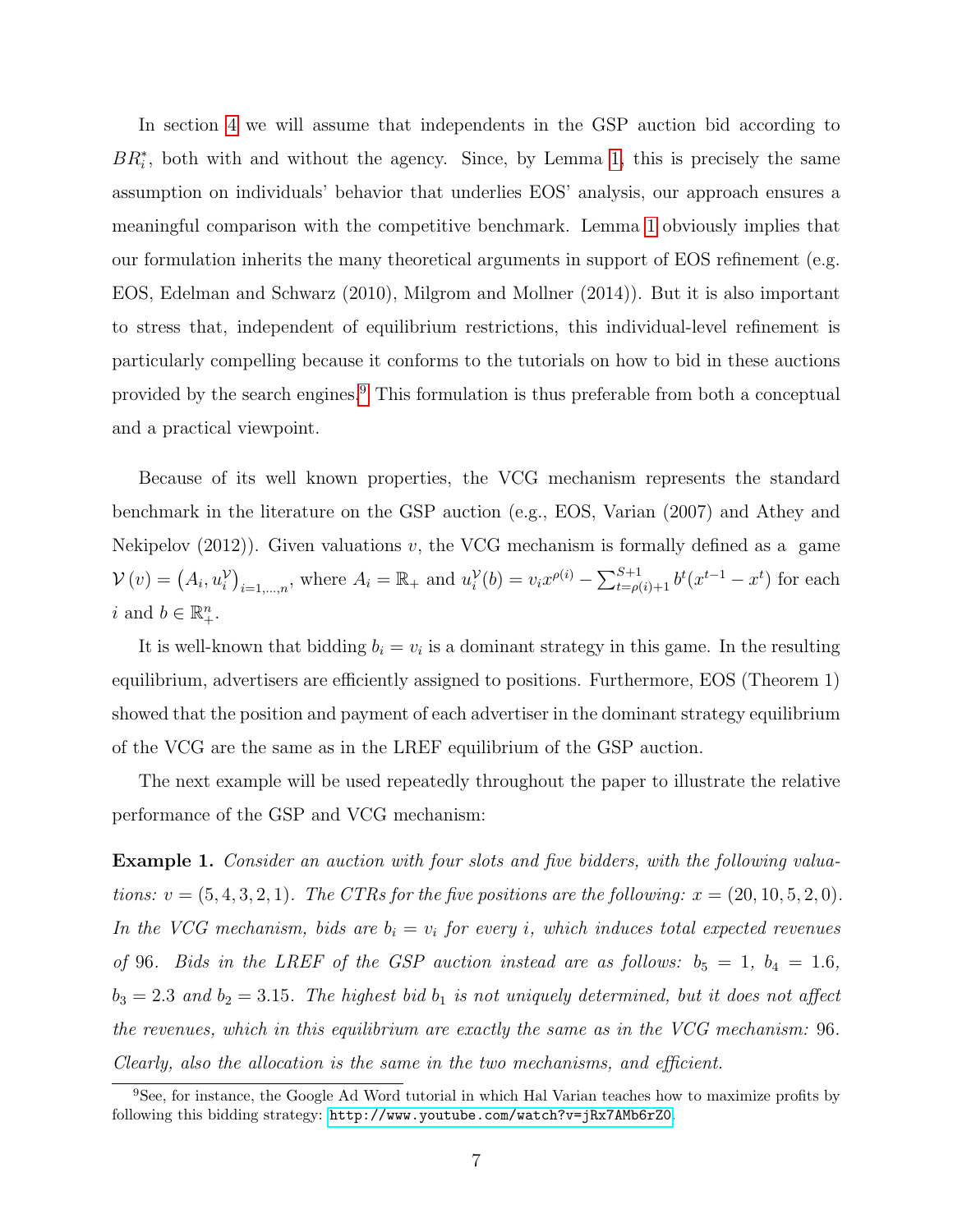### 3 Search Engine Marketing Agencies

Our analysis of the Search Engine Marketing Agencies (SEMAs) focuses on their opportunity to coordinate the bids of different advertisers.<sup>[10](#page-0-0)</sup> We thus borrow the language of cooperative game theory and refer to the clients of the agency as 'members of a coalition' and to the remaining bidders as 'independents'. To avoid unnecessary complications, we focus on environments that resemble what we observe in the data, and restrict our attention to cases with a single SEMA per auction.<sup>[11](#page-0-0)</sup>

We model the SEMA as a player that makes proposals of binding agreements to its members, subject to certain stability constraints. The independents then play the game which ensues from taking the bids of the agency as given. We assume that the agency seeks to maximize the coalition surplus, but is constrained to choosing proposals that are stable in two senses: first, they are consistent with the independents' equilibrium behavior; second, no individual member of the coalition has an incentive to abandon it and play as an independent. We also assume that, when considering such deviations, coalition members are farsighted in the sense that they anticipate the impact of their deviation on both the independents and the remaining members of the coalition (cf. Ray and Vohra (1997), and Ray  $(2008)$ . The constraint for a coalition of size C thus depends on the solutions to the problems of all the subcoalitions of size  $C-1$ . Therefore, the solution concept for the game with the agency will be defined recursively. We discuss the related literature in section [3.2.](#page-12-0)

In the next section we introduce a general definition of the 'Recursively Stable Agency Equilibrium' (RAE), which allows for arbitrary underlying mechanisms. This is useful in that it provides a general framework to analyze the impact of SEMAs under different mechanisms. We then specialize the analysis to the GSP and VCG mechanisms in section [4.](#page-13-1)

<sup>&</sup>lt;sup>10</sup>Other complementary studies have focused on different aspects of marketing agencies, such as their role in attracting new customers and improving ad quality, but also to potentially hurt advertisers by leaking information to rivals that share the same agency (see Day (2014)). Here we abstract from all these important aspects, to focus on the strategic implications of coordinated bidding by a common agency.

<sup>&</sup>lt;sup>11</sup>Data from a major search engine reveal three stylized facts: (i) bidding delegation to agencies is pervasive; (ii) a common agency placing bids in a single auction on behalf of different advertisers occurs in an economically relevant amount of auctions; (iii) consistent with the agencies' specialization, it is almost never the case that more than one agency bids on behalf of multiple bidders in the same auction.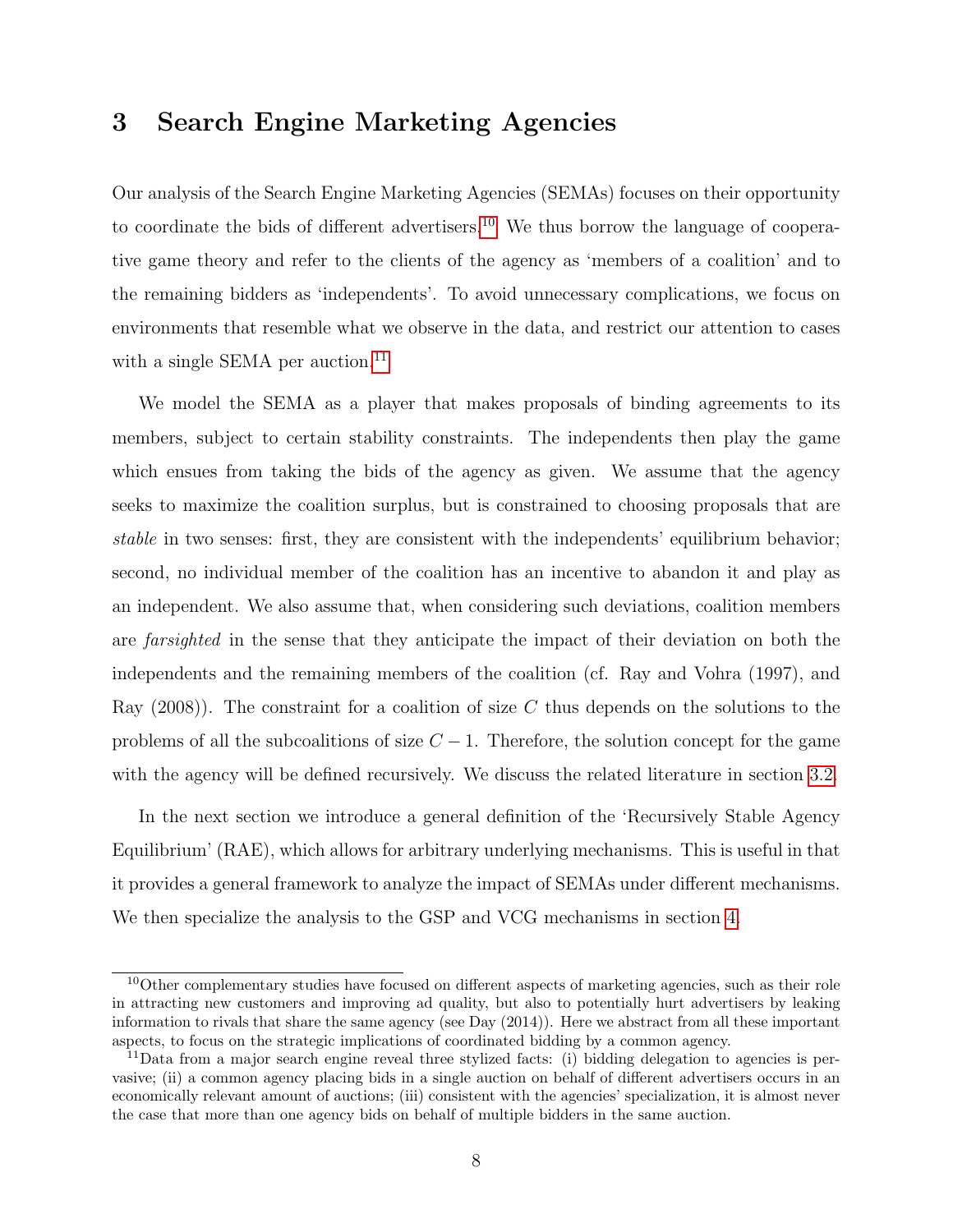### 3.1 The Recursively Stable Agency Equilibrium

Let  $G(v) = (A_i, u_i^G)_{i=1,\dots,n}$  denote the baseline game (without a coalition) generated by the underlying mechanism (e.g., the GSP  $(G = \mathcal{G})$  or the VCG  $(G = \mathcal{V})$  mechanism), given the profile of valuations  $v = (v_i)_{i \in I}$ . For any  $C \subseteq I$  with  $|C| \geq 2$ , we let C denote the agency, and we refer to advertisers  $i \in \mathcal{C}$  as 'members of the coalition' and to  $i \in I \setminus \mathcal{C}$  as 'independents'. The coalition chooses a vector of bids  $b_c = (b_j)_{j \in \mathcal{C}} \in \times_{j \in \mathcal{C}} A_j$ . Given  $b_c$ , the independents  $i \in I \backslash C$  simultaneously choose bids  $b_i \in A_i$ . We let  $b_{-\mathcal{C}} := (b_j)_{j \in I \backslash C}$  and  $A_{-\mathcal{C}} := \times_{j \in I \backslash C} A_j$ . Finally, given profiles b or  $b_{-\mathcal{C}}$ , we let  $b_{-i,-\mathcal{C}}$  denote the subprofile of bids of all independents other than *i* (that is,  $b_{-i,-\mathcal{C}} := (b_j)_{j \in I \setminus \mathcal{C}:j \neq i}$ ).

We assume that the agency maximizes the sum of the payoffs of its members,<sup>[12](#page-0-0)</sup> denoted by  $u_{\mathcal{C}}(b) := \sum_{i \in \mathcal{C}} u_i(b)$ , under three constraints. Two of these constraints are stability restrictions: one for the independents, and one for the members of the coalition. The third constraint, which we formalize as a set  $R_{\mathcal{C}} \subseteq A_{\mathcal{C}}$ , allows us to accommodate the possibility that the agency may exogenously discard certain bids (this restriction is vacuous if  $R_c = A_c$ .). For instance, in section [4.2.1](#page-17-0) we will consider the case of an agency whose primary concern is not being identified as inducing coordinated bids. In that case,  $R_c$  would be comprised of only those bids that are 'undetectable' to an external observer as coordinated. We denote the collection of exogenous restrictions for all possible coalitions as  $\mathcal{R} = (R_{\mathcal{C}})_{\mathcal{C} \subseteq I: |\mathcal{C}| \geq 2}$ .

Stability-1: The first stability restriction on the agency's proposals is that they are stable with respect to the independents. For any  $i \in I \backslash C$ , let  $BR_i^G : A_{-i} \implies A_i$  denote some refinement of *i*'s best response correspondence in  $G\left(v\right)$  (e.g.,  $BR_{i}^{\ast}$  in  $\mathcal{G}\left(v\right)$  or weak dominance in  $V(v)$ ). Define the *independents' equilibrium correspondence*  $BR_{-c}^G$ :  $A_c \rightrightarrows A_{-c}$  as

<span id="page-9-0"></span>
$$
BR_{-\mathcal{C}}^G(b_{\mathcal{C}}) = \left\{ b_{-\mathcal{C}} \in A_{-\mathcal{C}} : \forall j \in I \setminus \mathcal{C}, \ b_j \in BR_j^G(b_{\mathcal{C}}, b_{-j,-\mathcal{C}}) \right\}.
$$
 (3)

If the agency proposes a profile  $b<sub>c</sub>$  that is not consistent with the equilibrium behavior

<sup>&</sup>lt;sup>12</sup>This is a simplifying assumption, which can be justified in a number of ways. From a theoretical viewpoint, our environment satisfies the informational assumptions of Bernheim and Whinston (1985, 1986). Hence, as long as the SEMA is risk-neutral, this particular objective function may be the result of an underlying common agency problem. More relevant from an empirical viewpoint, the agency contracts most commonly used in this industry specify a lump-sum fee per advertiser and per campaign. Thus, the SEMA's ability to generate surplus for its clients is an important determinant of its long run profitability.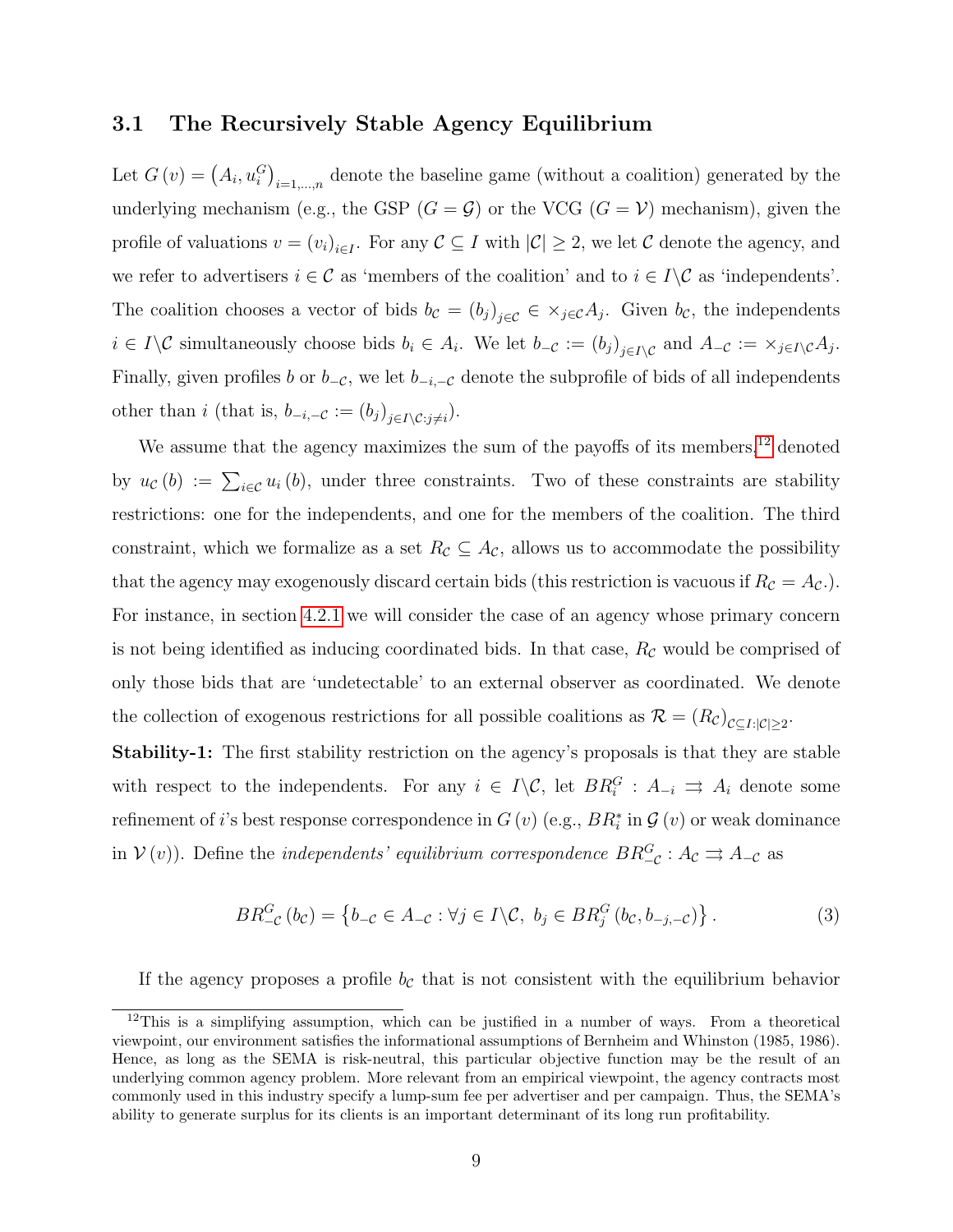of the independents (as specified by  $BR_{-\mathcal{C}}^G$ ), then that proposal does not induce a *stable* agreement. We thus incorporate this stability constraint into the decision problem of the agency, and assume that the agency can only choose bid profiles from the set

<span id="page-10-0"></span>
$$
S_{\mathcal{C}} = \left\{ b_{\mathcal{C}} \in A_{\mathcal{C}} : \exists b_{-\mathcal{C}} \text{ s.t. } b_{-\mathcal{C}} \in BR_{-\mathcal{C}}^G(b_{\mathcal{C}}) \right\}. \tag{4}
$$

Clearly, the strength of this constraint in general depends on the underlying game  $G(v)$ and on the particular correspondence  $BR_{-\mathcal{C}}^G$  that is chosen to model the independents' behavior. This restriction is conceptually important, and needed to develop a general framework for the analysis of coordinated bidding in arbitrary mechanisms. Nonetheless, the restriction plays no role in our results for the GSP and VCG mechanisms, because [\(4\)](#page-10-0) will be either vacuous (Theorem [1\)](#page-14-0) or a redundant constraint (Theorems [2](#page-17-1) and [3\)](#page-20-0).

**Stability-2:** When choosing bids  $b_{\mathcal{C}}$ , the agency forms conjectures about how its bids would affect the bids of the independents. We let  $\beta: S_{\mathcal{C}} \to A_{-\mathcal{C}}$  represent such conjectures of the agency. For any profile  $b_c \in S_c$ ,  $\beta(b_c)$  denotes the agency's belief about the independents' behavior, if she chooses profile  $b_{\mathcal{C}}$ . It will be useful to define the set of conjectures  $\beta$  that are consistent with the independents playing an equilibrium:

$$
B^* = \left\{ \beta \in A_{-\mathcal{C}}^{S_{\mathcal{C}}} : \beta(b_{\mathcal{C}}) \in BR_{-\mathcal{C}}^G \text{ for all } b_{\mathcal{C}} \in S_{\mathcal{C}} \right\}.
$$
 (5)

The second condition for stability requires that, given the conjectures  $\beta$ , the members of the coalition have no incentives to leave the agency and start acting as independents. Hence, the outside option for coalition member  $i \in \mathcal{C}$  is determined by the equilibrium outcomes of the game with coalition  $C \setminus \{i\}$ . This constraint thus requires a recursive definition.

Let  $E^{\mathcal{C}'}(BR^G,\mathcal{R})$  denote the set of Recursively Stable Agency Equilibrium (RAE) outcomes for the game with coalition C' (given restrictions R and refinement  $BR<sup>G</sup>$ ). For coalitions of size  $C = 1$  (that is, the coalition-less game  $G(v)$ ), define the set of equilibria as

<span id="page-10-1"></span>
$$
E^{1} (BR^{G}) = \{ b \in \mathbb{R}_{+}^{n} : b_{i} \in BR_{i}^{G} (b_{-i}) \text{ for all } i \in I \}.
$$
 (6)

Now, suppose that  $E^{C'}(BR^G,\mathcal{R})$  has been defined for all subcoalitions  $C' \subset \mathcal{C}$ . For each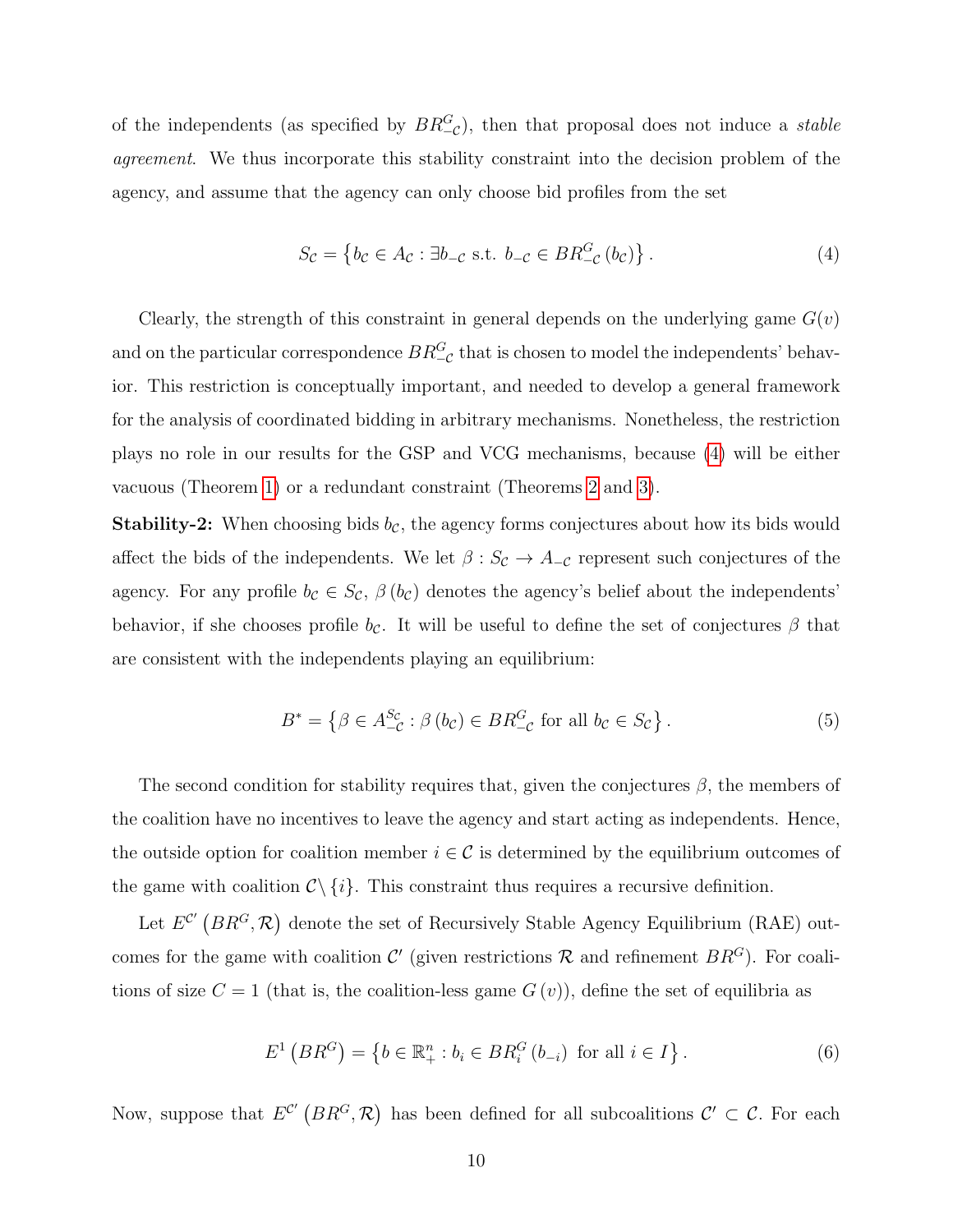$i \in \mathcal{C}$ , and for each  $\mathcal{C}' \subseteq \mathcal{C} \setminus \{i\}$ , define

$$
\bar{u}_{i}^{\mathcal{C}'} = \begin{cases}\n\min_{b \in E^{1}(BR^{G})} u_{i}(b) & \text{if } |\mathcal{C}'| = 1 \\
\min_{b \in E^{\mathcal{C}'}(BR^{G}, \mathcal{R})} u_{i}(b) & \text{if } |\mathcal{C}'| \ge 2\n\end{cases}
$$

.

The set of RAE of the game with coalition  $\mathcal C$  is defined as follows:

<span id="page-11-0"></span>Definition 1. A Recursively Stable Agency Equilibrium (RAE) of the game G with coalition C, given restrictions  $\mathcal R$  and independents' equilibrium refinement  $BR^G$ , is a profile of bids and conjectures  $(b^*, \beta^*) \in A_c \times B^*$  such that:<sup>[13](#page-0-0)</sup>

- 1. The independents play a mutual best response: for all  $i \in I \backslash \mathcal{C}$ ,  $b_i^* \in BR_i^G(b_{-i}^*)$ .
- 2. The conjectures of the agency are correct:  $\beta^*(b_c^*) = b_{-c}^*$ .

3. The agency best responds to the conjectures  $\beta^*$ , given the exogenous restrictions  $(R)$ and the stability restrictions about the independents and the coalition members (S.1 and S.2, respectively):

$$
b_{\mathcal{C}}^* \in \underset{b_{\mathcal{C}}}{\text{arg max}} u_{\mathcal{C}} (b_{\mathcal{C}}, \beta^* (b_{\mathcal{C}}))
$$
  
subject to :  $(R) b_{\mathcal{C}} \in R_{\mathcal{C}}$   
 :  $(S.1) b_{\mathcal{C}} \in S_{\mathcal{C}}$   
 :  $(S.2) \text{ for all } i \in \mathcal{C}, u_i (b_{\mathcal{C}}, \beta^* (b_{\mathcal{C}})) \ge \overline{u}_i^{\mathcal{C} \setminus \{i\}}$ 

The set of RAE outcomes for the game with coalition  $C$  (given  $BR<sup>G</sup>$  and  $R<sub>C</sub>$ ) is:

$$
E^{\mathcal{C}}\left(BR^{G},\mathcal{R}\right) = \{b^{*} \in A : \exists \beta^{*} \ s.t. \ (b^{*}, \beta^{*}) \ \text{is a RAE}\} \,. \tag{7}
$$

In section [4](#page-13-1) we will apply the RAE to study the impact of a SEMA on the GSP auction, and compare it to the benchmark VCG mechanism. The RAE in the GSP and the VCG mechanism are obtained from Definition [1,](#page-11-0) once the game  $G$ , the correspondence  $BR^G$  and the exogenous restrictions  $\mathcal R$  are specified accordingly.

<sup>&</sup>lt;sup>13</sup>Note that, by requiring  $\beta^* \in B^*$ , this equilibrium rules out the possibility that the coalition's bids are sustained by 'incredible' threats of the independents.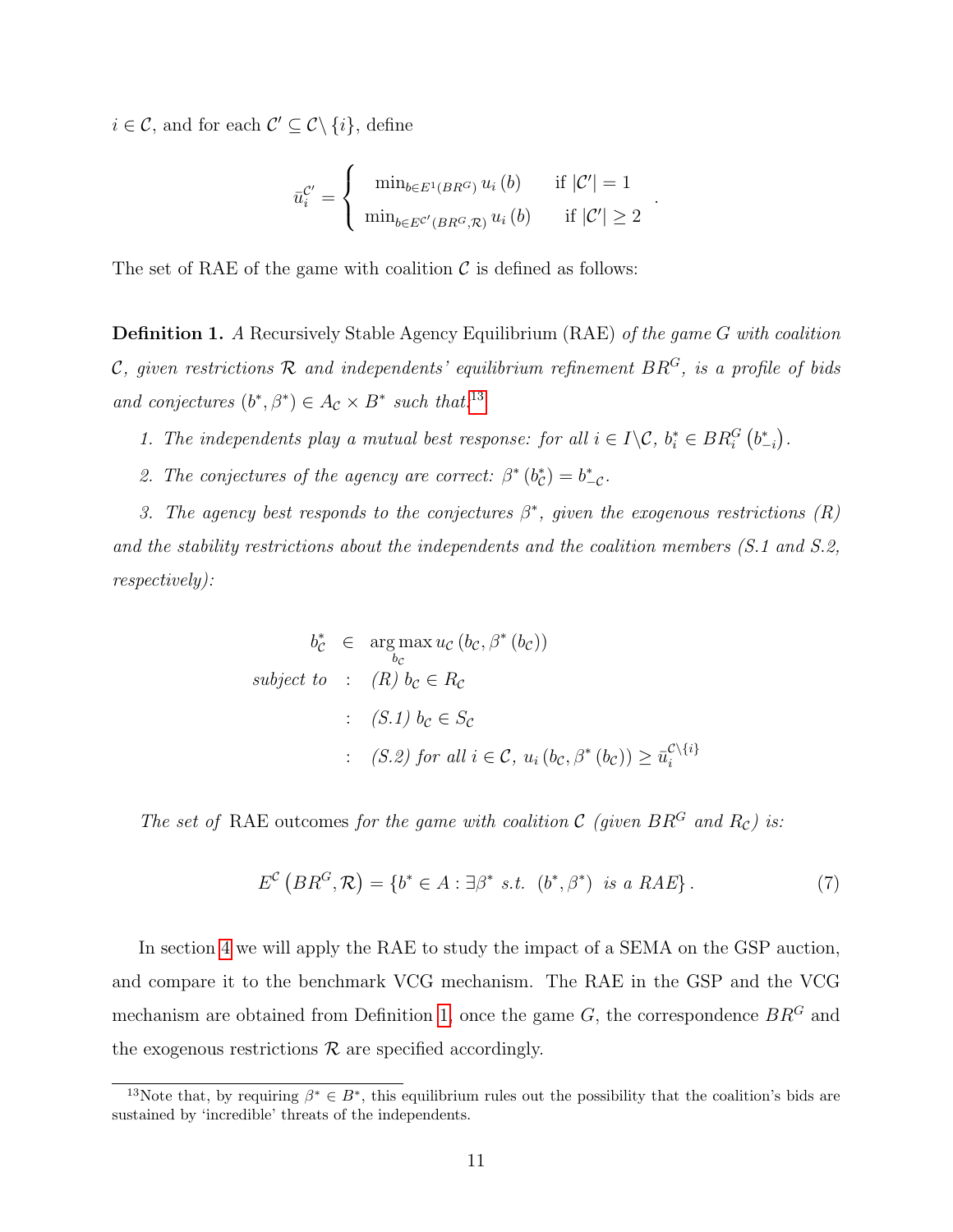### <span id="page-12-0"></span>3.2 RAE: Discussion and Related Literature

Our notion of RAE is closely related to the 'Equilibrium Binding Agreements' of Ray and Vohra (1997, RV hereafter). Given a certain coalition structure, RV postulate that binding agreements are possible within a coalition. The objective is to endogenize the collection of agreements such that no subcoalition has an incentive to break the agreement and separate from the original coalition. Moreover, when considering such deviations, the subcoalition is 'farsighted' in the sense that it does not take the behavior of the other coalitions as given, nor does she assume that the remaining members of the coalition will band together. Instead, it tries to predict the coalition structure and the agreements that would ultimately arise as a result of its deviation. In equilibrium, such predictions are required to be correct. Because of the 'farsightedness assumption', RV's equilibrium is defined recursively, as is our RAE.[14](#page-0-0)

RV's and our approach share the same fundamental philosophy. Like RV, we also maintain that binding agreements are only possible within the coalition, but the interaction between the agency and the independents, as well as among the independents, is fully non-cooperative. As in RV, the agency in our model is a proposer of a binding agreement, subject to certain stability constraints, which crucially incorporate RV's farsightedness assumption. There are two main differences between our model and that in RV. On the one hand, our stability restriction (S.2) only allows the agency's proposal to be blocked by individual members. In contrast, RV's solution concept presumes that the coalition's proposals may be blocked by the joint deviation of any set of members of the coalition. That advertisers can make binding agreements outside of the SEMA, and jointly block its proposals, seems unrealistic in our context. We thus depart from RV's approach and maintain that both the interaction with the independents and the blocking of the agency's proposals are fully non-cooperative. The second difference is in the underlying model of non-cooperative interaction. Being concerned with a general theory of coalition formation, RV adopt Nash equilibrium (this can be accommodated in our setting letting  $BR_i^G$  in Definition [1](#page-11-0) coincide with the standard best-response correspondence). To analyze the VCG and GSP mechanisms, in contrast, we

<sup>14</sup>The idea of 'farsightedness' in coalition formation is further explored in Ray and Vohra (1997, 2014). For an application of this approach to the free-rider problem, see Ray and Vohra (2001). Ray (2008) and Ray and Vohra (2013) provide thorough discussions of the general approach. Aghion, Antras and Helpman (2007) have applied similar ideas to problems of international trade.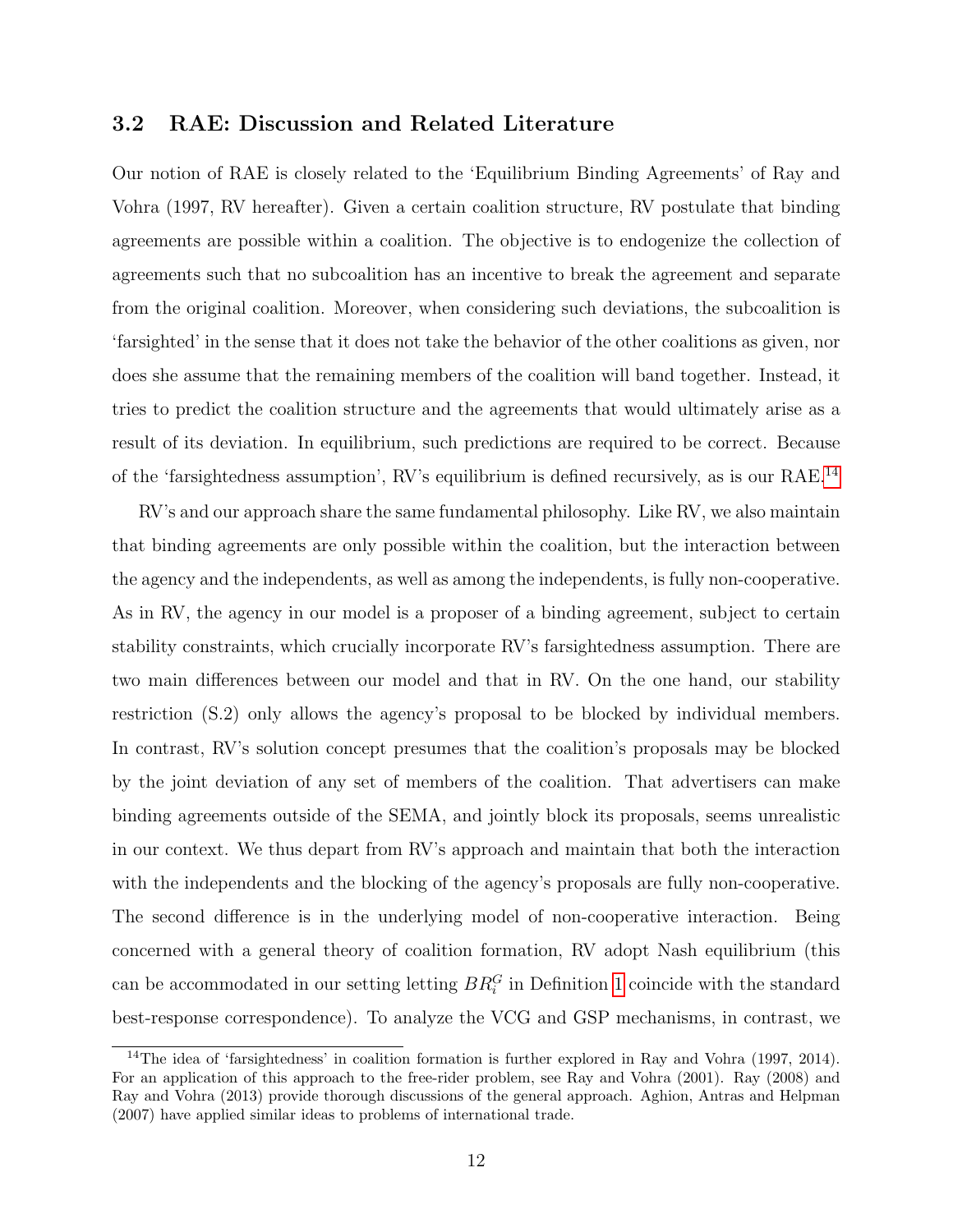adopt refinements of the individuals' best responses, hence the underlying non-cooperative solution concept is a refinement of Nash equilibrium.

The literature on bidding rings in auctions (e.g., Graham and Marshall (1987), Mailath and Zemski (1991), McAfee and McMillan (1992) Hendricks, Porter and Tan (2008)) also addresses related phenomena, but from a very different perspective. In particular, the main focus of this literature is on whether members of the coalition may be incentivized to share their private information. Maintaining EOS and Varian's complete information setting, we implicitly abstract away the information extraction problem within the coalition. Further-more, we don't allow transfers between members of the coalition.<sup>[15](#page-0-0)</sup> More importantly, a key feature of our setting is the co-presence of coordinated and independent bidding. Combining cooperative and non-cooperative interaction is a well-known challenge in this literature, which either considers mechanisms in which non-cooperative behavior is straightforward (e.g., second price auction with private values), or assumes that the coalition includes all bidders in the auction (as in the first price auctions of McAfee and McMillan (1992) and Hendricks et al. (2008)). The notion of RAE enables us to combine cooperative and noncooperative interaction in general mechanisms, even if non-cooperative behavior is complex.

### <span id="page-13-1"></span>4 Analysis

In the previous section we developed a machinery (the general notion of RAE) to study bid coordination in arbitrary mechanisms. In the following we apply it to the GSP auction and to the VCG mechanism, the traditional benchmark for the GSP auction in the literature.

<span id="page-13-0"></span>Definition 2. The RAE-outcomes in the GSP and VCG mechanism are defined as follows. Given constraints R:

1. The RAE of the GSP auction is obtained setting  $G(v)$  and  $BR_i^G$  in Definition [1](#page-11-0) equal to  $\mathcal{G}(v)$  and to  $BR_i^*$ , respectively.

<sup>&</sup>lt;sup>15</sup>Allowing transfers would relax constraint (S.2) in the definition of RAE, and affect our results (for instance, it may induce inefficiencies even in the VCG mechanism, cf. Example 2). That different advertisers make side-payments to each other seems implausible in this market. If indirect transfers could be implemented through dynamic effects (e.g., swapping bids for some of its members) or across different keywords, distinct strategic issues might arise, which would best be studied considering a richer model.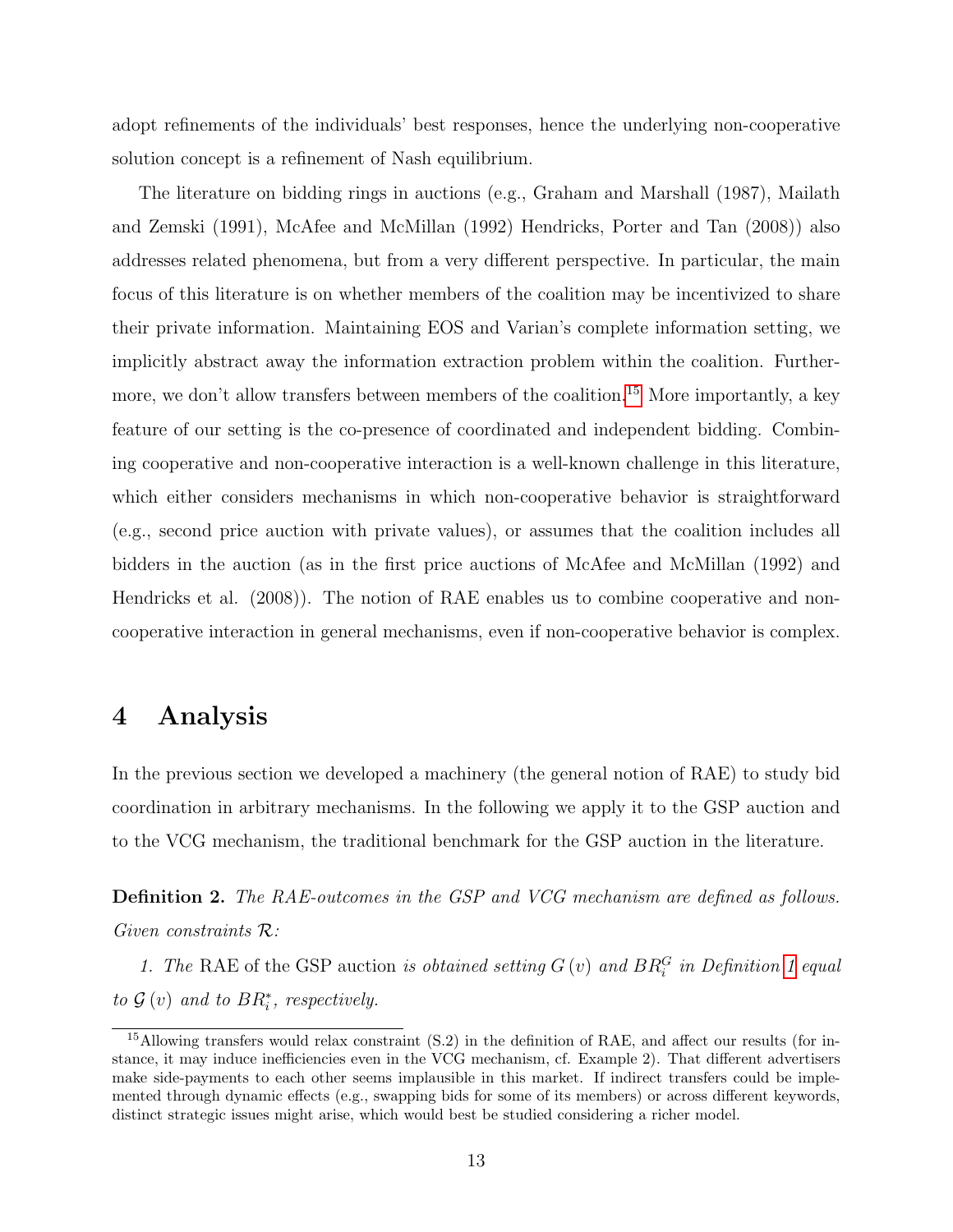2. The RAE of the VCG mechanism are obtained from Definition [1](#page-11-0) letting  $G(v) = V(v)$ and letting  $BR_i^G$  be such that independents play the dominant (truthful) strategy.

For both mechanisms, we will refer to the case where R is such that  $R_{\mathcal{C}'} = A_{\mathcal{C}'}$  for all  $\mathcal{C}' \subseteq I$  as the 'unconstrained' case.<sup>[16](#page-0-0)</sup>

We first present the analysis of RAE in the VCG mechanism (section [4.1\)](#page-14-1), and then proceed to the analysis of the GSP auction (section [4.2\)](#page-16-0). Our main conclusion is that, when a SEMA is present, the VCG mechanism outperforms the GSP auction both in terms of revenues and allocative efficiency. These results therefore uncover a striking fragility of the GSP mechanism with respect to the possibility of coordinated bidding.

In some of the results below we have that the equilibrium bid for some  $i$  is such that  $b_i = b_{i+1}$ . Since ties are broken according to bidders' labels (cf. footnote [6\)](#page-5-0), in this case bidder *i* obtains the position above  $i + 1$ . To emphasize this, we will write  $b_i = b_{i+1}^{\dagger}$ .<sup>[17](#page-0-0)</sup>

### <span id="page-14-1"></span>4.1 Coordinated Bidding in the VCG mechanism

As anticipated in Definition [2,](#page-13-0) we apply RAE to the game  $\mathcal{V}(v)$ , assuming that the independents play the dominant strategy (truthful bidding), and letting the exogenous restrictions R be vacuous (i.e., such that  $R_C = A_C$  for every  $C \subseteq I$ ). It is easy to check that, under this specification of the independents' equilibrium correspondence, the set  $S_c = A_c$ . Hence, constraint (S.1) in Definition [1](#page-11-0) plays no role in the results of this subsection.

<span id="page-14-0"></span>**Theorem 1.** For any  $\mathcal{C}$ , the unconstrained RAE of the VCG is unique up to the bid of the highest coalition member. In this equilibrium, advertisers are assigned to positions efficiently  $(\rho(i) = i)$ , independents' bids are equal to their valuations and all the coalition members

 $16$ Under this definition, the RAE-outcomes for the coalitions of size one (eq[.6\)](#page-10-1) coincide precisely with the non-agency equilibria introduced in section [2.](#page-5-0) Namely, the LREF (EOS) equilibria in the GSP and the dominant strategy equilibrium in the VCG.

<sup>&</sup>lt;sup>17</sup>Without the tie-breaking rule embedded in  $\rho$  (footnote [6\)](#page-5-0), the SEMA's best replies may be empty valued. In that case, our analysis would go through assuming that SEMA's bids are placed from an arbitrarily fine discrete bid (i.e.,  $A_{\mathcal{C}} = (\mathbb{R}_+ \cap \varepsilon \mathbb{Z})^{|C|}$  where  $\varepsilon$  is the minimum bid increment). In such alternative model, the case  $b_i = b_{i+1}^+$  can be thought of as i bidding the lowest feasible bid higher than  $b_{i+1}$ , i.e.  $b_i = b_{i+1} + \varepsilon$ . All our results would hold in such a discrete model, once the equilibrium bids in the theorems are interpreted as the limit of the equilibria in the discrete model, letting  $\varepsilon \to 0$  (the notation  $b_{i+1}^+$  is thus reminiscent of this alternative interpretation, as the right-hand limit  $b_{i+1}^+ := \lim_{\varepsilon \to 0} (b_{i+1} + \varepsilon)$ . Embedding the tie-breaking rule in  $\rho$  allows us to avoid these technicalities, and focus on the key economic insights.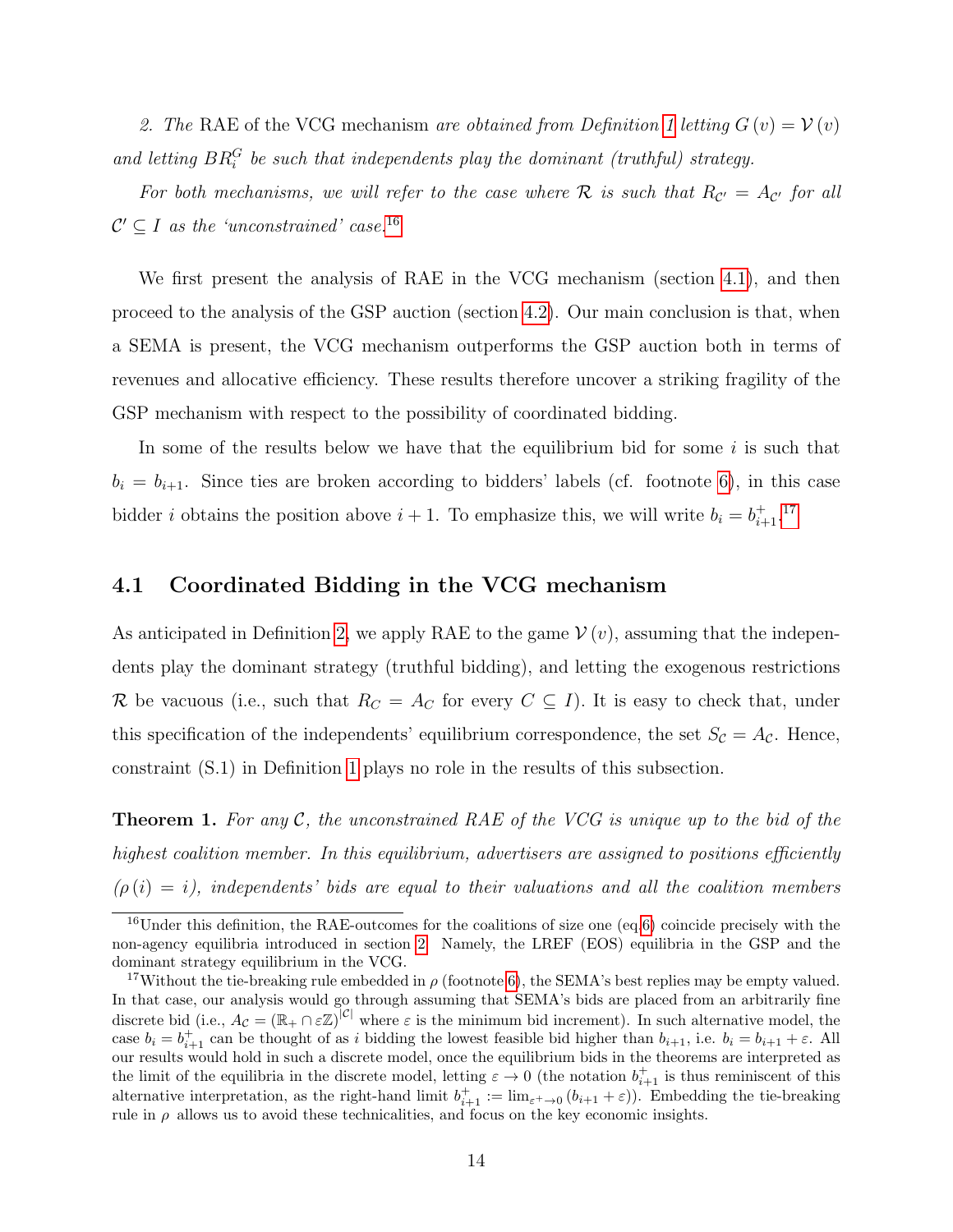(except possibly the highest) bid the lowest possible value that ensures their efficient position. Formally, in any RAE of the VCG mechanism, the bid profile  $b$  is such that

$$
\hat{b}_{i} \begin{cases}\n= v_{i} & \text{if } i \in I \setminus C; \\
= \hat{b}_{i+1}^+ & \text{if } i \in C \setminus \{\min(\mathcal{C})\} \text{ and } i \leq S; \\
\in \left(\hat{b}_{i+1}^+, v_{i-1}\right) & \text{if } i = \min(\mathcal{C}) \text{ and } i \leq S.\n\end{cases}
$$
\n(8)

where we denote  $v_0 := \infty$  and  $\hat{b}_{n+1} := 0$ .

The RAE of the VCG mechanism therefore are efficient, with generally lower revenues than in the VCG without a SEMA. Moreover, the presence of a SEMA has no impact on the bids of the independents (this follows from the strategy-proofness of the mechanism).

The efficiency result in Theorem [1](#page-14-0) is due to the stability restrictions in RAE, which limits the SEMA's freedom to place bids. Restriction (S.2), in particular, requires that the agency's proposal gives no member of the coalition an incentive to abandon it and bid as an independent. A recursive argument further shows that the payoff that any coalition member can attain from abandoning the coalition is bounded below by the equilibrium payoffs in the baseline (coalition-less) game, in which assignments are efficient. The 'Pigouvian' logic of the VCG payments in turn implies that such (recursive) participation constraints can only be satisfied by the efficient assignment of positions. It is interesting to notice that the recursive stability restriction is key to this result. As shown by the next example, without the recursive stability restriction (S.2), inefficiency is possible in the VCG with bid coordination:

<span id="page-15-0"></span>**Example 2.** Let  $n = 5$ ,  $v = (40, 25, 20, 10, 9)$ . The CTRs for the five positions are  $x =$  $\{20, 10, 9, 1, 0\}$ , and suppose that  $C = \{1, 2, 5\}$ . If 2 remains in the coalition and keeps his efficient position, RAE-bids are  $\hat{b} = (\hat{b}_1, 20^+, 20, 10, 0)$ , the coalition's payoff is 650, and 2 obtains 150 (again,  $\hat{b}_1$  is not pinned down, but revenues and payoffs are). If 2 were to stay in, but drop one position down, the bids would be  $\hat{b} = (\hat{b}_1, 10^+, 20, 10, 0)$ , and payoffs for the coalition and 2 would be equal to 655 and 145, respectively. If 2 abandons the coalition, the bids in the game in which  $\mathcal{C}' = \{1, 5\}$  are  $\hat{b} = (\hat{b}_1, 25, 20, 10, 0)$ , and 2 obtains a payoff of 150. Thus, the coalition would benefit from lowering 2's position, but the recursive stability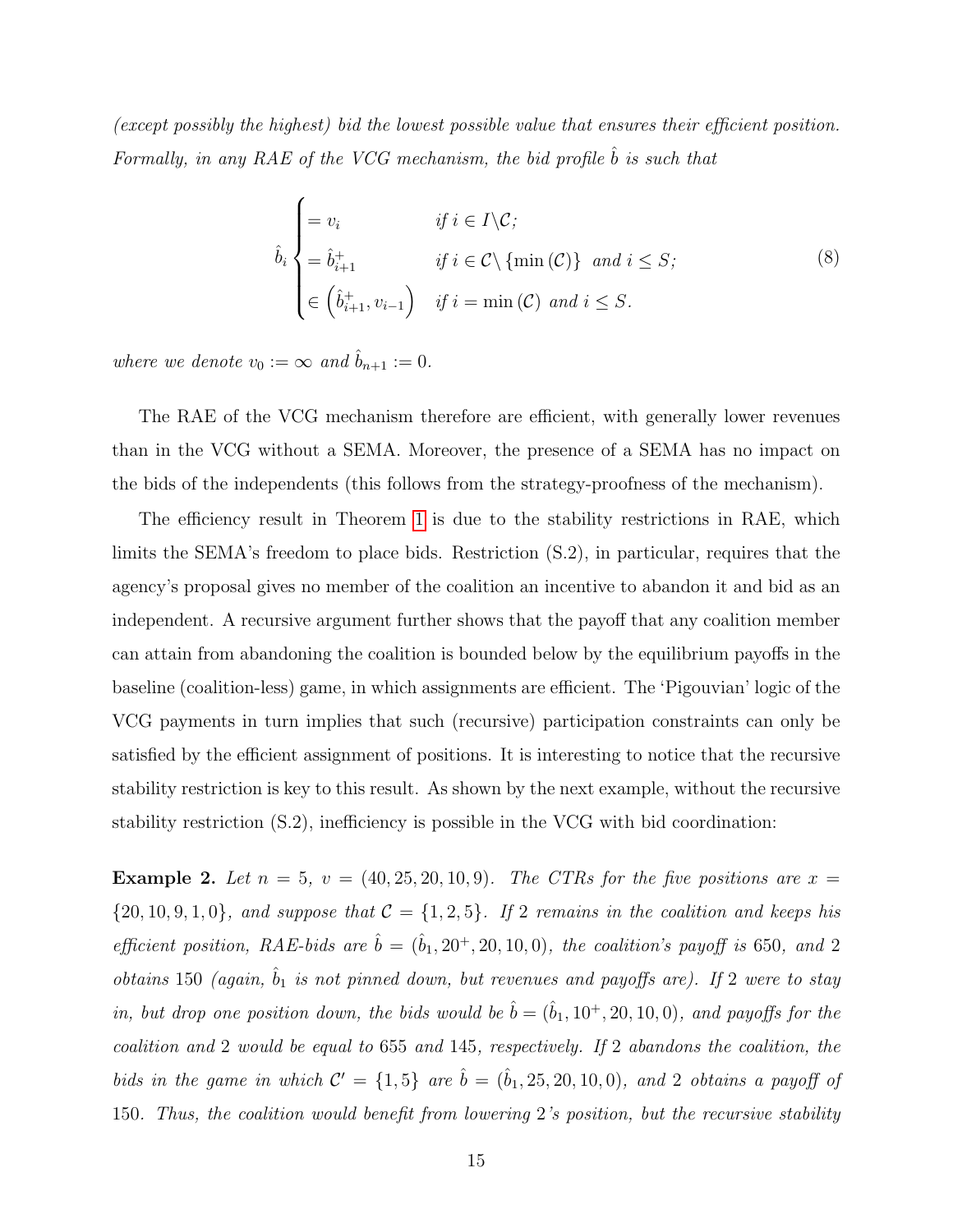condition does not allow such a move. Note also that the recursive definition matters: If the outside option were defined by the case with no coalition at all, 2 would not drop out even when forced to take the lower position, since 2's payoff in that case would be  $141 < 145$ .

Whereas the presence of a SEMA does not alter the allocation of the VCG mechanism, it does affect its revenues: in any RAE of the VCG mechanism, the SEMA lowers the bids of its members (except possibly the one with the highest valuation) as much as possible, within the constraints posed by the efficient ranking of bids. Since, in the VCG mechanism, lowering the *i*-th bid affects the price paid for all slots  $s = 1, ..., min\{S + 1, i - 1\}$ , even a small coalition can have a significant impact on the total revenues.

<span id="page-16-1"></span>**Example 3.** Consider the environment in Example [1,](#page-7-0) and suppose that  $C = \{1,3\}$ . Then, the RAE of the VCG mechanism is  $\hat{b} = (\hat{b}_1, 4, 2^+, 2, 1)$ . The resulting revenues are 86, as opposed to 96 of the non-agency case.

### <span id="page-16-0"></span>4.2 Coordinated Bidding in the GSP auction

We turn next to the GSP auction. According to the refinement of the best responses introduced above, we set  $BR_i^G$  in equation [\(3\)](#page-9-0) equal to the marginally envy-free best response correspondence (eq. [1\)](#page-6-1). The resulting correspondence  $BR_{\_C}^G$  therefore assigns, to each profile  $b_{\mathcal{C}}$  in the set of exogenous restrictions  $R_{\mathcal{C}}$ , the set of independents profiles that are fixed points of the  $BR_i^*$  correspondence for all  $i \notin \mathcal{C}$ .

We begin our analysis characterizing the RAE when the agency is constrained to placing bid profiles that could not be detected as 'coordinated' by an external observer (the 'undetectable coordination' restriction). Theorem [2](#page-17-1) shows that the equilibrium outcomes of the GSP with this restriction are exactly the same as the unrestricted RAE of the VCG mechanism. We consider this problem mainly for analytical convenience, but the result of Theorem [2](#page-17-1) also has independent interest, in that it characterizes the equilibria in a market in which 'not being detectable as a bid coordinator' is a primary concern of the SEMA.

We lift the 'undetectable coordination' restriction in section [4.2.2.](#page-20-1) We show that, unlike the VCG mechanism, the unrestricted RAE of the GSP auction in general may be inefficient and induce strictly lower revenues than their counterparts in the VCG mechanism. In light of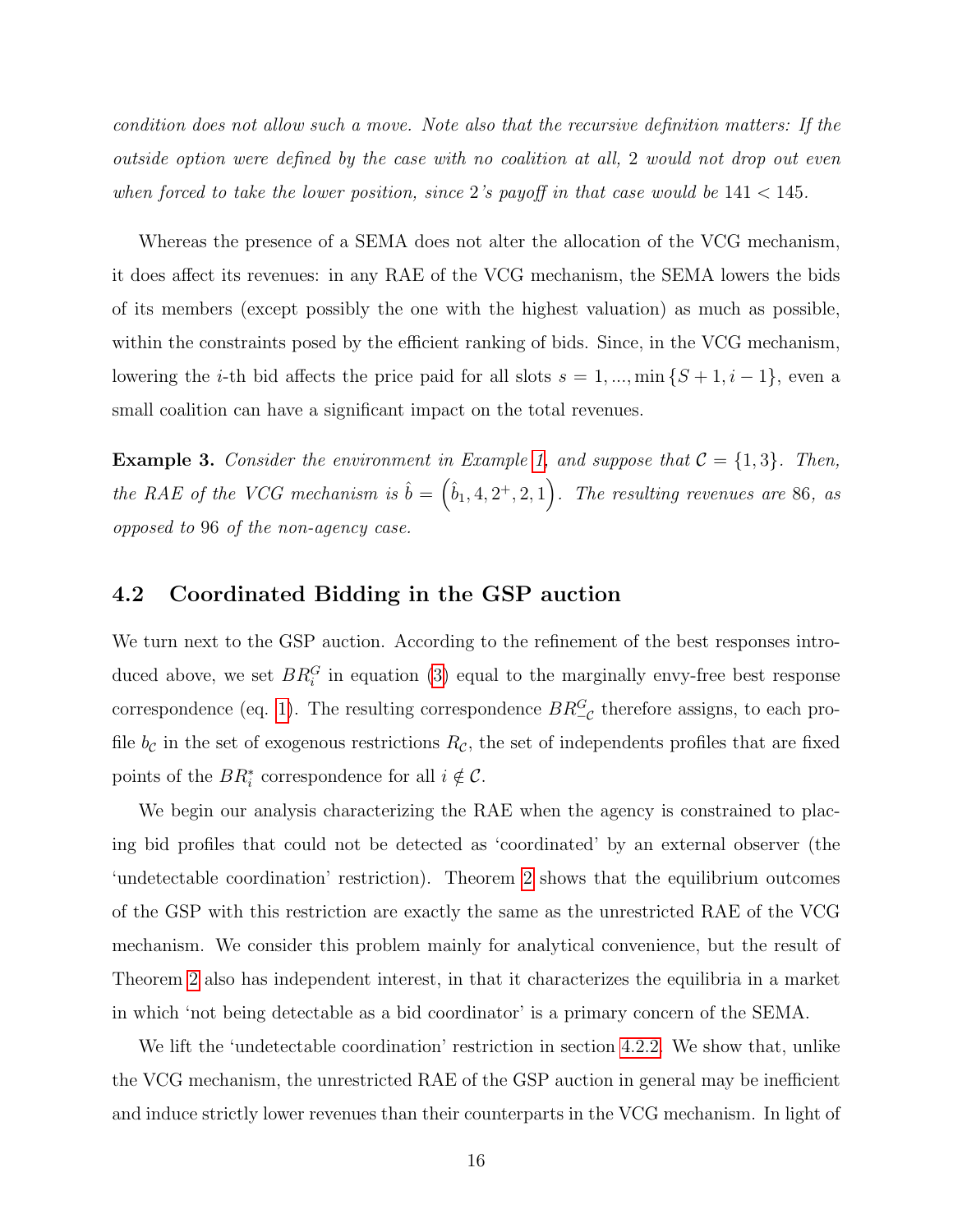the efficiency of the VCG mechanism we established earlier (Theorem [1\)](#page-14-0), it may be tempting to impute the lower revenues of the GSP auction to the inefficiencies that it may generate. To address this question, in section [4.2.2](#page-20-1) we also consider the RAE of the GSP auction when the agency is constrained to inducing efficient allocations. With this restriction, we show that the equilibrium revenues in the GSP auction are always lower than in the VCG mechanism (Theorem [3\)](#page-20-0). The revenue ranking therefore is not a consequence of the allocative effects.

#### <span id="page-17-0"></span>4.2.1 The 'Undetectable Coordination' Restriction: A VCG-Equivalence Result

Consider the following set of exogenous restrictions: for any  $\mathcal{C} \subseteq I$  s.t.  $|\mathcal{C}| > 1$ ,

$$
R_{\mathcal{C}}^{UC} := \left\{ b_{\mathcal{C}} \in A_{\mathcal{C}} : \exists v' \in \mathbb{R}_{+}^{|\mathcal{C}|}, b_{-\mathcal{C}} \in \mathbb{R}_{+}^{n-|\mathcal{C}|} \text{ s.t. } (b_{\mathcal{C}}, b_{-\mathcal{C}}) \in \mathcal{EG}(v'_{\mathcal{C}}, v_{-\mathcal{C}}) \right\}.
$$

These exogenous restrictions have a clear interpretation: the set  $R_{\mathcal{C}}^{UC}$  is comprised of all bid profiles of the agency that could be observed as part of a LREF equilibrium in the GSP auction without the agency, given the valuations of the independents  $v_{-\mathcal{C}} = (v_j)_{j \in I \setminus \mathcal{C}}$ . For instance, consider a SEMA whose primary interest is not being detectable as inducing bid coordination by an external observer. The external observer (e.g., the search engine or the anti-trust authority) can only observe the bid profile, but not the valuations  $(v_i)_{i \in \mathcal{C}}$ . Then,  $R_{\mathcal{C}}^{UC}$  characterizes the bid profiles that ensure the agency would not be detected as inducing coordination, even if the independents had revealed their own valuations. The next result characterizes the RAE of the GSP auction under these restrictions, and shows its revenue and allocative equivalence to the unrestricted RAE of the VCG mechanism:

<span id="page-17-1"></span>**Theorem 2.** For any  $\mathcal{C}$ , in any RAE of the GSP auction under the 'undetectable coordination' (UC) restriction, the bids profile  $\hat{b}$  is unique up to the highest bid of the coalition and up to the highest overall bid. In particular, let  $v_{n+1}^f = 0$ , and for each  $i = n, ..., 1$ , recursively define  $v_i^f$  $i_i^f := v_{i+1}^f$  if  $i \in \mathcal{C}$  and  $v_i^f = v_i$  if  $i \notin \mathcal{C}$ . Then, for every i,

<span id="page-17-2"></span>
$$
\hat{b}_{i} \begin{cases}\n= v_{i}^{f} - \frac{x^{i}}{x^{i-1}} \left( v_{i}^{f} - \hat{b}_{i+1} \right), & \text{if } i \neq 1 \text{ and } i \neq \min(\mathcal{C}); \\
\in \left[ v_{i}^{f} - \frac{x^{i}}{x^{i-1}} \left( v_{i}^{f} - \hat{b}_{i+1} \right), \hat{b}_{i-1} \right) & \text{otherwise}\n\end{cases}
$$
\n(9)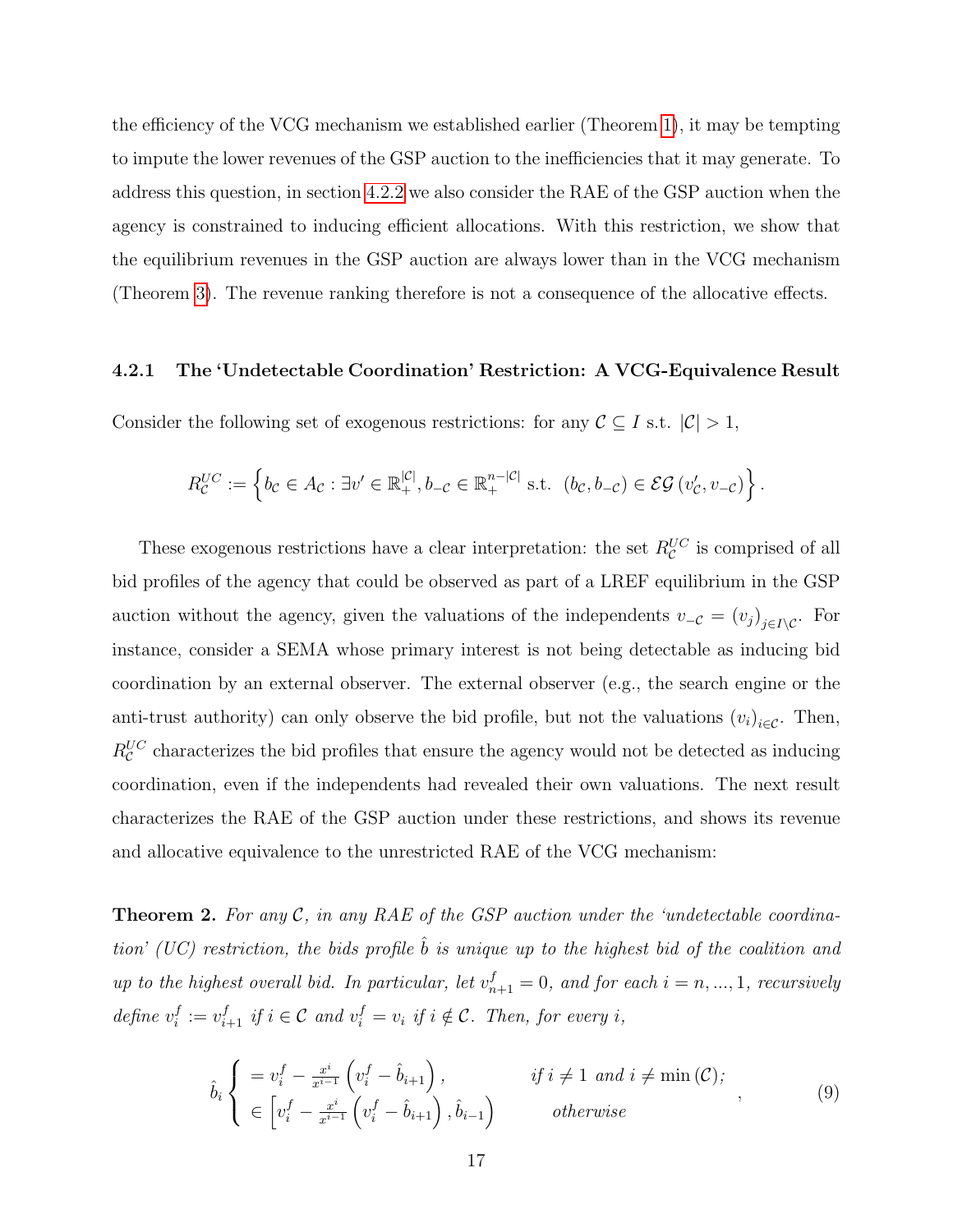where  $\hat{b}_0 := \infty$  and  $x^i/x^{i-1} := 0$  whenever  $i > S$ . Moreover, in each of these equilibria, advertisers are assigned to positions efficiently  $(\rho(i) = i)$ , and advertisers' payments are the same as in the corresponding 'unrestricted RAE' of the VCG mechanism (Theorem [1\)](#page-14-0).

Note that, in the equilibrium of  $(9)$ , every bidder i other than the highest coalition member and the highest overall bidder bids as an independent with valuation  $v_i^f$  would bid in the baseline competitive model (first line of eq. [9\)](#page-17-2). For the independent bidders  $(i \notin \mathcal{C})$ , such  $v_i^f$  $i<sub>i</sub>$  coincides with the actual valuation  $v<sub>i</sub>$ . For coalition members instead,  $v_i^f$  $i \neq v_i$  is a *'feigned valuation'*. Though notationally involved, the idea is simple and provides a clear insight on the SEMA's equilibrium behavior: intuitively, in order to satisfy the UC-restriction, the SEMA's bids for each of its members should mimic the behavior of an independent in the competitive benchmark, for some valuation. The SEMA's problem therefore boils down to 'choosing' a feigned valuation, and bid accordingly. The optimal choice of the feigned valuation is the one which, given others' bids, and the bidding strategy of an independent, induces the lowest bid consistent with  $i$  obtaining the  $i$ -th position in the competitive equilibrium of the model with feigned valuations, which is achieved by  $v_i^f = v_{i+1}^f$ . Note that the fact that bidder  $i$  cannot be forced to a lower position is not implicit in the UC-restriction, but the result of the equilibrium restrictions.<sup>[18](#page-0-0)</sup> The last line of  $(9)$  corresponds to the bid of the highest coalition member and the highest overall bidder, required to be placed in their efficient position. The logic of the equilibrium implies that it results in an efficient allocation. Moreover, these equilibria induce the same individual payments (hence total revenues) as the unrestricted RAE of the VCG mechanism.

To understand the implications of this equilibrium, notice that in the GSP auction, the i-th bid only affects the payment of the  $(i - 1)$ -th bidder. Hence, the 'direct effect' of bids manipulation is weaker in the GSP than in the VCG mechanism, where the payments for all positions above  $i$  are affected. Unlike the VCG mechanism, however, manipulating the bid of coalition member  $i$  also has an 'indirect effect' on the bids of all the independents placed above i, who lower their bids according to the recursion in  $(9)$ .

<sup>&</sup>lt;sup>18</sup>The reason is similar to that discussed for Theorem [1,](#page-14-0) only here is more complicated due to the fact that, in the GSP auction, the bids of the SEMA alter the bids placed by the independents.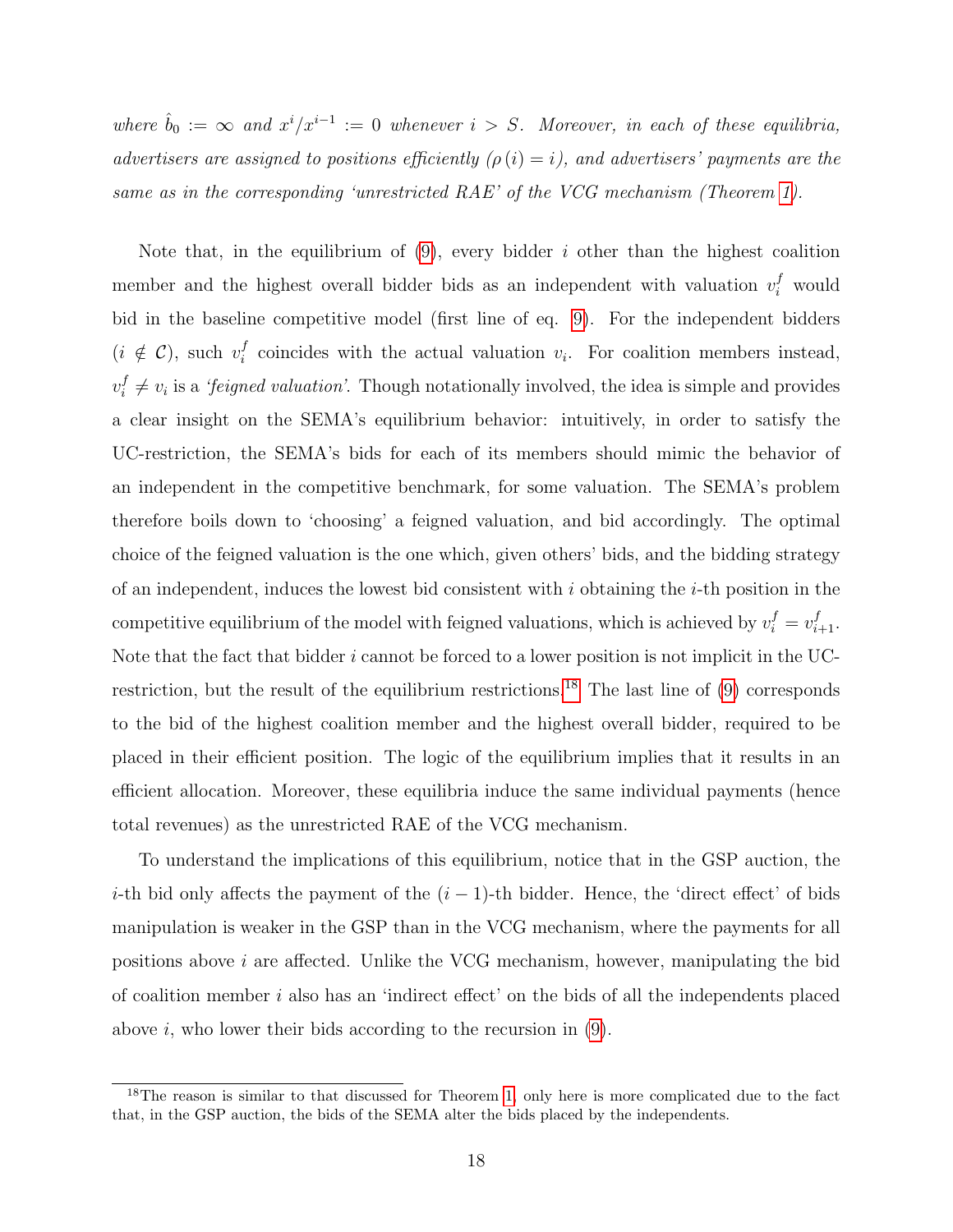<span id="page-19-0"></span>**Example 4.** Consider the environment of Example [3,](#page-16-1) with  $C = \{1,3\}$ . Then, the UC-RAE is  $\hat{b} = (\hat{b}_1, 2.9, 1.8, 1.6, 1)$ , which results in revenues 86. These are the same as in the VCG mechanism, and 10 less than in the non-agency case (Example [1\)](#page-7-0). Note that the bid  $\hat{b}_3 = 1.8$  obtains setting  $v_3^f = v_4 = 2$ , and then applying the same recursion as for the independents. Also note that the 'direct effect', due to the reduction in  $\hat{b}_3$ , is only equal to  $\left(b_3^{EOS} - \hat{b}_3\right) \cdot x_2 = 5$  (where  $b_3^{EOS}$  denotes 3's bid in the non-agency benchmark). Thus, 50% of the revenue loss in this example is due to the SEMA's 'indirect effect' on the independents.

Thus, despite the simplicity of the payment rule in the GSP auction, the equilibrium effects in [\(9\)](#page-17-2) essentially replicate the complexity of the VCG payments: once the *direct* and indirect effects are combined, the resulting revenue loss is the same in the two mechanisms. This result also enables us to simplify the analysis of the impact of the SEMA on the GSP, by studying the comparative statics of the unconstrained RAE in the VCG mechanism. We thus obtain the simple qualitative insights for this complicated problem:

### Remark 1. Both in the VCG mechanism and in the UC-RAE of the GSP auction:

1. Holding everything else constant, the revenue losses due to the SEMA increase with the differences  $(x_{i-1} - x_i)$  associated to the SEMA's clients  $i \in \mathcal{C}$ .

2. Holding  $(x_s - x_{s+1})$  constant (i.e., if it is constant in s), the revenue losses due to the SEMA are larger if: (i) The coalition includes members that occupy a lower position in the ranking of valuations; (ii) The coalition includes members that occupy adjacent positions in the ranking of valuations; (iii) The difference in valuations between members of the coalition and the independents immediately below them (in the ranking of valuations) is larger.

Part 1 is immediate from Theorem [1](#page-14-0) and the transfers of the VCG payment (section [2\)](#page-5-0). Part 2 is also straightforward: point (i) follows from the fact that, for any given decrease of the bid of a single bidder, the total reduction in revenues of the VCG mechanism increases with the number of agents placed above him. Point (ii) is due to the fact that, for any  $i \neq \min \{C\}$ , if  $i+1$  also belongs to the coalition, then the SEMA can lower i's bid below  $v_{i+1}$ , still preserving an efficient allocation. Point (iii) follows because, the lower the valuations of the independents ranked below a member of the coalition, the more the SEMA has freedom to lower the bid of that member without violating the efficient ranking of bids (Theorem [1\)](#page-14-0).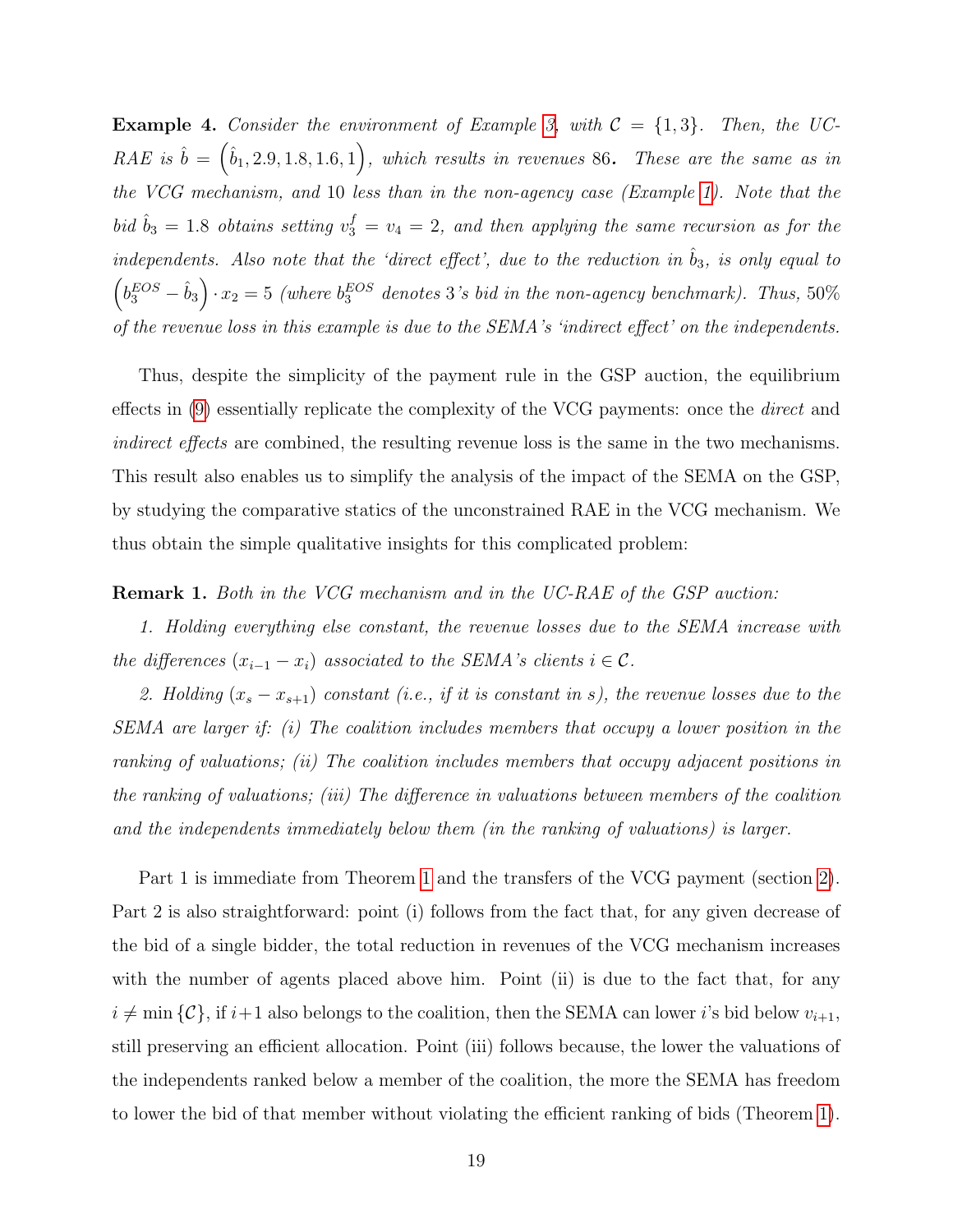#### <span id="page-20-1"></span>4.2.2 Lifting the UC-Restriction: Revenue Losses and Inefficiency

As discussed in section [4.1,](#page-14-1) the revenues generated by the VCG may be largely affected by the presence of a SEMA, even if it comprises a small number of members. Theorem [2](#page-17-1) therefore already entails a fairly negative outlook on the sellers' revenues in the GSP auction when a SEMA is active, even when it cannot be detected as explicitly inducing any kind of 'coordinated bidding'. In this section we show that, when the undetectability constraint is lifted, a SEMA may induce larger revenue losses as well as inefficient allocations in the GSP auction. Before doing that, however, we first consider a weaker set of exogenous restrictions, which force the SEMA to induce efficient allocations. This is useful to isolate the price-reducing effect of bidding coordination separately from its potential allocative effect. Theorem [3](#page-20-0) shows that, even with this restriction, the auctioneer's revenues are no higher than in the unrestricted equilibria of the VCG mechanism.

Formally, let  $\mathcal{R}^{EFF} = \left\{ R_{\mathcal{C}}^{EFF} \right\}_{\mathcal{C} \subseteq I: |\mathcal{C}| \geq 2}$  be such that, for each non trivial coalition  $\mathcal{C} \subseteq I$ ,

$$
R_{\mathcal{C}}^{EFF} := \left\{ b_{\mathcal{C}} \in A_{\mathcal{C}} : \exists b_{-\mathcal{C}} \in BR_{-\mathcal{C}}^*(b_{\mathcal{C}}) \text{ s.t. } \rho(i; (b_{\mathcal{C}}, b_{-\mathcal{C}})) = i \ \forall i \in I \right\}.
$$

Definition 3. An efficiency-constrained RAE of the GSP auction is a RAE of the GSP auction where the exogenous restrictions are given by  $\mathcal{R} = \mathcal{R}^{EFF}$  and the agency's conjectures  $\beta^*$  satisfy  $\rho_i(b_{\mathcal{C}}, \beta^*(b_{\mathcal{C}})) = i$  for all  $b_{\mathcal{C}} \in R_{\mathcal{C}}^{EFF}$  and all  $i \in I$ .

<span id="page-20-0"></span>**Theorem 3.** Efficiency-constrained RAE of the GSP auction exist; in any such RAE:  $(i)$ the agency's payoff is at least as high as in any RAE of the VCG mechanism, and (ii) the auctioneer's revenue is no higher than in the corresponding equilibrium of the VCG auction. Furthermore, there exist parameter values under which both orderings are strict.

By imposing efficiency as an exogenous constraint, Theorem [3](#page-20-0) shows that the structure of the payments in the GSP auctions determines a fragility of its performance in terms of revenues, independent of the allocative distortions it may generate. The intuition behind Theorem [3](#page-20-0) is simple, in hindsight: In the VCG mechanism, truthful bidding is dominant for the independents, irrespective of the presence of the SEMA. Hence, by manipulating the bids of its members, the agency cannot affect the bids of the independents (though it may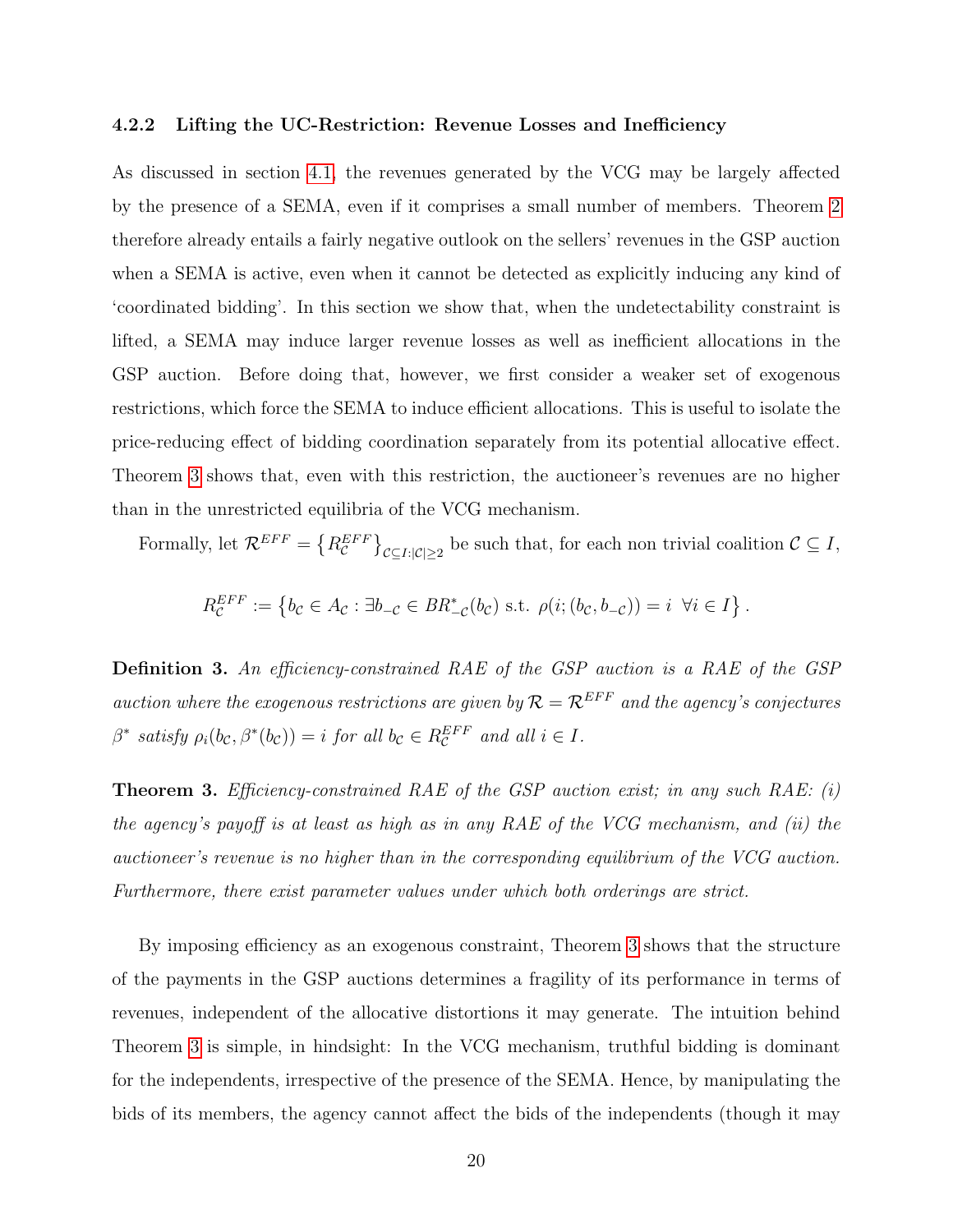affect their payments, as seen in Example [3\)](#page-16-1). The SEMA's manipulation of the bids of its members therefore only has a *direct effect* on the total revenues. In the GSP auction, in contrast, the SEMA has both a direct and an indirect effect on the total revenues. The latter is due to its ability to affect the equilibrium bids of the independents.

Under the UC-restrictions, the two effects combined induce exactly the same revenueloss as in the VCG mechanism. Since the RAE with the UC-restriction also induce efficient allocations, it may seem that Theorem [3](#page-20-0) follows immediately from the efficiency constraint being weaker than the UC-restriction. This intuition is incorrect for two reasons. First, the UC-constraint requires the existence of feigned valuations which can rationalize the observed bid profile, but does not require that they preserve the ranking of the true valuations. Second, when the exogenous restrictions  $\mathcal{R} = (R_{\mathcal{C}})_{\mathcal{C} \subseteq \mathcal{I}: |\mathcal{C}| \geq 2}$  are changed, they change for all coalitions: hence, even if  $R_c$  is weaker for any given  $\mathcal{C}$ , the fact that it is also weaker for the subcoalitions may make the stability constraint (S.2) more stringent. Which of the two effects dominates, in general, is unclear. Hence, because of the 'farsightedness assumption' embedded in constraint (S.2), the proof of the theorem is by induction on the size of the coalition.

The next example illustrates the Eff-RAE in the environment of Examples [3](#page-16-1) and [4.](#page-19-0) Table 1 compares the bid profiles and revenues of the equilibria illustrated in our leading examples.

<span id="page-21-0"></span>**Example 5.** Consider the environment of Examples [3](#page-16-1) and [4,](#page-19-0) with  $C = \{1, 3\}$ . The efficiencyconstrained RAE is  $\hat{b} = (\hat{b}_1, 2.8, 1.6^+, 1.6, 1)$ , which results in revenues 82, which are lower than the RAE in VCG mechanism (86). Note that, relative to the UC-RAE in Example [4,](#page-19-0) the coalition lowers  $b_3$  to the lowest level consistent with the efficient ranking. This in turn induces independent bidder 2 to lower his bids, hence the extra revenue loss is due to further direct and indirect effects. We note that the efficiency restriction is not binding in this example, and hence the Eff-RAE and the unconstrained RAE coincide.

Since, under the efficiency restriction, the GSP auction induces the same allocation as the VCG mechanism, the two mechanisms are ranked in terms of revenues purely due to the SEMA's effect on prices. Obviously, if allocative inefficiencies were introduced, they would provide a further, independent source of revenue reduction. As already noted, this is not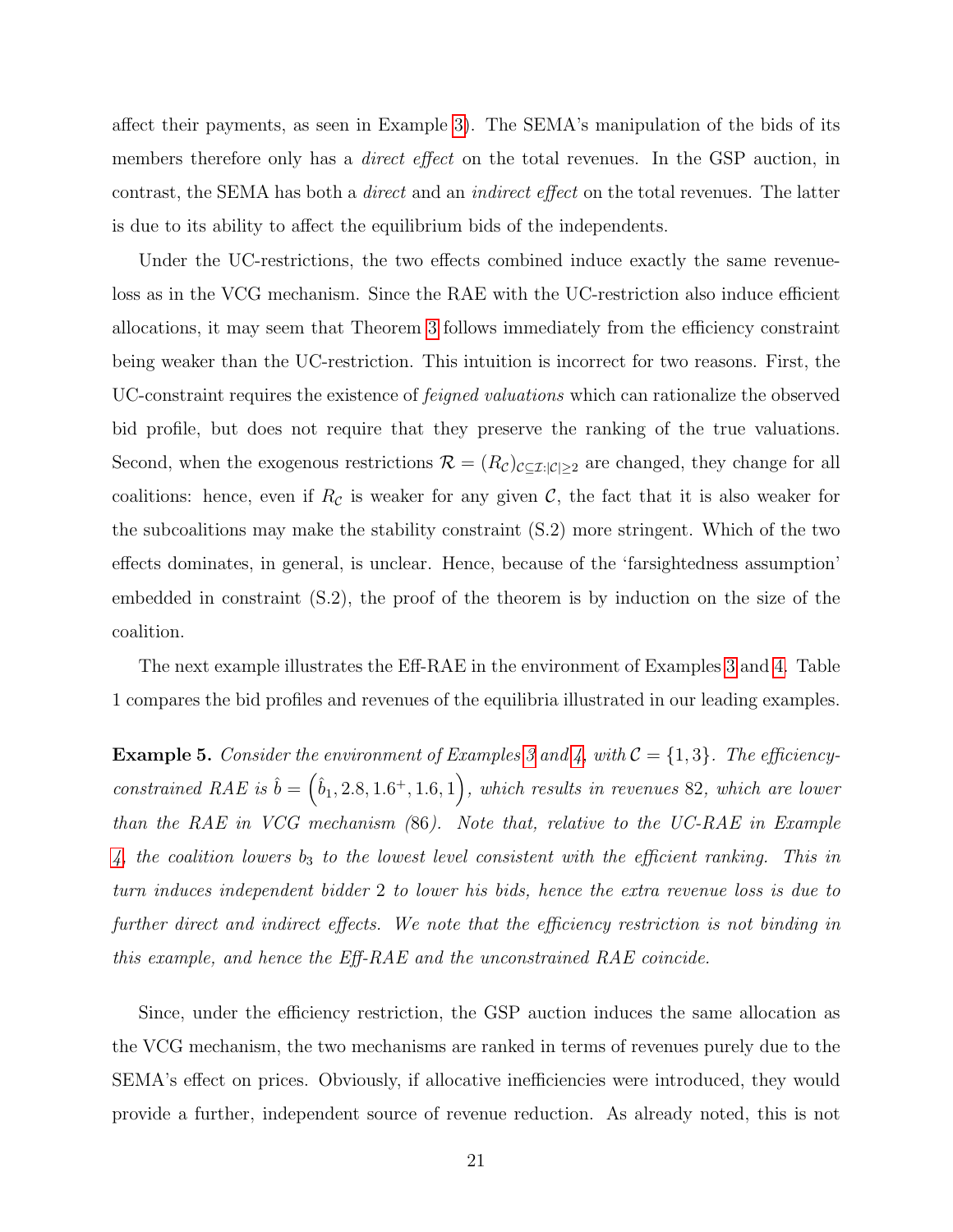| Valuations |          | GSP<br>(EOS) |       | RAE in VCG   UC-RAE in GSP | $Eff.$ )<br>RAE in GSP |
|------------|----------|--------------|-------|----------------------------|------------------------|
|            | <b>D</b> |              |       |                            |                        |
|            |          | 3.15         |       | 2.9                        | 2.8                    |
| o          |          | 2.3          | $2^+$ | $1.8\,$                    | $1.6^+$                |
|            |          | $1.6\,$      |       | $1.6\,$                    | $1.6\,$                |
|            |          |              |       |                            |                        |
| Revenues   | 96       | 96           | 86    |                            |                        |

Table 1: Summary of Results in Examples

Summary of results in examples 1, 3-5. Coalition members' bids and valuations are in bold. The VCG and GSP columns represent the competitive equilibria in the two mechanisms as described in example 1. The RAE in VCG and the revenue equivalent UC-RAE in the GSP are from examples 3 and 4 respectively. The last column denotes both the Efficient RAE and the unrestricted RAE of the GSP auction, which coincide in example 5.

the case in Example [5,](#page-21-0) in which the efficiency constraint is not binding. Unlike the VCG mechanism, however, the unrestricted RAE of the GSP auction can be inefficient as well:

**Example 6.** Consider a case with  $n = 8$ , CTRs  $x = (50, 40, 30.1, 20, 10, 2, 1, 0)$  and valuations  $v = (12, 10.5, 10.4, 10.3, 10.2, 10.1, 10, 1)$ . Let  $C = \{5, 6\}$ . The unrestricted RAE is essentially unique (up to the highest overall bid) and inefficient, with the coalition bidders obtaining slots 4 and 6. Equilibrium bids (rounding off to the second decimal) are  $b = (b_1, 9.91, 9.76, 9.12, 9.5, 7.94, 5.5, 1)$ . The inefficiency arises as follows. The agency drastically reduces the bid of its lower-valued member to benefit the other member. This, however, creates incentives for the independents  $i < 5$  to move down to the position just above bidder 6, in order to appropriate some of the rents generated by the reduction of its bid. In order to prevent these independents from doing so, 5's bid must also be reduced, to make the higher positions more attractive. But in this example, the reduction of 6's bid is large enough that the undercut of 4 is low enough that the coalition actually prefers giving up slot 5 to the independent, and climb up to the higher position. Thus, the coalition does not benefit directly from the reduction of 6's bid, but indirectly, by attracting 4 to the lower position.

### 4.3 Discussion of the theoretical results

The VCG mechanism is typically regarded as a poor mechanism under collusion. Yet, we have shown that, in the presence of a SEMA, it outperforms the GSP auction both in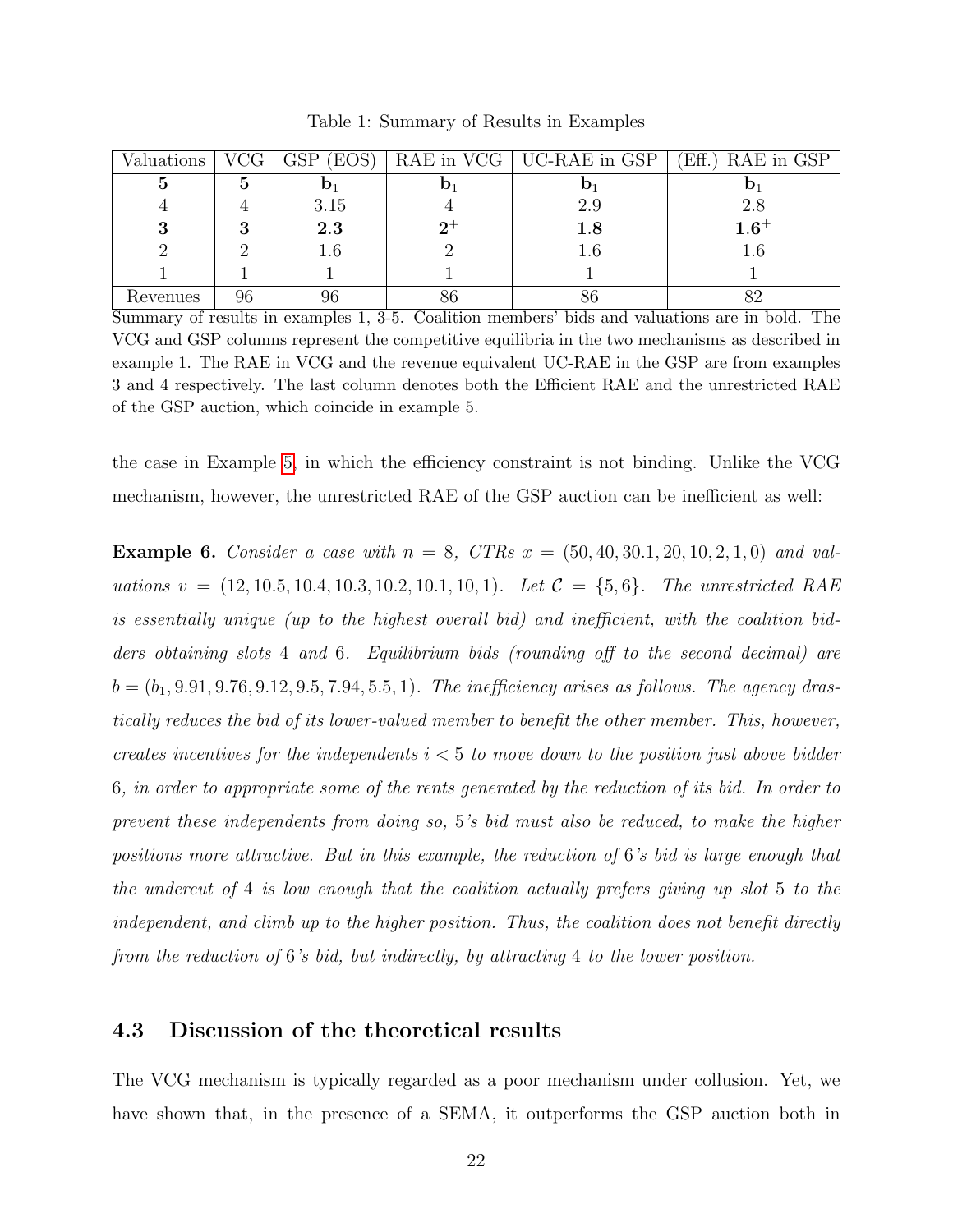terms of revenues and allocative efficiency. On the one hand, this conclusion provides a remarkably negative result for the GSP auction, which highlights an important fragility of this mechanism with respect to the possibility of coordinated bidding. On the other hand, the efficiency result in Theorem [1](#page-14-0) shows that the desirable allocative properties of the VCG mechanism are robust to the introduction of a SEMA, suggesting that the VCG mechanism may be more resilient than we might have expected.

Independent of the efficiency result, which we discuss below, a key source of the resilience of the VCG mechanism is its strategy-proofness: if individual bidders have a dominant strategy, then a SEMA may have at most a *direct effect* on the total revenues, as independents have no reason to adjust their bids as a function of the strategy and composition of the agency. In the GSP auction, in contrast, the SEMA can manipulate the bids of its members and induce lower bids also amongst the independents. As shown in Example [4,](#page-19-0) the resulting indirect effect may be significant: due to the complex equilibrium effects of the GSP auction, even a small manipulation of the coalition's bids may have a large effect on total revenues. In general, indirect effects can be completely avoided only if independents' best responses are unaffected by the bids of the agency. This suggests that strategy-proofness may be a desirable property in the presence of a SEMA.

The efficiency result of Theorem [1](#page-14-0) clearly relies on the assumptions of our model. As illustrated in Example [2,](#page-15-0) without the recursive stability constraint (S.2), coordinated bidding in the VCG mechanism may induce inefficiencies. But as soon as individuals' incentives to abandon the coalition are taken into account, efficiency is restored.<sup>[19](#page-0-0)</sup> Thus, the significance of the efficiency result depends on whether or not we believe that a mechanism's performance should be evaluated taking into account the underlying coalition formation process. For a medium or long-run perspective, we think that this is important, hence we built a 'farsigthedness assumption' into our model in the spirit of Ray and Vohra's. Besides its intrinsic theoretical appeal, this approach also proved convenient from an analytical viewpoint: in addition to being key to the efficiency result in Theorem [1,](#page-14-0) that assumption was crucial to make the analysis of the GSP tractable, and deliver clear economic insights.

<sup>19</sup>Bachrach (2010) studies collusion in the VCG mechanism in a classical cooperative setting (i.e. without distinguishing the SEMA clients from the independents, and without Ray and Vohra's farsightedness assumption), finding that the VCG is vulnerable to this form of collusion.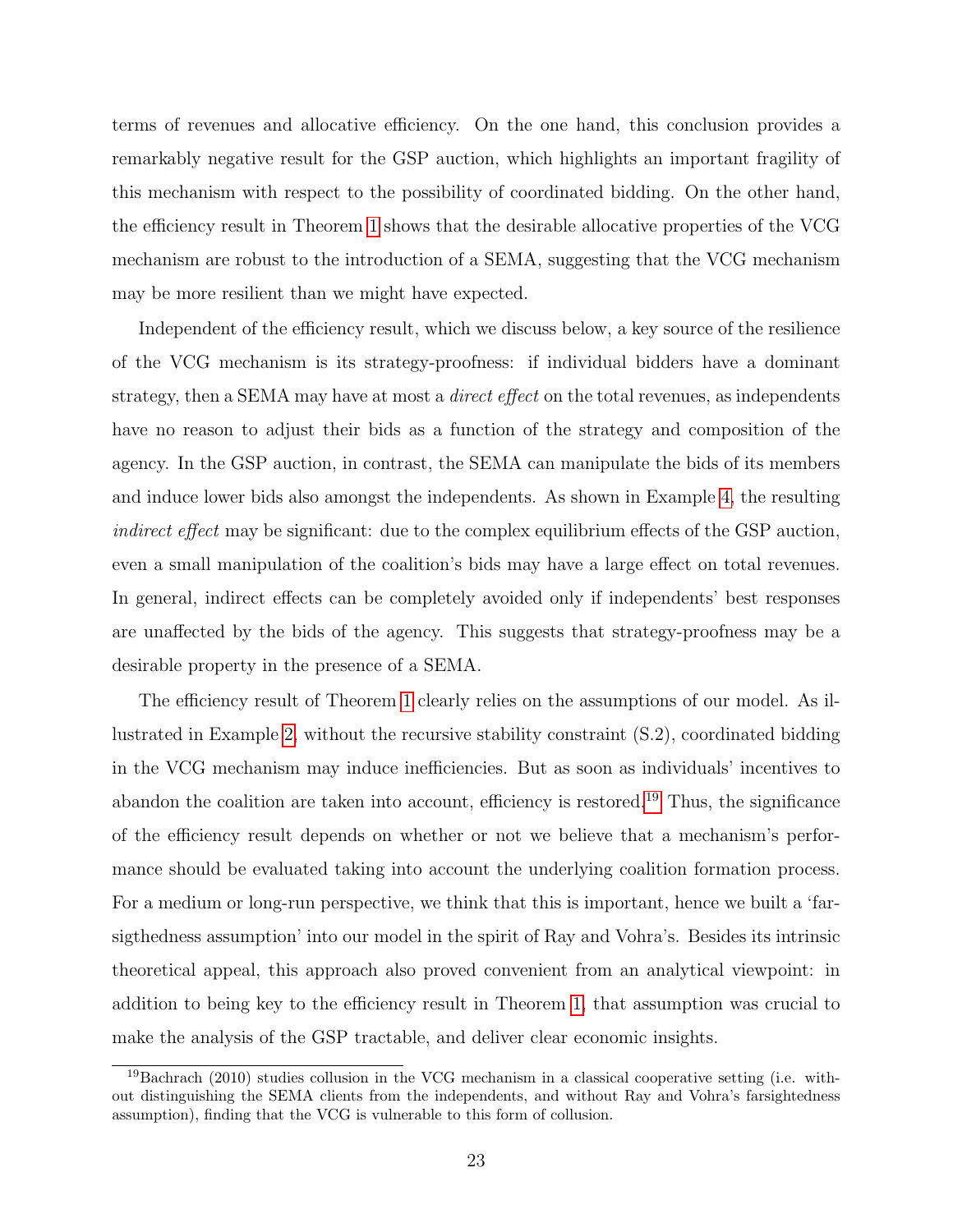### 5 Application to Search Auctions Data

In this section we apply our model to data provided by a search engine.<sup>[20](#page-0-0)</sup> The data observed by the search engine include information on all the variables entering our model, with the exception of advertisers' valuations. In particular, the search engine records the advertisers' identity, their SEMA (if any), bids, positions and clicks received. These data allow it to estimate CTRs as click frequencies. Within a set of "historical" data preserved for research purposes, this search engine identified all those keywords where one single SEMA submitted bids for two advertisers. Then, given these keywords, it constructed a sample with all the auctions in which the SEMA places bids for both advertisers. These auctions were held during a randomly selected set of days within a three-month time window between 2010 and 2011. The resulting sample has  $71$  keywords.<sup>[21](#page-0-0)</sup> These keywords are from different industries and belong to a set of keywords that are rather frequently searched. Different SEMAs and advertisers appear across the keywords, but, for any given keyword, the set of advertisers winning slots is fairly stable.<sup>[22](#page-0-0)</sup>

A major feature of these data is that they also record 'quality scores'. In the variant of the GSP auction used by this search engine, these quality scores are the advertisers' idiosyncratic score assigned by the search engine to account for various quality dimensions, including the CTRs. Quality scores concur in determining the assignment of advertisers to slots and prices: advertisers are ranked by the product of their bid and quality score, and pay a price equal to the minimum bid consistent with keeping that position.

Formally, letting  $e_i$  denote the score of bidder i, advertisers are ranked by  $e_i \cdot b_i$ , and CTRs are equal to  $e_i \cdot x^{\rho(i)}$ , the product of a 'quality effect' and a 'position effect'. The price paid by bidder *i* in position  $\rho(i)$  is  $p_i = e^{\rho(i+1)}b^{\rho(i+1)}/e_i$ <sup>[23](#page-0-0)</sup> Relabeling advertisers so that

 $^{20}$ By agreement with the data provider, we cannot reveal its name.

 $^{21}$ The data allows us to unambiguously distinguish advertisers from SEMAs. Among advertisers, however, different accounts are held by different units of the same firm or by different firms that are linked via common ownership. An ad hoc procedure was performed to eliminate from the sample all such ambiguous cases.

 $22$ While popular keywords typically attract many advertisers, the fact that for each auction retained in the dataset the pair of agency advertisers must bid implies greater homogeneity across auction participants.

 $^{23}$ In extending the model to accommodate quality scores, we again follow EOS and Varian (2007). Clearly, the baseline model of the previous sections obtains letting  $e_i = 1$  for all i.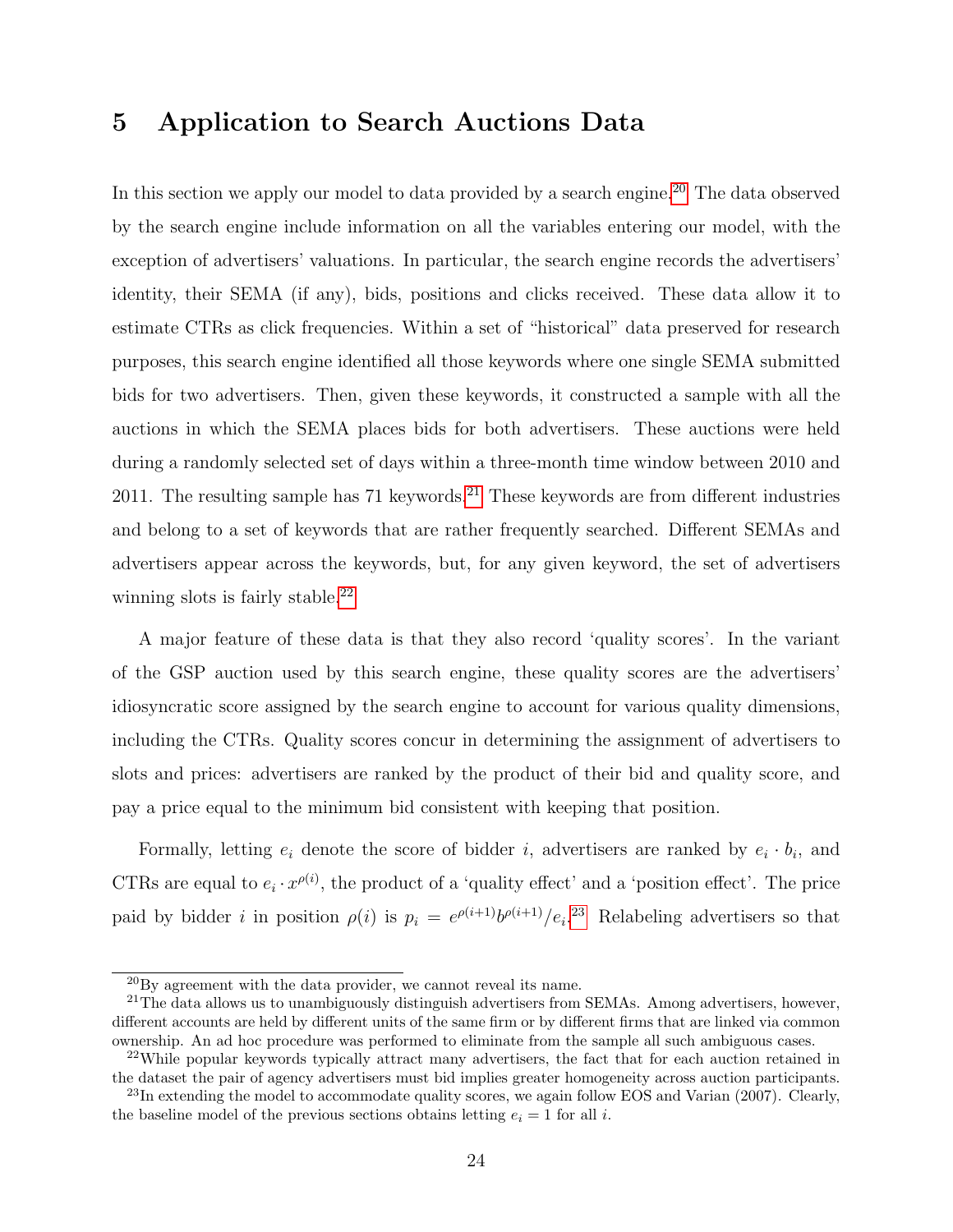$e_i v_i > e_{i+1} v_{i+1}$ , the competitive (EOS) equilibrium bids are such that, for all  $i = 2, ..., S$ ,

$$
e_i v_i = \frac{e_i b_i x^{i-1} - e_{i+1} b_{i+1} x^i}{x^{i-1} - x^i} \ge \frac{e_{i+1} b_{i+1} x^i - e_{i+2} b_{i+2} x^{i+1}}{x^i - x^{i+1}} = e_{i+1} v_{i+1}.
$$
 (10)

This is the analogue, with quality scores, of what is implied by equation [\(2\)](#page-6-2) in Lemma [1.](#page-6-0) As shown below, similar modifications apply to the equilibria with agency coordination.

The rest of the section describes how to use data to address two questions. The first is how to determine whether the observed bids are more likely to result from coordinated agency behavior or from competitive bidding. The second is to quantify the revenue distortions due to agency coordination. For each question, we begin by describing the strategy used to address it and then present the results based on the data from the search engine.

### 5.1 Detecting Coordination

Strategy: The first use of the data that we consider regards detecting agency coordination. We propose a simple criterion that allows us to say whether the data are more likely to be generated by competitive (EOS) bidding or by one of the models of agency coordination (UC-RAE, Eff-RAE and RAE). The latter models differ from EOS in that the bids of all agency bidders, with the exception of the highest value coalition member, are 'too low'.

This property of the coordination models leads to the following classification criterion. Consider the case of a 2-bidder coalition, the size of all coalitions in the data, and let  $j$ denote the lowest-valued agency bidder. An EOS-compatible bid profile requires that:

$$
\frac{e_jb_jx^{j-1}-e_{j+1}b_{j+1}x^j}{x^{j-1}-x^j}\geq \frac{e_{j+1}b_{j+1}x^j-e_{j+2}b_{j+2}x^{j+1}}{x^j-x^{j+1}}.
$$

Under our coordination models, bidder j will lower its bid relative to EOS so that the above inequality either holds with equality (under UC-RAE) or is violated (under Eff-RAE or RAE). For all other bidders  $i\neq j$ , our coordination models do not imply any observable difference relative to EOS. Thus, a criterion based on the above inequality for bidder  $j$ captures the only feature which differentiates coordinated from competitive EOS bidding in 2-bidder coalitions.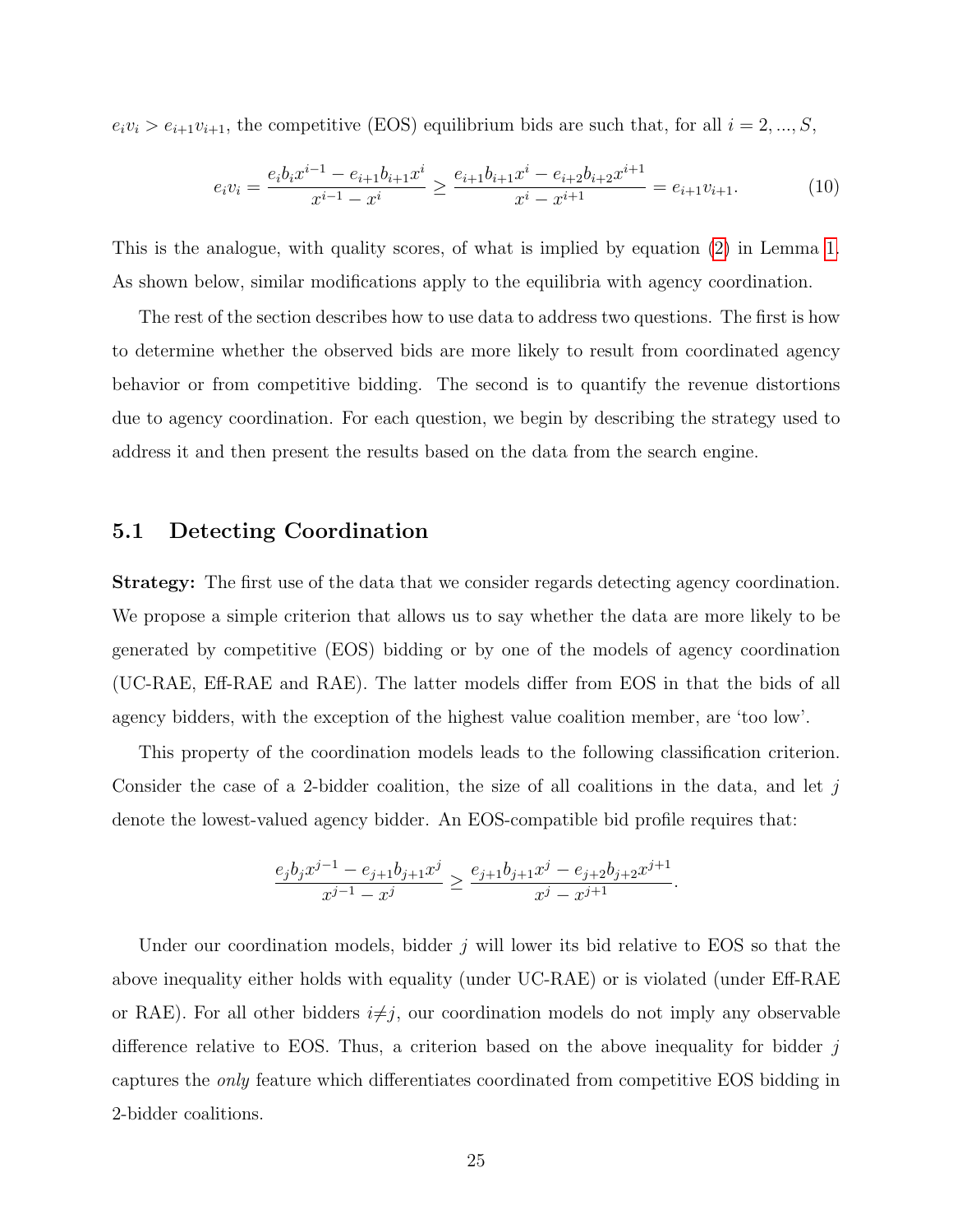Thus, given a set of T auctions,  $t = 1, 2, ..., T$  for which we observe quality scores, bids, CTRs and positions for all bidders, we can construct a quantity which captures the realization of the above inequality in each auction  $t$ :

$$
J_t = \frac{e_j b_j x^{j-1} - e_{j+1} b_{j+1} x^j}{x^{j-1} - x^j} - \frac{e_{j+1} b_{j+1} x^j - e_{j+2} b_{j+2} x^{j+1}}{x^j - x^{j+1}}.
$$

The distribution of  $J_t$  is potentially very informative about the types of behavior generating the data. To illustrate this point, consider panel (a) in Figure [1.](#page-26-0) It reports the distribution of  $J_t$  obtained by simulating 100,000 auctions for three equilibrium models: EOS (solid line), UC-RAE (dashed line) and Eff-RAE (dotted line). For this simulation, we fix the valuations, CTRs and coalition structure as in the example reported in Table 1, and for each auction we draw quality scores of each bidder from a Normal distribution with mean 1 and s.d. 0.03.



<span id="page-26-0"></span>

 $J_t$  is calculated only for the low-value agency member (i.e. the bidder with  $v=3$  in the example). We see that  $J_t$  is never negative when we simulate EOS, it always equals zero when we simulate UC-RAE and it is never positive when we simulate Eff-RAE.<sup>[24](#page-0-0)</sup>

Under the ideal conditions of the simulation,  $J_t$  allows us to unambiguously separate the bidding models. Clearly, with real data, this tool should be expected to face some limits. For instance, search engines update quality scores in real time. Hence, even if bidders can

<sup>24</sup>Detecting bids as coming from UC-RAE, in which coordinated bids were defined as 'undetectable', may strike as oxymoronic. The reason is that UC-RAE is undetectable in a single auction, but because it entails that  $J_t$  is exactly zero, it becomes detectable once many auctions are considered:  $J_t = 0$  in every auction would be possible only if valuations where changing with the quality scores in an ad hoc way, hence the detectability of UC-RAE across auctions.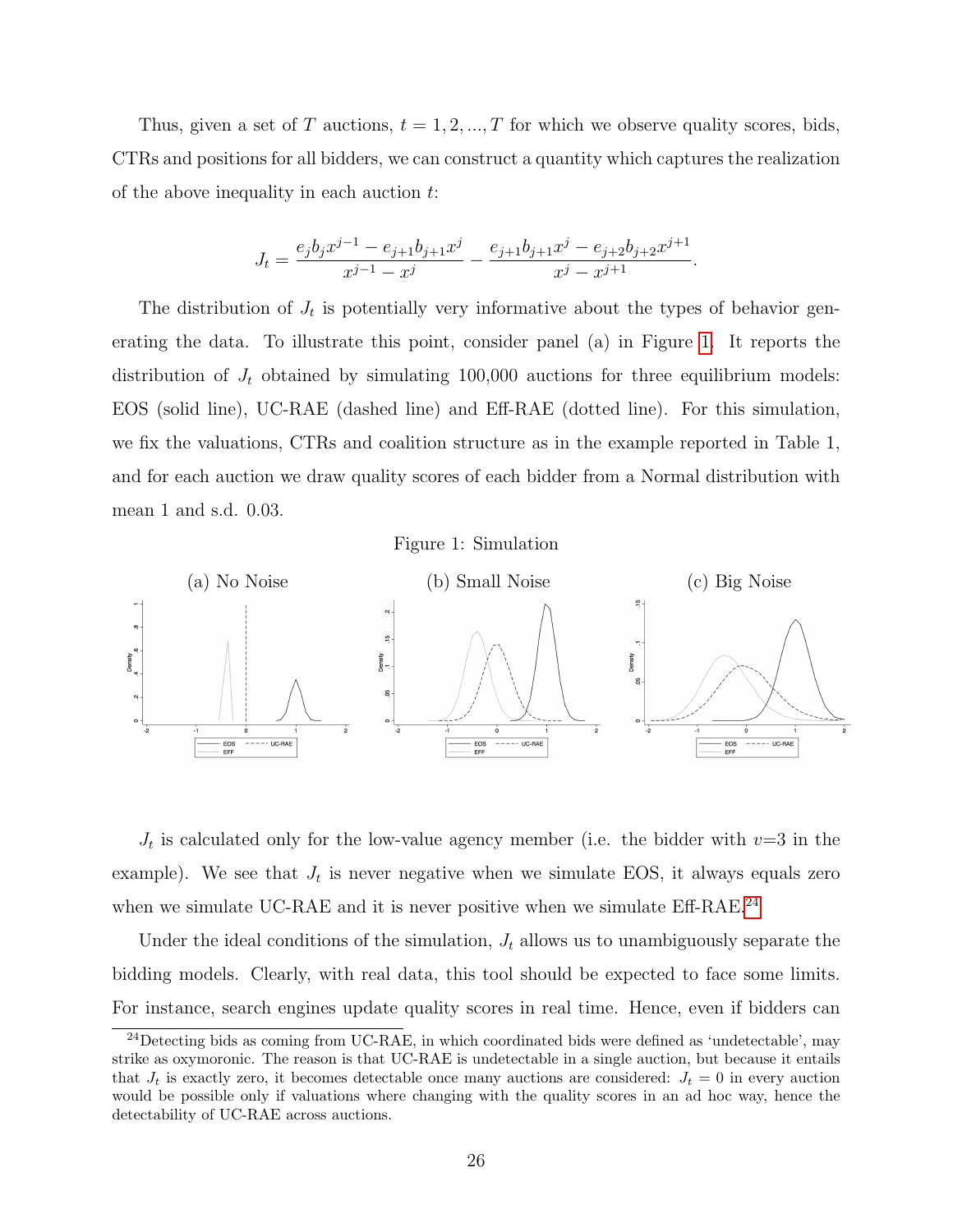frequently readjust bids, it is not the case that bids are always optimized for the 'true' quality scores. The model of incomplete information developed by Athey and Nekipelov (2012) to address this limit of EOS, however, reveals that the departures from EOS are small. This is also consistent with the findings in Varian (2007) showing that small perturbations in beliefs about quality scores are sufficient to reconcile observed data with EOS bidding.<sup>[25](#page-0-0)</sup>

Albeit small, the presence of belief errors about quality scores can impact  $J_t$ . To illustrate this point, in plot (b) and (c) of Figure 1 we repeat the previous simulation under two scenarios. In both cases, we consider a belief error that enters multiplicatively: for each bidder i and auction t the true quality score is  $e_{it}$ , but bidders believe the true score to be  $\tilde{e}_{it}$ , where  $\tilde{e}_{it} = d_{it} \cdot e_{it}$ . Panel (b) considers the case of a small error, with  $d_{it} \sim \mathcal{N}(1, 0.05^2)$ , while panel (c) considers the case of a larger error, with  $d_{it} \sim \mathcal{N}(1, 0.1^2)$ . These two cases illustrate that, with any belief error, the distribution of  $J_t$  under UC-RAE is no longer degenerate at zero. This implies the need to search for UC-RAE cases by looking at an interval around zero, thus introducing some arbitrariness in the use of the  $J_t$  criterion. Moreover, overlaps in the three distributions make it more ambiguous to discriminate between the different models. In panel (b), the relatively small amount of noise still allows us to correctly classify the bidding models by looking at whether most of the mass of the distribution lies to the left of zero, around zero or to the right of zero. In practice, this can be operationalized in many ways by looking, for instance, at the smallest interval including 80% of the mass, or, alternatively, by looking at some summary measure like mean, median or mode. As shown by panel (c), however, when the amount of noise is big, none of these methods will give rise to a satisfactory classification. Based on the results from Athey and Nekipelov (2012) and Varian (2007), it is reasonable to expect that the case of panel (b) is the relevant one.

Results: The first set of results that we report regards detecting coordination. Thus, using the ranking and scoring rule applied at the time of the data sampling, for each key-

<sup>25</sup>Varian (2007) proposed an empirical strategy to deal with small departures from EOS equilibrium strategies: namely, he assumes that advertisers play EOS strategies, but using incorrect beliefs on the quality scores: that is, bidders bid as if i's quality score is  $d_i \cdot e_i$  instead of  $e_i$ , where the distance of  $d_i$  from 1 captures the extent of the belief error. Alternative approaches to structurally estimate the GSP auction have been proposed by Yang, Lu and Lu (2014) and Heish, Shum and Yang (2014).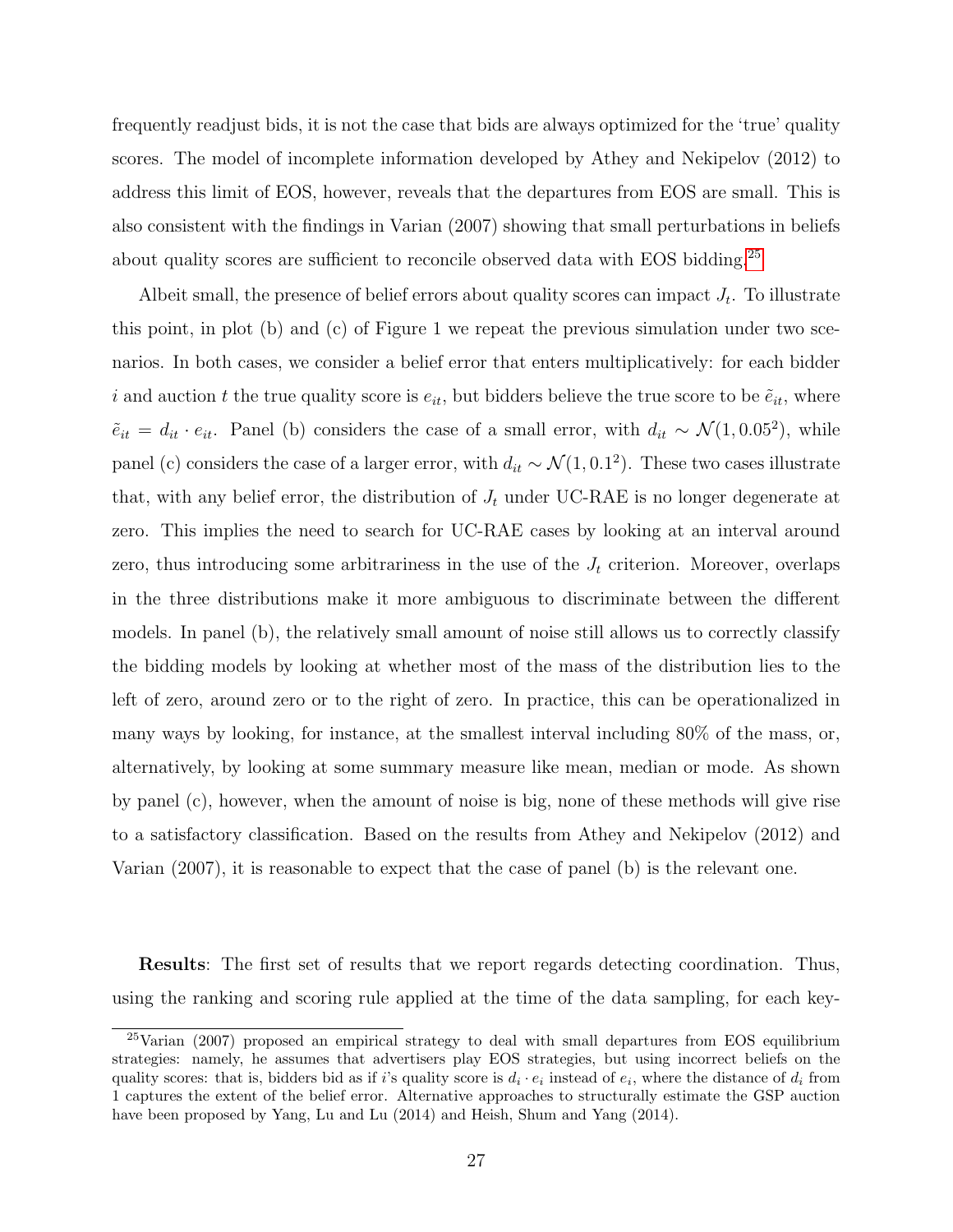word we select the lowest-placed agency bidder and then calculate the distribution of  $J_t$  for this bidder-keyword pair using all the available auctions. Figure [2](#page-28-0) shows the distributions obtained for three different keywords. These keywords are chosen to be representative of the different types of behavior present in the data. The solid distribution is located mostly to the right of zero, thus supporting the case for EOS. The dotted distribution lies mostly to the left of zero, supporting Eff-RAE or unrestricted RAE. Finally, the dashed distribution is concentrated around zero, supporting UC-RAE.

Figure 2: Three Example Keywords

<span id="page-28-0"></span>

Distribution of  $J_t$  for three keywords exemplifying the different equilibria.

In addition to the caveat about belief errors explored with the simulation, the use of the  $J_t$  criterion with true data poses an additional concern. The simulations in Figure 1 use data from i.i.d. draws, but real auctions can be correlated in many ways. Understanding the linkages between auctions is a complex problem (Choi and Varian, 2012) and addressing it goes well beyond the scope of this paper. Thus, we still use the  $J_t$  distributions obtained form the data to classify the keywords, but warn that this classification should be taken with a grain of salt. Under this caveat, the results of our classification show that 36 keywords are compatible with UC-RAE, 32 with EOS and 3 with (Eff-)RAE.[26](#page-0-0) In the following, we will

 $^{26}$ The classification is obtained by looking at whether a 95 percent confidence interval for the median of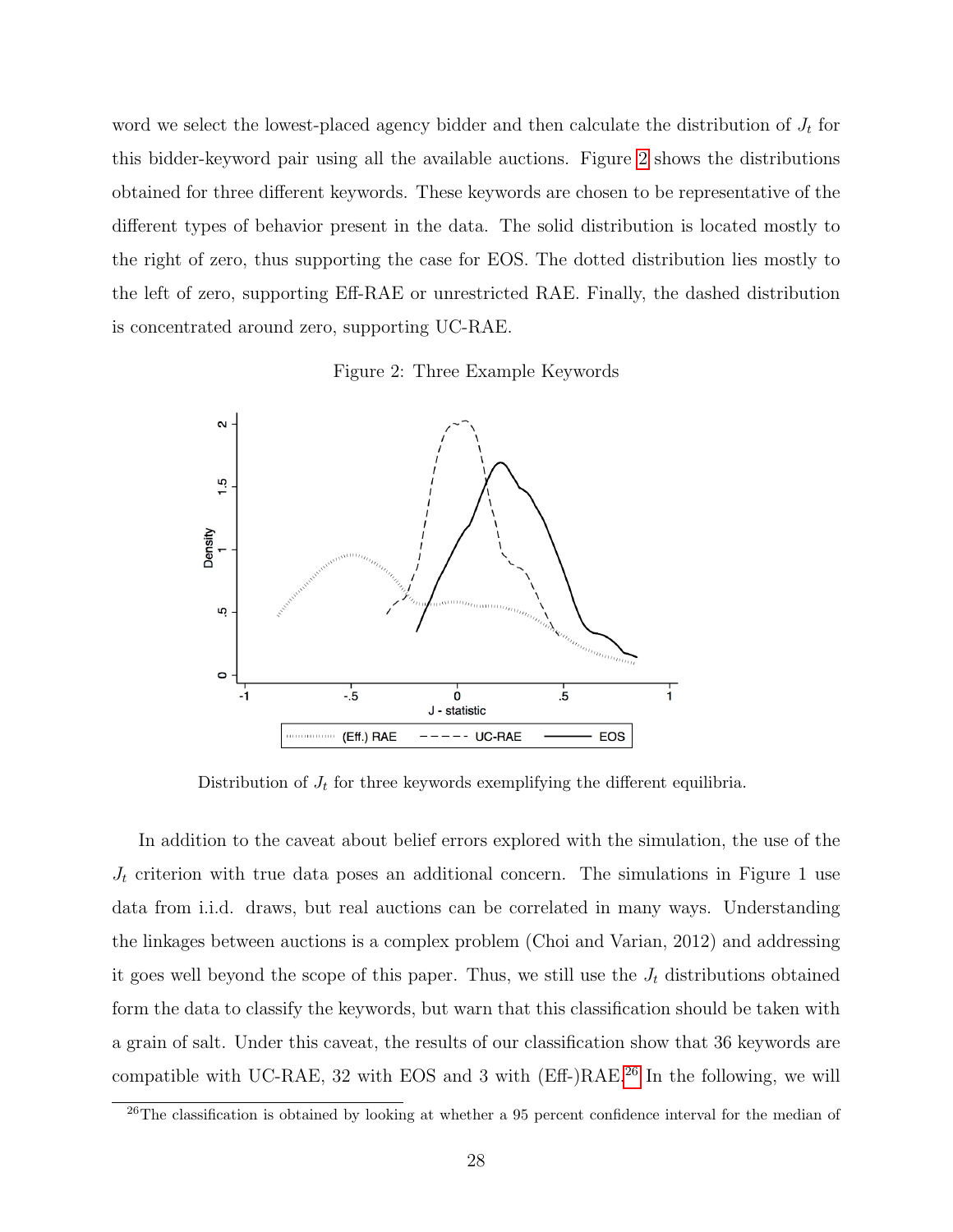use the 36 keywords classified as UC-RAE to quantify the revenue losses due to coordinated bidding.

### 5.2 Revenue Effects

Strategy: The second use of the data that we consider consists of evaluating the revenue effects of coordination. Under our coordination models, there exists a one-to-one mapping between the independents' bids and their valuations. We can thus invert their bids to recover valuations, and use them to construct upper and lower bounds for the agency bidders. To see this, suppose that we observe a 2-bidder coalition that bids according to one of our models of coordination. Then, if  $j$  is the lowest valued agency member, his value is bounded below by the value of the bidder in position  $\rho(j + 1)$  and above by the bidder in position  $\rho(j - 1)$ (or by the bidder in position  $\rho(j-2)$ , if the two agency bidders are contiguous). Although no bound can be derived when the coalition occupies the top two slots or when its lowest valued member has no bidder below it, in all other cases this approach is informative and allows us to construct counterfactual revenues under competitive bidding.

To reconcile this approach with the belief errors discussed above, when inverting bids into valuations, we follow Varian (2007) and assume that the realized belief errors are the smallest errors required to rationalize the data as coming from equilibrium bidding. More specifically, focusing on the instances identified as UC-RAE – which constitute the majority of keywords in our data and also provide a lower bound to the revenue effects of bid coordination – define  $\tilde{b}_i = d_i e_i b_i$ . The program that we solve to find the smallest d under the UC-RAE restrictions is:

$$
min_d \sum_{i>1} (d_i - 1)^2
$$
 subject to:

$$
\begin{cases} \frac{\tilde{b}_{i}x^{i-1}-\tilde{b}_{i+1}x^{i}}{x^{i-1}-x^{i}} \ge \frac{\tilde{b}_{i+1}x^{i}-\tilde{b}_{i+2}x^{i+1}}{x^{i}-x^{i+1}}, & \text{if } i \in I \backslash \mathcal{C} \text{ or } i \in \{min(\mathcal{C})\};\\ \tilde{b}_{i}x^{i-1} = \frac{x^{i-1}-x^{i}}{x^{i+1}-x^{i+2}}[\tilde{b}_{i+2}x^{i+1}-\tilde{b}_{i+3}x^{i+2}] + \gamma d_{i}e_{i}[x^{i-1}-x^{i}] + \tilde{b}_{i+1}x^{i}, & \text{if } i \in \mathcal{C} \backslash \{min(\mathcal{C})\}; \end{cases}
$$

 $J_t$  lies to the left of zero, or includes zero, or lies to the right of zero. Similar results are obtained with the alternative methods described earlier involving the mode or the concentration of the mass of the distribution. For the mean, instead, the presence of outliers produces different and less reliable results.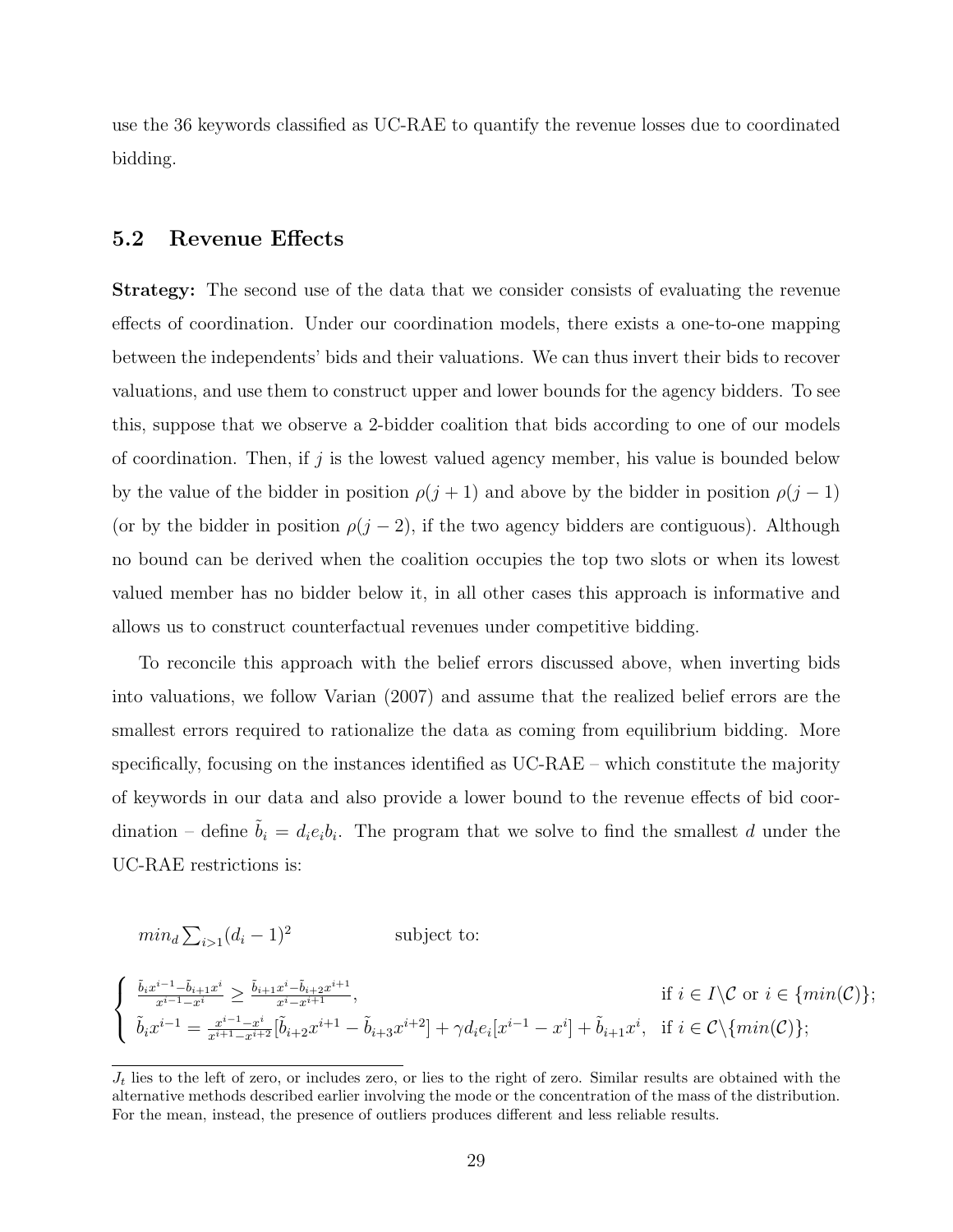where  $\gamma$  is the minimum bid increment (5 cents in the data). For the highest valued agency member, we treat it as an independent bidder, since its bid is not unique under the UC-RAE.

Results: Our second set of results concerns the effects of bid coordination on revenues. We focus on the 36 keywords classified as compatible with UC-RAE. Using the procedure described earlier, we obtain upper and lower bounds for the value of the lowest placed coalition member. We then compute counterfactual bids assuming competitive EOS bidding under the two scenarios: when the value of the lowest placed agency bidder equals its lower bound and when it equals its upper bound. This procedure is applied to each individual auction.

Separately for each keyword, we calculate the (expected) revenues by multiplying bids with CTRs and summing across all bidders and all auctions. We end up with three variables - observed, lower bound and upper bound revenues - each with 36 realizations. In Table [2,](#page-30-0) we compare the means of these variables reporting 95 percent confidence intervals for a t-test that the mean difference equals zero. This is a test for matched data where the keyword is the matching variable. Once again, we warn that the potential correlation across auctions in the data requires caution in interpreting the findings.

<span id="page-30-0"></span>

|        | Observed |       | Lower Bound $\Delta = Obs.-LowerB$ . Upper Bound $\Delta = UpperB.-Obs$ . |        |               |
|--------|----------|-------|---------------------------------------------------------------------------|--------|---------------|
| Agency | 33.20    | 32.14 | 1.06                                                                      | 35.28  | 2.08          |
|        |          |       | [0.69; 1.42]                                                              |        | [1.49; 2.68]  |
| Others | 66.80    | 64.16 | 2.64                                                                      | 72.62  | 5.82          |
|        |          |       | [1.70; 3.58]                                                              |        | [3.73; 7.91]  |
| Total  | 100      | 96.30 | 3.7                                                                       | 107.90 | 7.9           |
|        |          |       | [2.47; 4.92]                                                              |        | [5.32; 10.44] |

Table 2: Revenue Effects for the 36 UC-RAE Keywords

For each of the 36 keywords, revenues are expressed as a percentage of the total observed revenues. The table reports the mean revenues across the 36 keywords for both observed and counterfactual (lower and upper bound) cases.  $\Delta$  indicates the differences in the means. The values in the squared bracket are the endpoints of a 95% confidence interval for matched differences in means.

Nevertheless, the results of this analysis are interesting. The table columns report the mean revenues for observed, lower bound and upper bound revenues, as well as the mean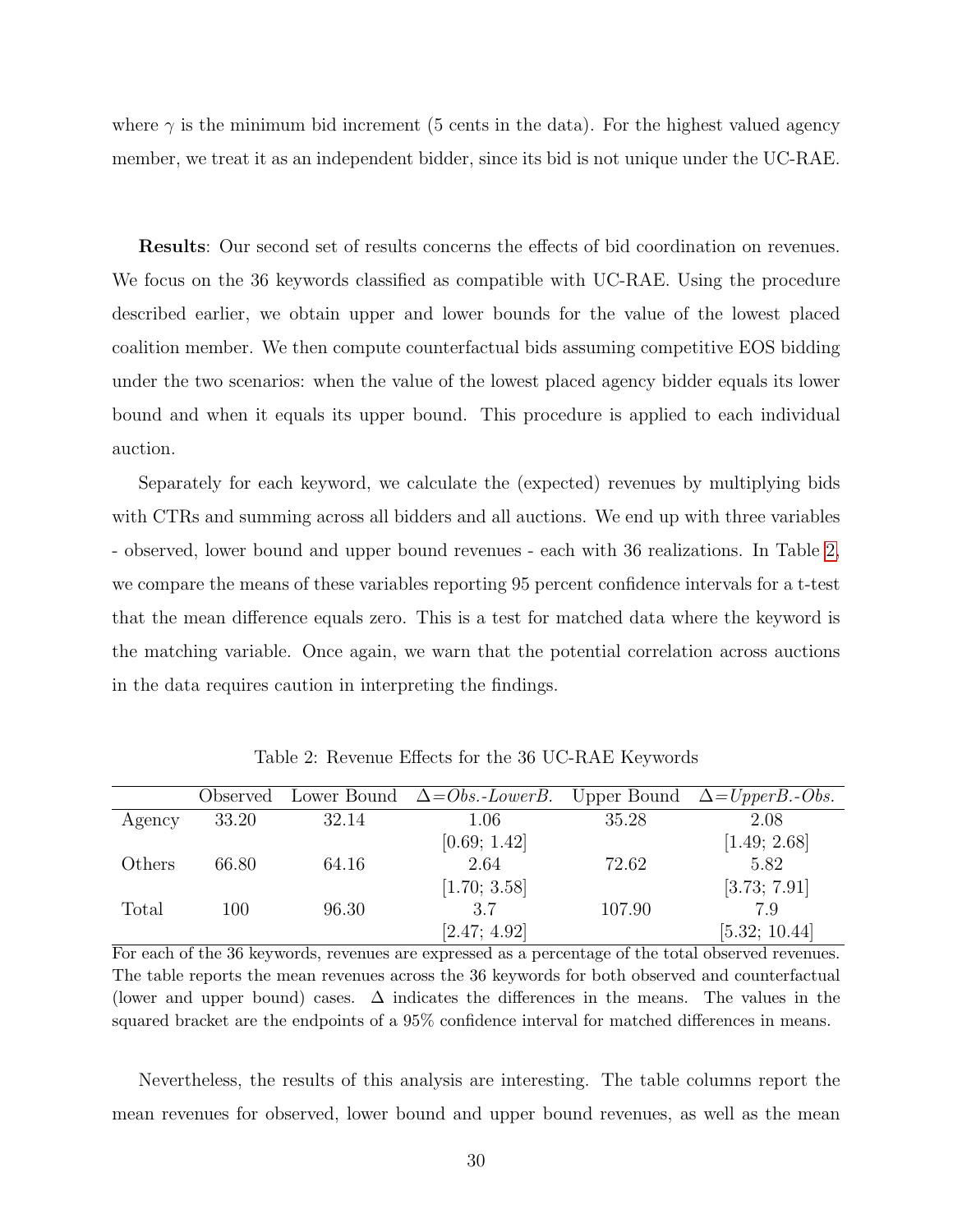differences. The table rows separate the total revenues (reported in the last row), into the revenues generated by agency bidders (top row) and by the other bidders (middle row). All revenues are expressed as a percentage of the total observed revenues (bottom left corner of the table).

The findings help to understand both the size of the potential effects of coordination, as well as the division between direct and indirect effects. The confidence intervals (reported in squared brackets) indicate that the differences between observed and counterfactual revenues are statistically significant for both upper and lower bound mean revenues. In terms of magnitude, however, observed revenues are closer to the lower than to the upper bound, as expected when the UC-RAE fits the data.

Furthermore, our upper bound estimates point to a potential revenue loss of 7.9 percent, which is an economically large effect given the growing role of SEMAs in the multi billion dollar revenues generated by the GSP. These findings also reveal that the indirect effect is quantitatively important: only one quarter of the estimated 7.9 percent loss comes from the direct effect of agency bids, while the remaining three quarters are due to the indirect effect.

### 6 Conclusions

This is the first study to focus on the role of agencies on sponsored search auctions, and in particular on their role in coordinating the bids of different advertisers. Our theoretical results uncover a striking fragility of the GSP auction to bid coordination, and our empirical analysis provides evidence that even the small 2-bidder coalitions frequently observed in the data can have large effects on revenues. Given that the GSP auction is used by all major search engines to sell advertisement space worth billions of dollars, our findings show that the rapid diffusion of SEMAs in this market has potentially large economic consequences.

From a methodological perspective, we note that the notion of RAE – and particularly the 'farsightedness' idea – has been key to obtain clear results in this complicated auction, in which competitive and coordinated bidding coexist. This suggests that this broader approach, which combines cooperative and non-cooperative ideas, may be fruitful to address the important problem of partial cartels, an outstanding challenge in the literature.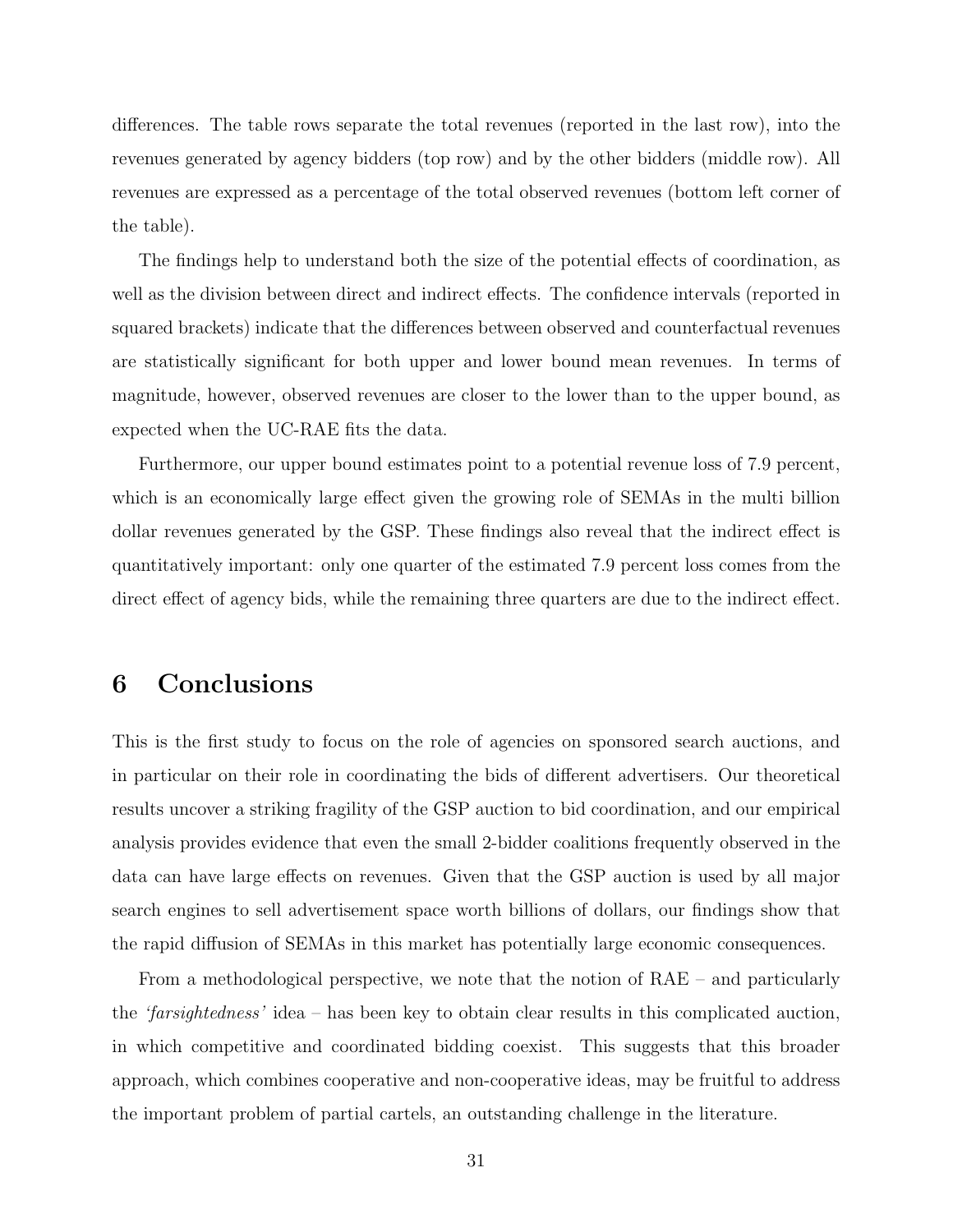Clearly, our results are also interesting from a market design perspective. While beyond the scope of this paper, our analysis suggests some possible guidelines for research in this area. For instance, our analysis of the GSP auction with 'undetectable coordination' constraints implicitly suggests a way of deriving reservation prices to limit the impact of bids coordination. This kind of intervention would thus reinforce the resilience of the GSP auction, without entailing major changes in the mechanism. More radical modifications of the mechanism may be pursued as well. Theorem [1](#page-14-0) shows that, in this setting, the VCG mechanism performs surprisingly well in the presence of bid coordination. As discussed in section [4,](#page-13-1) this is largely due to the strategy-proofness of this mechanism. While the complexity of the VCG payments is often seen as an impediment to the actual implementability of this mechanism, our analysis suggests that strategy-proofness may be a desirable property for a mechanism to perform well in the presence of bid coordination. Thus, variations of uniform price auctions may also be simpler and more viable options to address bid coordination.

Finally, as pointed out earlier, our findings are also potentially relevant from an antitrust perspective. In particular, the agency behavior in our model is analogous to that of buying consortia, which have been sanctioned in the past (see footnote 5). Nevertheless, the specificities of the sponsored search advertisements market suggest a more nuanced view of the harm to the consumers. First, although multiple search engines exist, the degree of competition between them is likely substantially less than that between most of the advertisers. Since the lower auction prices imply a reduction in the marginal cost advertisers pay to reach consumers, advertiser competition would thus imply that some savings are passed on to consumers. Therefore, harm to consumers would result only if the agency engages in coordinating not only the auction bids, but also the prices charged to consumers. Second, bid coordination can negatively affect the quality of the service received by consumers by exacerbating further the advantage of dominant search engines relative to fringe ones. In Europe, for instance, where 90% of the searches pass via Google, agencies might be rather careful not to harm Google given the risk of being excluded from its results page. Smaller search engines cannot exert such a threat because agencies are essential to attract new customers. The shift of revenues from small search engines to marketing agencies could thus deprive the former of the essential resources needed for technology investments. Thus, to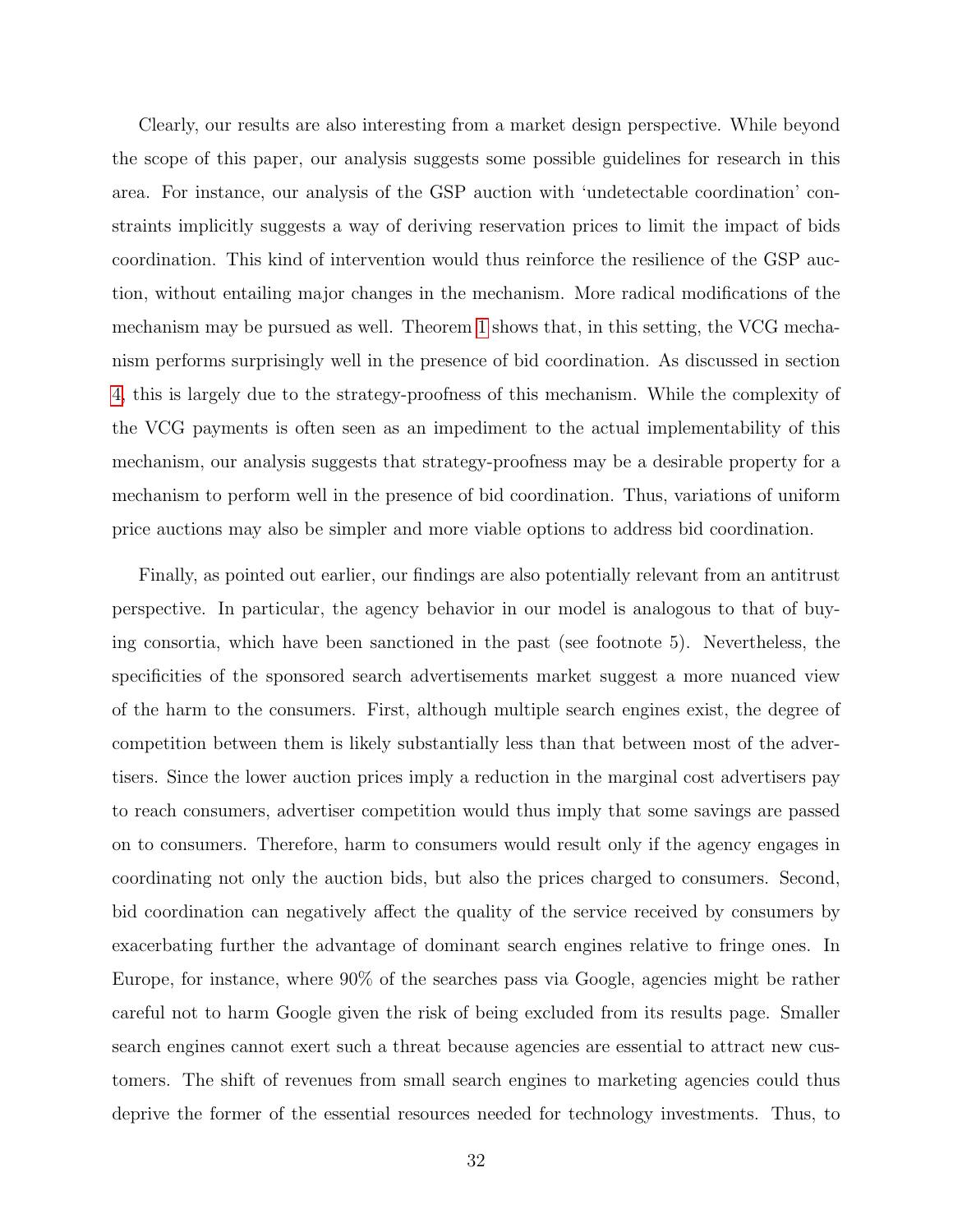the extent that competing search engines exert pressure for quality improvements, bid coor-dination poses a potential threat to consumer welfare.<sup>[27](#page-0-0)</sup> All these considerations represent potentially fruitful directions for future research.

### A Appendix

### <span id="page-33-0"></span>A.1 Technical Details

As discussed in section [2](#page-5-0) (p. [6\)](#page-5-0), any generic profile  $b_{-i} = (b_j)_{j \neq i}$  partitions the space of i's bids,  $\mathbb{R}_+$ , into  $S+1$  intervals:  $[0,b_{-i}^S)$ ,  $[b_{-i}^S, b_{-i}^{S-1})$ , ...,  $[b_{-i}^1, \infty)$ . Letting  $b_{-i}^0 \equiv \infty$  and  $b_{-i}^{S+1} \equiv 0$ , if bidder i bids  $b_i \in (b_{-i}^t, b_{-i}^{t-1})$ , then he obtains slot  $t = 1, \ldots, S+1$  at per-clickprice  $b^t$ . If  $b_i$  is placed at one extreme of such intervals, the allocation is determined by the tie-breaking rule embedded in the function  $\rho$ . The function  $\pi_i$  introduced in section [2](#page-5-0) can be seen as a corresopndence  $\pi_i : \mathbb{R}^{n-1}_+ \rightrightarrows \{1, \ldots, S+1\}$  such that for each  $b_{-i} \in \mathbb{R}^{n-1}_+$ ,  $\pi_i(b_{-i}) = \arg \max_{t=1,\dots,S+1} (v_i - b_{-i}^t) x^{t.28}$  $\pi_i(b_{-i}) = \arg \max_{t=1,\dots,S+1} (v_i - b_{-i}^t) x^{t.28}$  $\pi_i(b_{-i}) = \arg \max_{t=1,\dots,S+1} (v_i - b_{-i}^t) x^{t.28}$ 

To allow for the possibility of ties in the bids profiles, it is necessary to generalize some of these concepts. In particular, if some of i's opponents place equal bids (i.e.,  $b_{-i} = (b_j)_{j \neq i}$ is such that  $b_j = b_k$  for some  $j \neq k$ , then, depending on the tie-breaking rule embedded in  $\rho$ , some of the  $S + 1$  positions may be precluded to player i (e.g., if  $i = 1$ , and  $b_2 = b_3$ , if the tie-breaking rule is specified as in footnote [6,](#page-5-0) position  $s = 2$  is precluded to player i). In that case, the argmax in the definition of  $\pi_i$  should be taken over the set of positions that are actually accessible to *i*. Formally: for any  $b_{-i} \in \mathbb{R}^{n-1}_+$ , let

$$
S(b_{-i}) = \{s = 1, ..., S + 1 : \exists b_i \text{ s.t. } \rho(i; b_i, b_{-i}) = s\}.
$$

<sup>&</sup>lt;sup>27</sup>Quality of the links is indeed considered relevant for antitrust actions. For instance, one of the claims in the ongoing Google case before the European antitrust authority is the alleged abuse by Google of its dominant position to present links of inferior quality by directing consumers to Google's own outlets.

 $^{28}$ This correspondence is always non-empty valued, and multi-valued only if i is indifferent between two positions. We can ignore this case here (for instance, assuming that such ties are always broken in favor of the lower position) and treat  $\pi_i : \mathbb{R}^{n-1}_+ \to \Pi$  as a function (if not,  $\pi_i$  should be thought of as a selection from the correspondence above).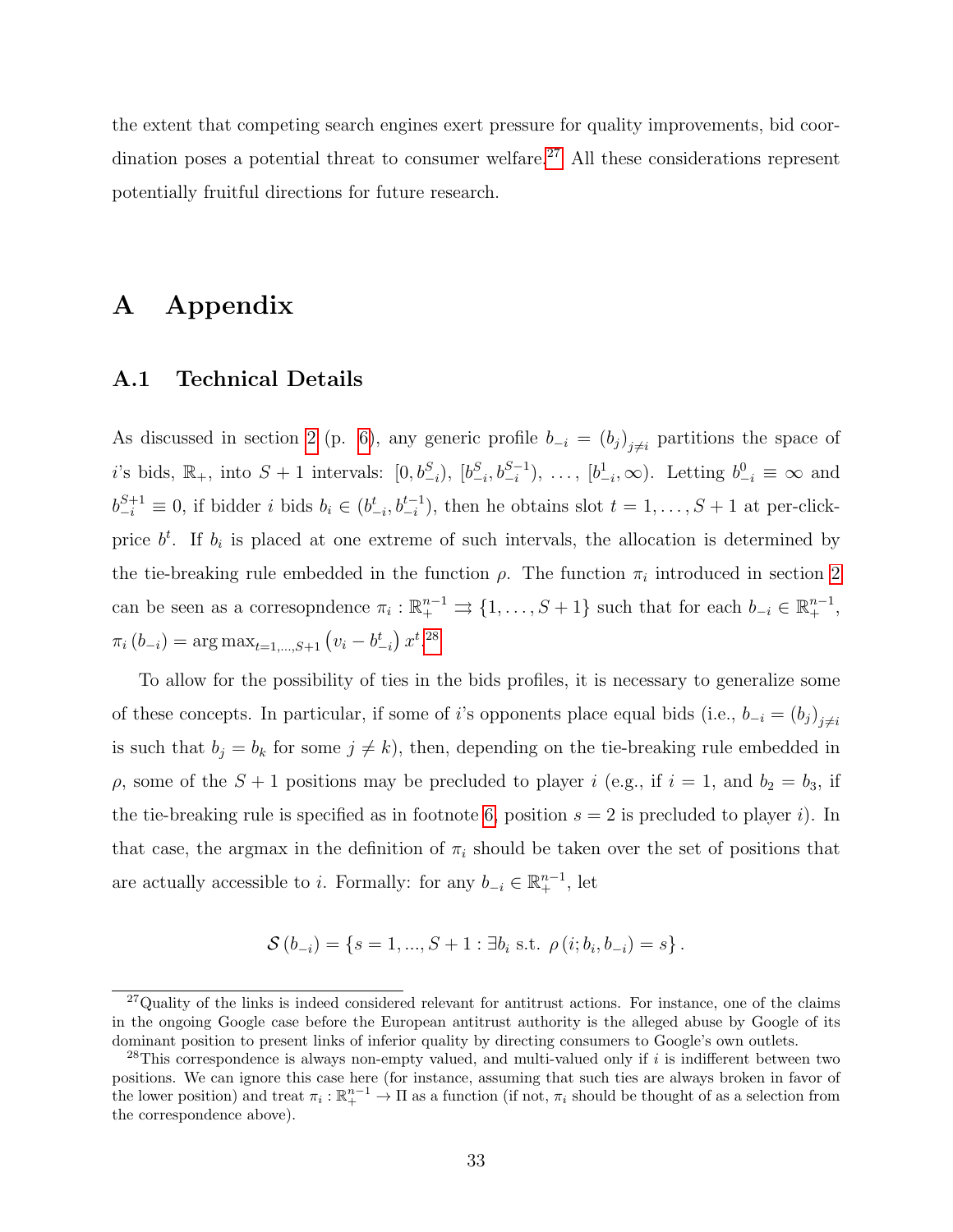Then, we redefine the function  $\pi_i : \mathbb{R}^{n-1}_+ \to \{1, ..., S+1\}$  as follows: for every  $b_{-i} \in \mathbb{R}^{n-1}_+$ 

$$
\pi_i(b_{-i}) \in \arg\max_{s \in \mathcal{S}(b_{-i})} \left(v_i - b_i^t\right) x^t.
$$

Since  $\mathcal{S}(b_{-i})$  is always non-empty and finite, the best responses  $BR_i : \mathbb{R}^{n-1}_+ \rightrightarrows \mathbb{R}_+$  defined in Section 2 (p.6) is well-defined, and so is  $BR_i^*: \mathbb{R}^{n-1}_+ \rightrightarrows \mathbb{R}_+$  in [\(1\)](#page-6-1). With these changes to the definition of  $\pi_i$ , the rest of the analysis also extends to the case of ties in bids.

### A.2 Proofs

All the results are proven for the case in which  $n = S + 1$ . The extension to the general case is straightforward but requires more cumbersome notation.

#### A.2.1 Proof of Lemma [1](#page-6-0)

Let  $b \in \mathcal{EG}(v)$ . By definition, for any i,  $\rho(i) = s$  implies  $\pi_i(b_{-i}) = s$  if  $s \leq S$  and  $\pi_i(b_{-i}) = S + 1$  if  $s > S$ . Hence,  $b_{-i}^{\pi_i(b_{-i})} = b^{s+1}$  whenever  $s \leq S$ . Now, for any i such that  $\rho(i) \leq S$  and j s.t.  $\rho(j) = \rho(i) + 1$ , the following must hold:

by the optimality of 
$$
b_i
$$
 :  $(v_i - b^{\rho(i)+1}) x^{\rho(i)} \ge (v_i - b^{\rho(i)+2}) x^{\rho(i)+1};$  (11)

by the condition in (1) for 
$$
j
$$
 :  $(v_j - b^{\rho(i)+2}) x^{\rho(i)+1} = (v_j - b^{\rho(i)+1}) x^{\rho(i)}$ . (12)

Rearranging, we obtain

$$
v_i\left(x^{\rho(i)} - x^{\rho(i)+1}\right) \ge b^{\rho(i)+1}x^{\rho(i)} - b^{\rho(i)+2}x^{\rho(i)+1} = v_j\left(x^{\rho(i)} - x^{\rho(i)+1}\right),
$$

which implies that  $v_i > v_j$  (since, by assumption,  $(x^s - x^{s+1}) > 0$  for any  $s \leq S$  and  $v_i \neq v_j$ for any  $i \neq j$ . Hence, all agents who placed the  $S + 1$  bids in an equilibrium are ranked efficiently among themselves. For the others, notice that for any i such that  $\rho(i) > S$ , the indifference condition in the definition of  $BR_i^*$  (eq. [1\)](#page-6-1) requires that  $0 = (v_i - b_i)x^S$ , hence  $v_i = b_i$  whenever  $\rho(i) > S$ . Hence, agents not obtaining a position bid their valuation. It follows that  $b^i = b_i$  for all i (agents with higher valuations bid higher) and  $b_i = v_i$  for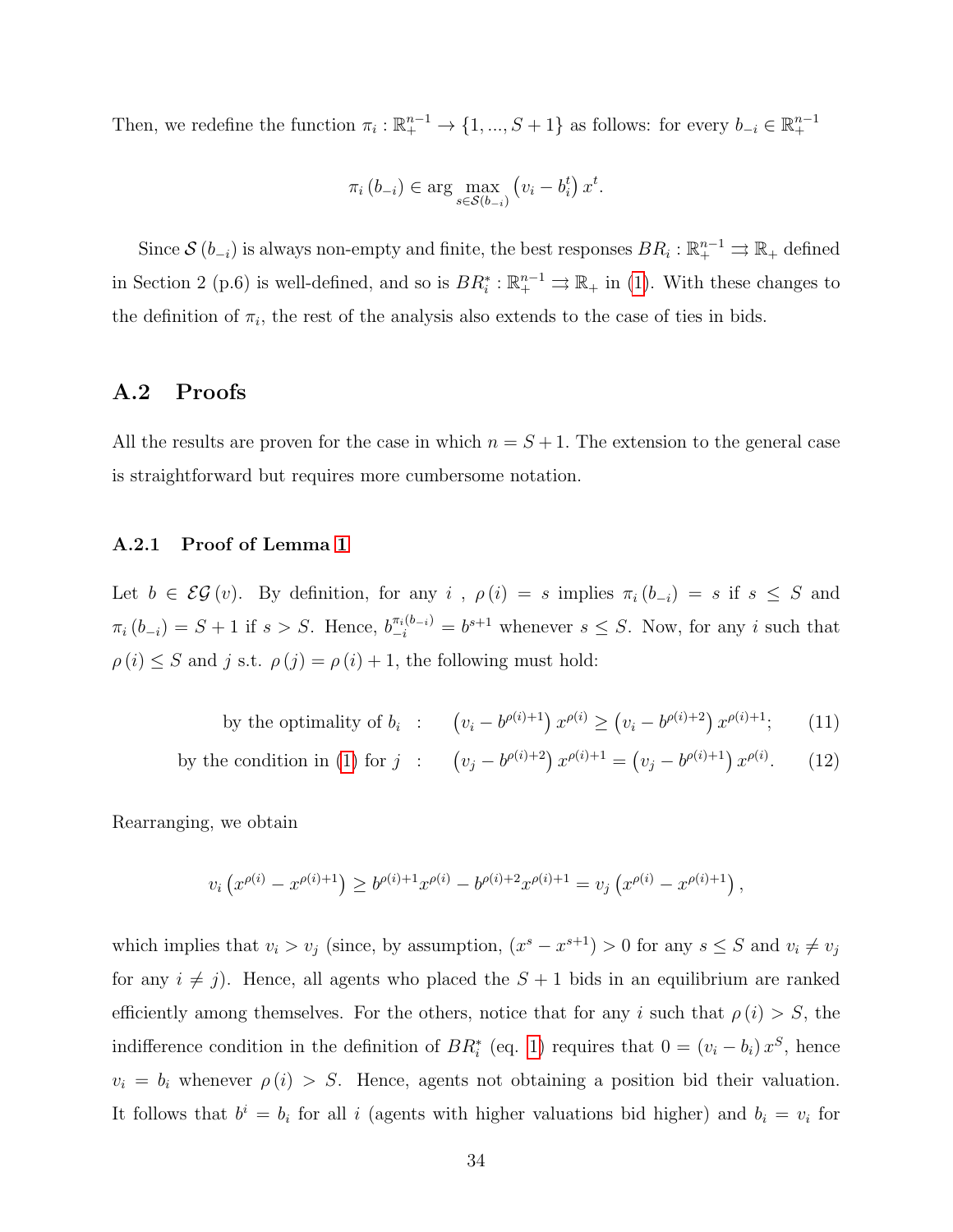all  $i \geq S + 1$ . Equation [\(2\)](#page-6-2) follows immediately, applying the indifference condition (eq. [1\)](#page-6-1) for agents  $i = 2, ..., S$  with the initial condition  $b_{S+1} = v_{S+1}$ . Since this recursion does not pin down  $b_1$ , the only restriction imposed on that is that  $b_1 > b_2$ . Finally, note that the recursion in [\(2\)](#page-6-2) coincides with EOS' LREF equilibrium (EOS, Theorem 2), and with Varian's lower-bound symmetric Nash Equilibrium (Varian, 2007, eq.9).

### A.2.2 Proof of Theorem [1](#page-14-0)

We prove the statement by induction on the size of the coalition.

The **induction basis** is the non-collusive benchmark (or, equivalently,  $|\mathcal{C}| = 1$ ). In this case all players use their dominant strategies,  $b_i = v_i$  for each i, which clearly ensures  $v_i \in (b_{i+1}, v_{i-1})$  for all i, and the equilibrium bids profile is as claimed in the theorem (in fact, a stronger statement holds, as even the bid of the highest coalition member is exactly pinned down).

We now proceed to the **inductive step**. Suppose we have shown that the result holds for all coalitions C' such that  $|C'| < C$ . We want to show that it also holds for C such that  $|\mathcal{C}| = C$ . Let *i* be the member who is placing the lowest bid in the coalition, and let *r* denote the position he occupies. Then, his payoff is equal to:

$$
u_i = v_i x^r - \sum_{t=r+1}^{S+1} b^t \left( x^{t-1} - x^t \right).
$$

It is useful to introduce notation to rank independent among themselves, based on their valuation. Let  $v_{I\setminus\mathcal{C}} = (v_j)_{j\in I\setminus\mathcal{C}}$  and let  $v_{I\setminus\mathcal{C}}(k) = v_{I\setminus\mathcal{C}}^{|I\setminus\mathcal{C}|+1-k}$  denote the valuation of the k-th lowest value independent: for  $k = 1$ ,  $v_{I\setminus\mathcal{C}}(1) = v_{I\setminus\mathcal{C}}^{|I\setminus\mathcal{C}|}$  is the lowest valuation among the independents,  $v_{I\setminus\mathcal{C}}(2) = v_{I\setminus\mathcal{C}}^{|I\setminus\mathcal{C}|-1}$  is the second lowest valuation among the independents, and so on. Now, if  $i$  is the lowest-bidding member of the coalition, all players placing lower bids are independents, and therefore bid according to their dominant strategy,  $b_j = v_j$ . This in turn implies that bids in positions  $t = r + 1, ..., S + 1$  are ranked efficiently between themselves, but it does not guarantee that  $b^t = v_t$  for each  $t \geq r + 1$ , unless all  $j \in \mathcal{C}$  are such that  $j \leq r$ . Thus, we can only conclude that bids  $b^t$  for  $t = r + 1, ..., S + 1$  are placed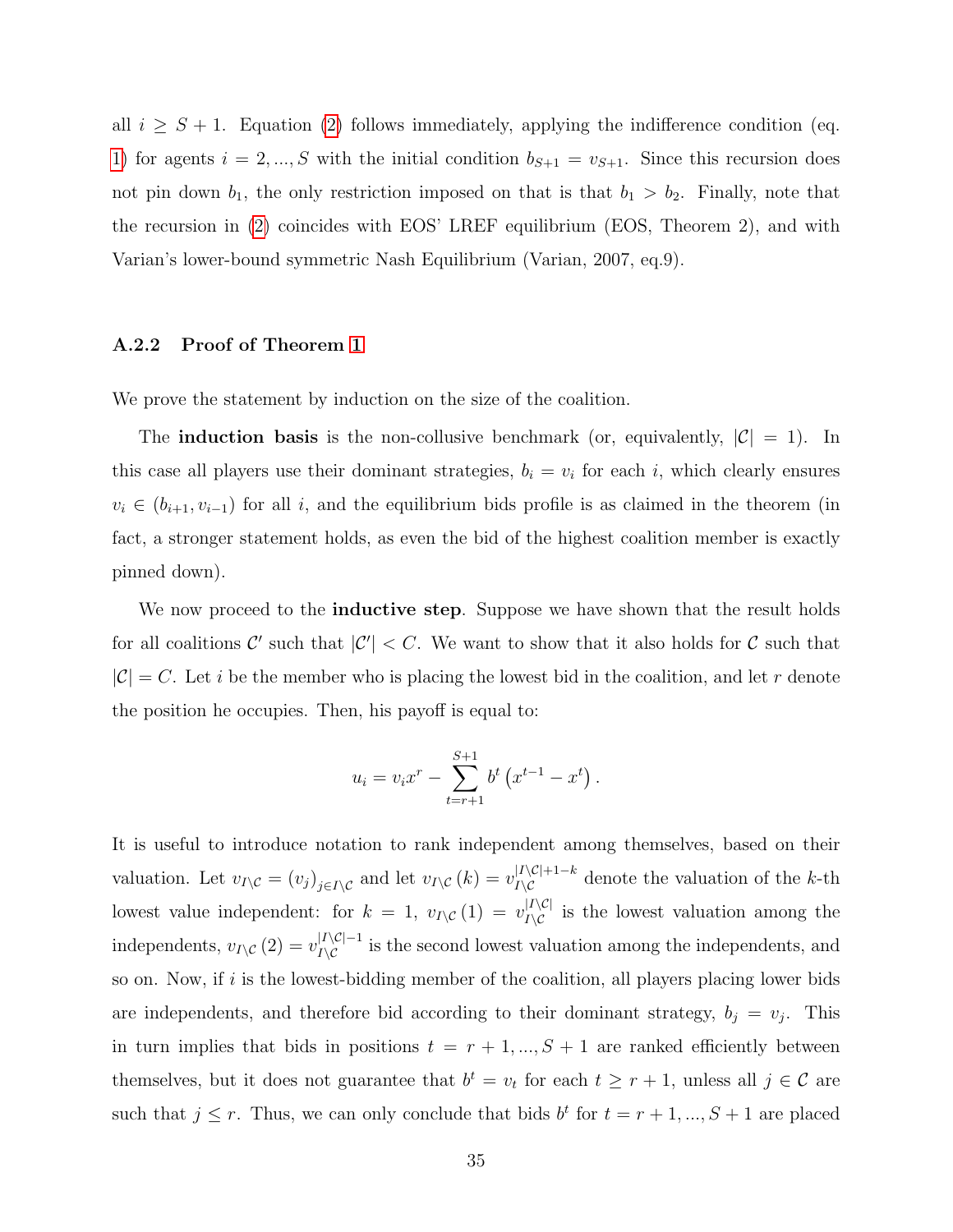by the lowest-valued  $S + 1 - r$  independents. It follows that we can rewrite  $u_i$  as follows:

<span id="page-36-1"></span>
$$
u_i = v_i x^r - \sum_{t=r+1}^{S+1} v_{I \setminus C} \left( S + 2 - t \right) \left( x^{t-1} - x^t \right). \tag{13}
$$

Let us consider the function  $\tilde{u}_i(r)$  of player is payoff as a function of the position r occupied by player *i*, given that he is the lowest-bidder in the coalition. Define  $u_i^* = \max_i \tilde{u}_i(r)$ . Clearly,  $u_i^*$  provides an upper bound to the payoff that i can achieve as a lowest bidding member of the coalition. In the following, we will show that if  $i \neq \max\{j : j \in C\}$ , such upper bound  $u_i^*$  is less than the payoff  $u_i^{\mathcal{C}\setminus\{i\}}$  $\mathcal{L}^{\setminus \{i\}}$  that i would obtain by leaving the coalition. Hence, the coalition is stable only if the lowest bidding member is also the member with the lowest valuation.

Let  $\mathcal{J} = \{j \in \mathcal{C} : j > i\}$  be the set of coalition members with values lower than  $v_i$ . We will show that  $\tilde{C}$  + 1

<span id="page-36-0"></span>
$$
u_i^* = v_i x^{i+|\mathcal{J}|} - \sum_{t=i+|\mathcal{J}|+1}^{S+1} v_{I \setminus \mathcal{C}} \left( S + 2 - t \right) \left( x^{t-1} - x^t \right). \tag{14}
$$

First we show that  $\tilde{u}_i$  is maximized only if i is placed efficiently with respect to the independents. That is, for any  $j \in I \backslash \mathcal{C}$ ,  $j < i$  if and only if  $\rho(j) < r$ . We proceed by contradiction: suppose that there exist  $j \in I \backslash C$  such that either  $j < i$  and  $\rho(j) > r$ , or  $j > i$ and  $\rho(j) < r$ .

Consider the first case: Since independents are ranked efficiently among themselves, for any  $j, l \in I \backslash C$ ,  $l < j$  if and only if  $\rho(l) < \rho(j)$ . It follows that if there exists  $j \in I \backslash C$ :  $j < i$ and  $\rho(j) > r$ , such j can be chosen so that  $j = r+1$ , i.e. j occupies the position immediately following i's. We next show that, in this case,  $u_i$  would increase dropping down one position, i.e. switching from position r to  $r + 1$ . To see this, consider  $u_i$  as a function of the position r occupied by player i,  $\tilde{u}_i(r)$ , and notice that

$$
\tilde{u}_i (r+1) - \tilde{u}_i (r) = v_i (x^{r+1} - x^r) + v_{I \setminus C} (S+1-r) (x^r - x^{r+1})
$$
  
=  $(v_{I \setminus C} (S+1-r) - v_i) (x^r - x^{r+1}),$ 

where  $v_{r+1}$  is the valuation of the highest independent if i occupies position r. Since, by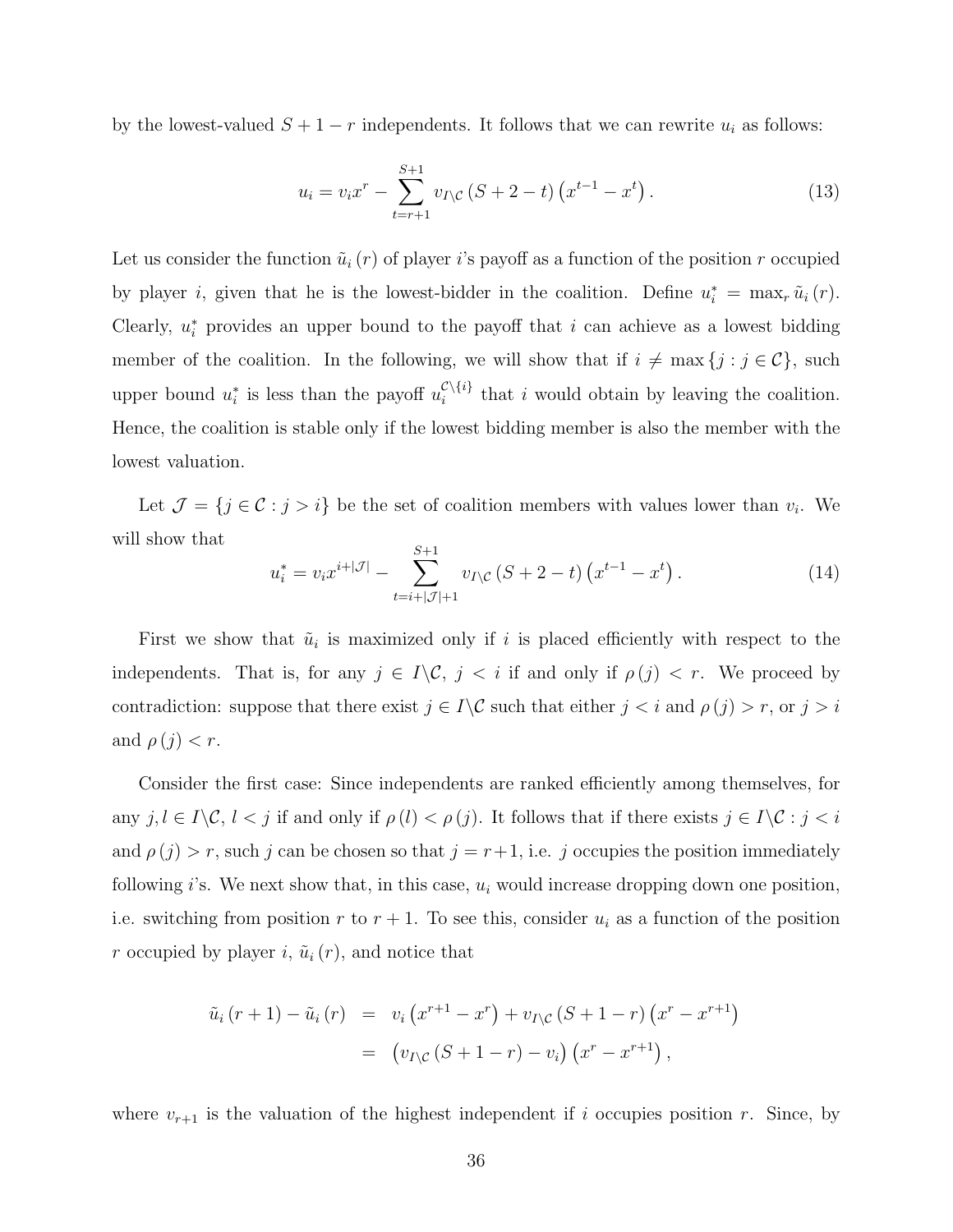assumption,  $x^r > x^{r+1}$ , it follows that

$$
sign\left(\tilde{u}_i\left(r+1\right)-\tilde{u}_i\left(r\right)\right)=sign\left(v_{I\setminus\mathcal{C}}\left(S+1-r\right)-v_i\right).
$$

Under the absurd hypothesis,  $v_{I\setminus\mathcal{C}}(S + 1 - r) > v_i$ , hence  $u_i$  increases dropping one position down. A similar argument shows that in the second case of the absurd hypothesis, i.e. if there exists  $j \in I \backslash \mathcal{C} : j > i$  and  $\rho(j) < \rho(i)$ ,  $u_i$  could be increased climbing one position up, from r to  $(r-1)$ . The result obtains considering the difference

$$
u_i(r) - u_i(r - 1) = (v_{I \setminus C} (S + 2 - r) - v_i) (x^{r-1} - x^r),
$$

which is negative because  $v_{I\setminus\mathcal{C}}(S + 2 - r) < v_i$  under the absurd hypothesis.

We have thus proved that  $u_i$  is maximized at position r such that for any  $j \in I \backslash \mathcal{C}$ ,  $j < i$ if and only if  $\rho(j) < r$ .

Hence, in the arrangement that maximizes the utility of the lowest bidder in the coalition, this bidder is placed efficiently with respect to the independents, and only independents are below him. The lowest coalition bidder i therefore occupies position  $i + |\mathcal{J}|$ . That is, he scales down from his efficient position exactly a number of positions equal to the number of members of the coalition with lower valuations that are placed above him. (Clearly,  $i$ occupies the *i*-th position if and only if  $\mathcal{J} = \emptyset$ , i.e. if *i*, the lowest bidding member of the coalition, also has the lowest value in the coalition. Equation [\(14\)](#page-36-0) follows from [\(13\)](#page-36-1) setting  $r = i + |\mathcal{J}|.$ 

The next step is to show that when  $\mathcal{J} \neq \emptyset$ ,  $u_i^* < u_i^{C \setminus \{i\}}$ , (*i*'s payoff if he abandons the coalition). To this end, assume  $\mathcal{J} \neq \emptyset$  and and let  $\bar{b}_k$  be the bid of bidder k in the equilibrium with coalition  $C \setminus \{i\}$ . Since, under the inductive hypothesis, the equilibrium with coalition  $\mathcal{C}\setminus\{i\}$  is efficient,  $\bar{b}_k = \bar{b}^k$  for any k, and from (??) we obtain:

$$
u_i^{\mathcal{C}\setminus\{i\}} = v_i x^i - \sum_{k=i+1}^{S+1} \bar{b}_k (x^{k-1} - x^k).
$$

By the inductive hypothesis, the equilibrium with this smaller coalition is as in the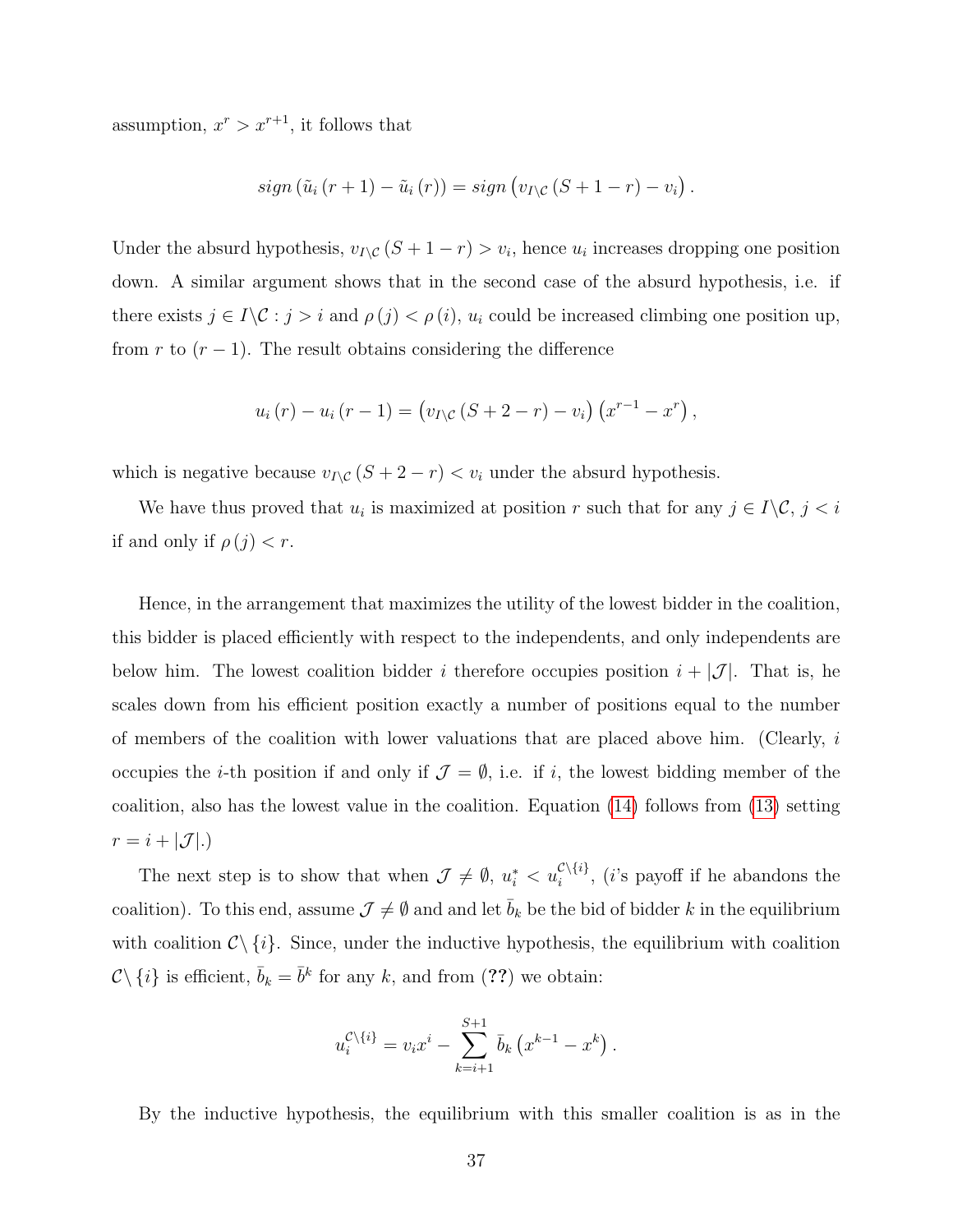Theorem's statement. Thus, in particular, we have that  $\bar{b}_k < v_{k-1}$  for all  $k \in I$  (if k is an independent, because he bids  $\bar{b}_k = v_k < v_{k-1}$ ; if he's the highest-value member of the coalition, because  $\bar{b}_k \in (b_{k+1}^+, v_{k-1})$ , otherwise  $\bar{b}_k = b_{k+1}^+ < v_{k-1}$ ). We also show that  $\bar{b}_k \leq$  $v_I\chi(C+S - k)$  for all k. To this end, observe that all  $k \ge \max\{\mathcal{J}\}\$ are independents (both before and after *i* drops out), so that for all  $k \ge \max{\{\mathcal{J}\}}$ ,  $\bar{b}_k = v_k = v_{I\setminus\mathcal{C}}(S + 2 - k)$ : these are the lowest bidding and the lowest-value bidders, hence also the lowest independents. For  $k < \max{\{\mathcal{J}\}}$ , at least one of the  $S+2-k$  elements of the set  $\{k, k+1, ..., S+1\}$  is a member of the coalition. It follows that the valuation of the  $(S + 2 - k)$ -th lowest independent is higher than  $v_k$ , hence  $v_{I\setminus C}(S + 2 - k) \ge v_{k-1}$ , which in turn implies  $v_{I\setminus C}(S + 2 - k) > \bar{b}_k$ . Overall, we have that  $\bar{b}_k < v_{k-1}$  and  $\bar{b}_k \le v_{I\setminus C}(S + 2 - k)$  for all  $k \in I$ . Using the first inequality for  $k \leq i + |\mathcal{J}|$  and the second inequality otherwise, we see that if  $\mathcal{J} \neq \emptyset$ ,

<span id="page-38-0"></span>
$$
u_i^{\mathcal{C}\backslash\{i\}} = v_i x^i - \sum_{k=i+1}^{i+|\mathcal{J}|} \bar{b}_k (x^{k-1} - x^k) - \sum_{k=i+|\mathcal{J}|+1}^{S+1} \bar{b}_k (x^{k-1} - x^k)
$$
  
> 
$$
v_i x^i - \sum_{k=i+1}^{i+|\mathcal{J}|} v_{k-1} (x^{k-1} - x^k) - \sum_{k=i+|\mathcal{J}|+1}^{S+1} v_{I\backslash\mathcal{C}} (S+2-k) (x^{k-1} - x^k) \quad (15)
$$

Combining [\(14\)](#page-36-0) and [\(15\)](#page-38-0), we get

$$
u_i^{\mathcal{C}\setminus\{i\}} - u_i^* > v_i \left( x^i - x^{i+|\mathcal{J}|} \right) - \sum_{k=i+1}^{i+|\mathcal{J}|} v_{k-1} \left( x^{k-1} - x \right) \\
&\ge v_i \left( x^i - x^{i+|\mathcal{J}|} \right) - v_i \left( x^i - x^{i+|\mathcal{J}|} \right) = 0,
$$

where the latter inequality follows because  $v_{k-1} \leq v_i$  for all  $k \geq i+1$ . Hence, whenever  $\mathcal{J} \neq \emptyset$ , we obtain  $u_i < u_i^{\mathcal{C}\setminus\{i\}}$ : that is, the recursive stability condition (S.2) is violated for bidder i.  $\mathcal{J} = \emptyset$  therefore is a necessary condition for equilibrium. Hence, in any equilibrium,. the lowest-bidder in the coalition also has the lowest valuation in the coalition. Moreover, if  $\mathcal{J} = \emptyset, u_i^* = u_i^{\mathcal{C}\setminus i}$  $\iota_i^{\mathcal{C}\setminus i}$  (by equations [\(14\)](#page-36-0) and [\(15\)](#page-38-0)), hence in equilibrium  $u_i = u_i^*$  and  $i = \rho(i)$ :

<span id="page-38-1"></span>
$$
u_i = v_i x^i - \sum_{k=i+1}^{S+1} v_k (x^{k-1} - x^k) = u_i^{\mathcal{C}\backslash\{i\}}.
$$
 (16)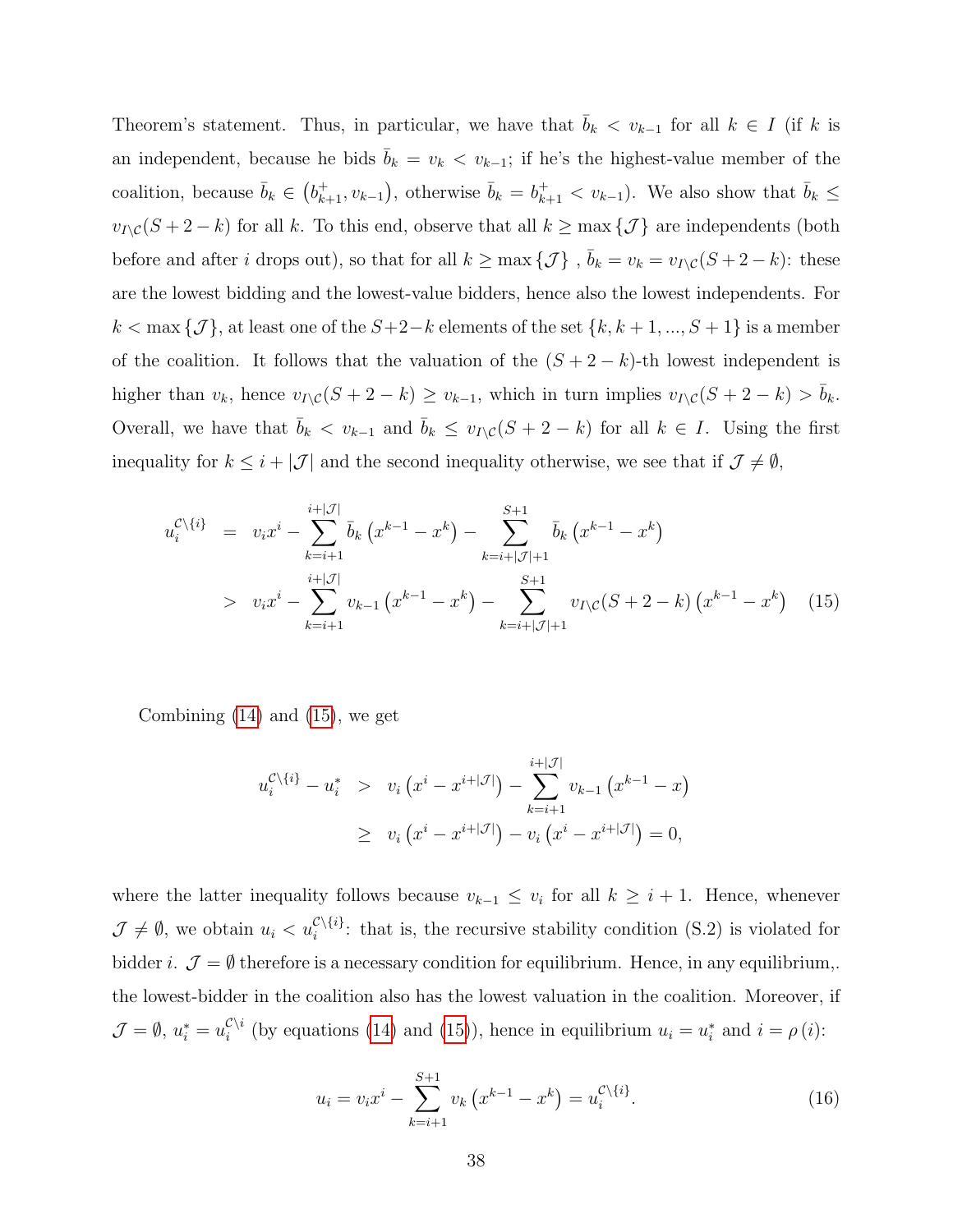Furthermore, since the payment of coalition members above i is strictly decreasing in  $b_i$  and (subject to the constraint that  $b_i \in (b_{i+1}, b_{i-1})$ ) positions are independent of  $b_i$ , we know that the coalition will set  $b_i$  as low as possible to ensure i's efficient position. That is,  $b_i = b_{i+1}^+ = v_{i+1}^+$ .

We have determined the positions and bids of all bidders  $k \geq i$ . We know that the remaining coalition members are positioned above these bidders and do not affect  $u_i$ . Thus, the remaining task for the coalition is to choose bids  $(b_j)_{j \in C \setminus \{i\}}$  in order to maximize  $\sum_{j \in C \setminus \{i\}} u_j$ , subject to the constraint that  $b_j > b_i$  for all  $j \in \mathcal{C} \setminus \{i\}$ . We now need to look separately at two cases:  $|\mathcal{C}| = 2$  and  $|\mathcal{C}| > 2$ .

First, if  $|\mathcal{C}| = 2$ , the task is simply to maximize the payoff of the other member of the coalition,  $j$ , by determining his position relative to the remaining independents. But this, by the usual argument, is achieved when  $j$  is placed efficiently with respect to these independents. This is achieved if and only if  $b_j \in (b_{j+1}, v_{j-1})$ .

Second, if  $|\mathcal{C}| > 2$ , note that even when one of the members  $j \in \mathcal{C} \setminus \{i\}$  drops out, i still remains a non-top member of the coalition. Hence, its bid does not change. Naturally, the bids of all  $k > i$  (who are independents) do not change either. Hence, the payoffs of all bidders  $k \lt i$  both before and after one of the coalition members (other than i) drops out are shifted by the same constant relative to a game in which the bidders  $k \geq i$  (and the corresponding slots) are removed: thus, the presence of these bidders has no effect on either the payoffs or the outside options. It follows that the problem we are solving at this stage is exactly equivalent to finding the equilibrium in the VCG game played between coalition  $\mathcal{C}\setminus\{i\}$  and independents  $\{j\in I\setminus\mathcal{C}:j>i\}$  with slots  $x^1,...,x^{i-1}$ . This game has coalition size  $C - 1$ , so the solution follows by the inductive hypothesis.

#### A.2.3 Proof of Theorem [2](#page-17-1)

Since the UC-restrictions imply the stability restriction (S.1), the agency's problem in the GSP auction with the feigned values restriction reduces to: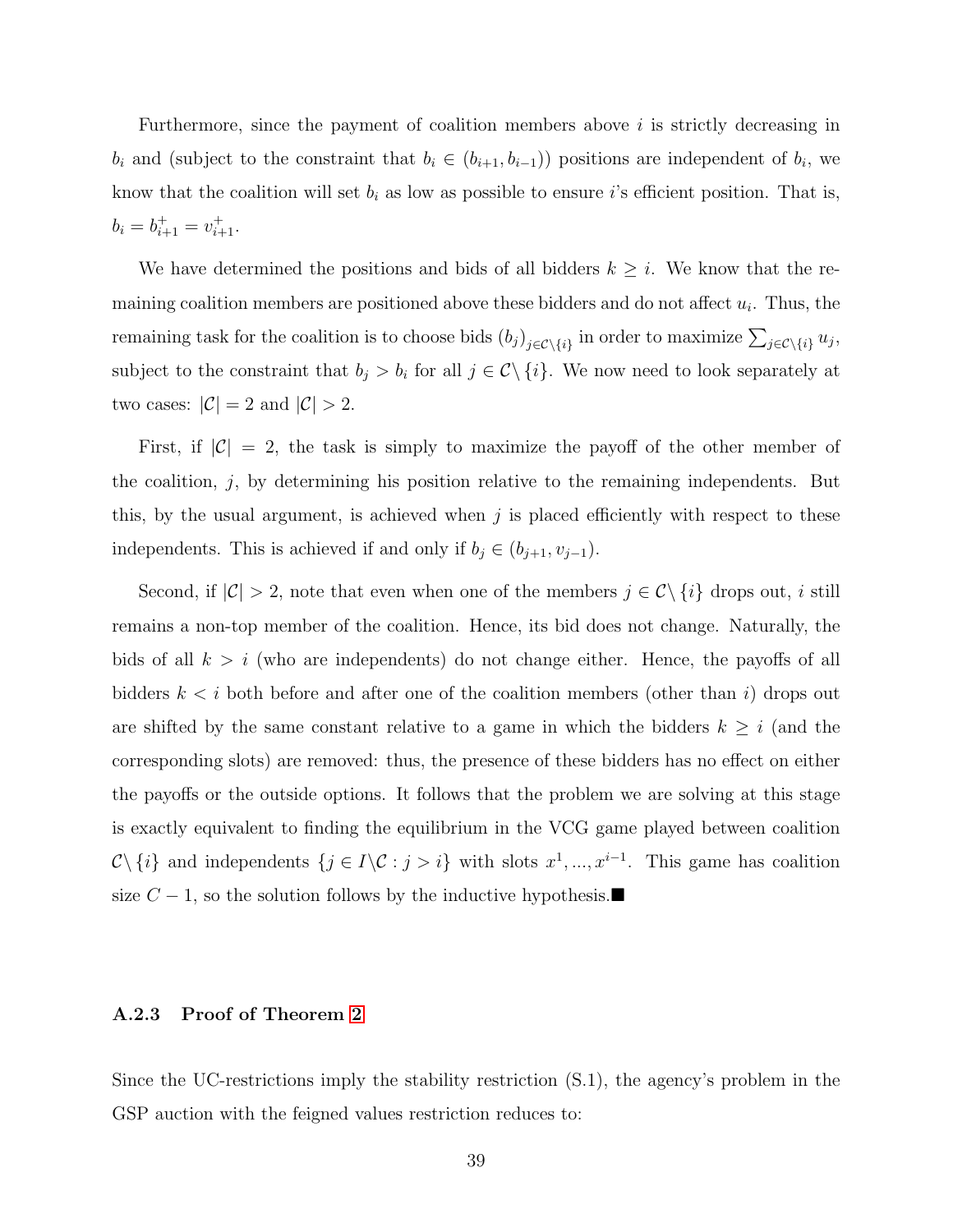$$
\max_{b_c} u_c (b_c, \beta^*(b_c))
$$
\nsubject to : (R)  $\exists v'_c \in \mathbb{R}_+^{|c|}, b_{-c} \in \mathbb{R}_+^{n-|c|}$  s.t.  $(b_c, b_{-c}) \in \mathcal{EG}(v'_c, v_{-c})$   
\n: (S.2)  $\forall i \in C, u_i (b_c, \beta^*(b_c)) \ge \overline{u}_i^{c \setminus \{i\}}$ .

where the equilibrium conjectures  $\beta^*$  are such that,  $\forall b_{\mathcal{C}}, \beta^*(b_{\mathcal{C}}) \in \mathbb{R}^{n-|\mathcal{C}|}_+$ :  $\forall i \in I \setminus \mathcal{C}, b_i^* \in$  $BR^*_{i}(b_{\mathcal{C}}, b^*_{-i,-\mathcal{C}})$ . The proof exploits the following Lemma:

**Lemma 2.** Let  $(b_c^*, \beta^*)$  be a RAE of the GSP with UC-restrictions. Then, there exists  $\beta' \in B^*$  such that  $\beta'(b_{\mathcal{C}}^*) = \beta^*(b_{\mathcal{C}}^*)$  and

$$
b_{\mathcal{C}}^{*} \in \arg \max_{b_{\mathcal{C}}} u_{\mathcal{C}} (b_{\mathcal{C}}, \beta'(b_{\mathcal{C}}))
$$
  
subject to :  $(R') \exists v_{\mathcal{C}}' \in \mathbb{R}_{+}^{|\mathcal{C}|}, b_{-\mathcal{C}} \in \mathbb{R}_{+}^{n-|\mathcal{C}|} \ s.t. \ (b_{\mathcal{C}}, \beta'(b_{-\mathcal{C}})) \in \mathcal{EG}(v_{\mathcal{C}}', v_{-\mathcal{C}})$   
:  $(S.2) \forall i \in \mathcal{C}, u_{i} (b_{\mathcal{C}}, b_{-\mathcal{C}}^{*}) \ge \bar{u}_{i}^{\mathcal{C}\backslash\{i\}}.$ 

**Proof:** First, note that if the coalition bids consistently with  $(R)$  and the independents in  $\beta^*(b_{\mathcal{C}})$  are efficiently ordered, then the usual recursion of  $BR_i^*$  ensures that  $(b_{\mathcal{C}}, \beta^*(b_{\mathcal{C}}))$  is a LREF equilibrium for values  $(v'_{\mathcal{C}}, v_{-\mathcal{C}})$ . Unfortunately though, because  $b_{\mathcal{C}}$  is fixed in the first stage, the recursion is broken if some independents switch positions, so that it is possible that the independents bid according to  $BR_i^*$  and yet the independent below a given coalition member is higher-valued than the independent below. (However, the recursion still applies for any contiguously placed blocks of independents, forcing efficient ordering within such blocks.) To rule out such a possibility in equilibrium, we must appeal to the recursive stability condition: Suppose we have proved efficiency for all C' with  $|C'| < |C|$ . Note that, by the argument above, this also proves Theorem 2 for all such  $\mathcal{C}'$ . Now, consider the lowest-placed member of the full coalition  $\mathcal{C}$ . Now, as in the proof of Theorem [1,](#page-14-0) let i denote the lowestbidding coalition member, and let  $r$  denote the position of his bid in the overall ranking. If the  $n-r$  independents below i are in fact the  $n-i$  lowest-valued independents, then, just as in [\(16\)](#page-38-1), the lowest coalition member, *i*, just obtains her outside option,  $u_i^{\mathcal{C}\setminus\{i\}}$  $i^{\mathcal{C}\setminus\{i\}}$ . But, just as in the proof of Theorem [1,](#page-14-0)  $i$  fails to obtain her outside option if the number of independents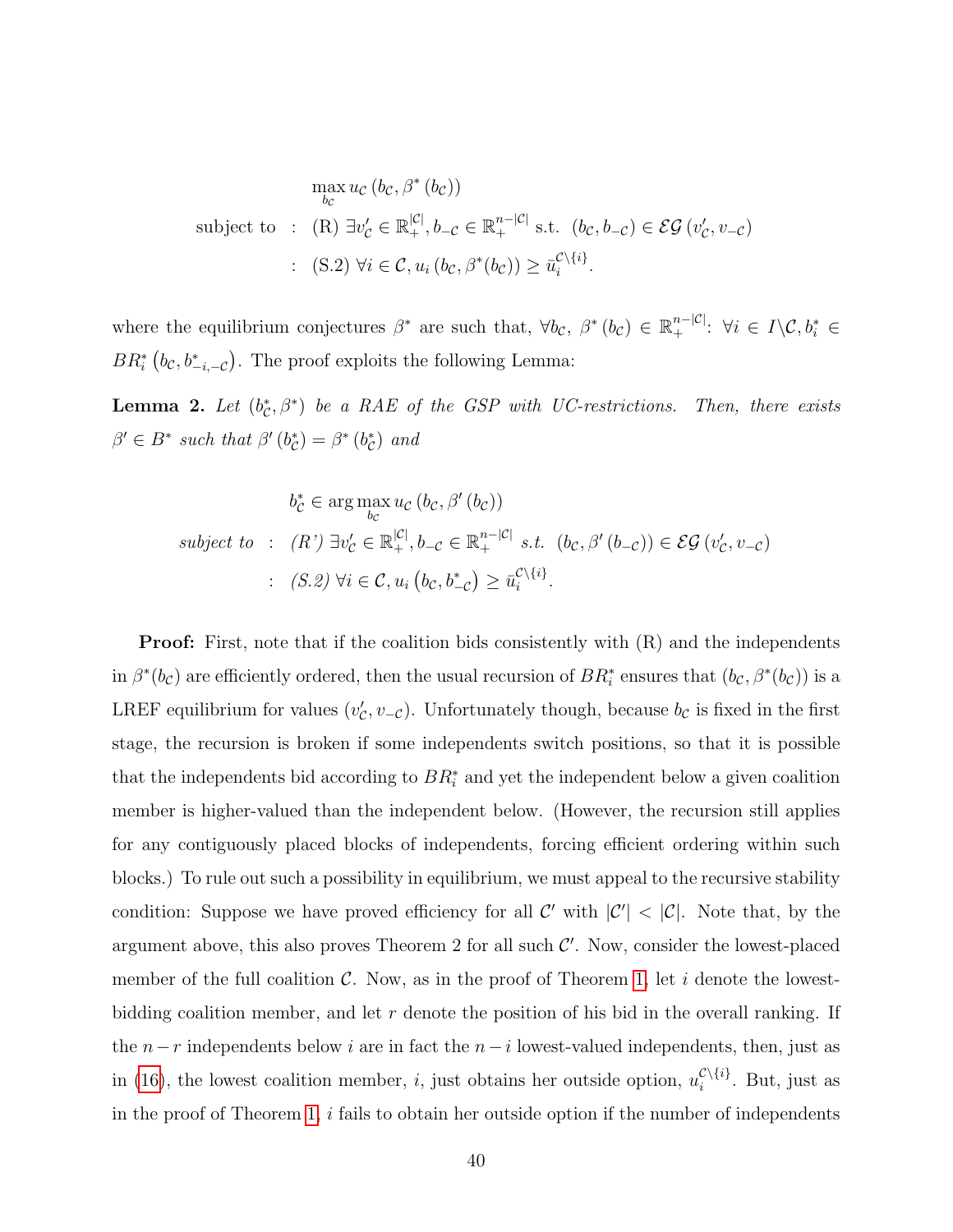below is not equal to  $n - i$ : Observe that  $\sum_{k=i+1}^{S+1} v'_k(x^{k-1} - x^k) > \sum_{k=i+1}^{S+1} v_k(x^{k-1} - x^k)$ unless  $v_k = v'_k$  for all  $k \geq i + 1$ , so that the payoff of i is strictly less than  $u_i^{\mathcal{C}\setminus\{i\}}$  $i^{\cup \{i\}}$  if the independents below are not the lowest-valued. Thus, the recursive stability condition (S.2) requires that the independents below the lowest coalition member are efficiently ordered with respect to the rest. Repeating this argument for all coalition members other than the highest shows that all independents below the second-highest-placed coalition member are efficiently ordered with respect to each other and with respect to those above. Finally, since the highestplaced coalition member is simply maximizing her own payoff, she cannot be placed below a lower-valued independent (since she could increase her payoff by raising her bid), or above a higher-valued independent (since she could increase her payoff by lowering her bid). This, together with the fact that independents are efficiently ordered among themselves, completes the the proof that all independents are efficiently ordered and therefore that  $(b_{\mathcal{C}}, \beta^*(b_{\mathcal{C}}))$  forms a LREF equilibrium for some  $v'_{\mathcal{C}}$ . This concludes the proof of the Lemma.

Armed with this Lemma, if  $b^*$  is a UC-RAE bid profile, then there exists beliefs  $\beta^*$  such that  $(b^*, \beta^*)$  solves the equilibrium conditions replacing constraint  $(R)$  with constraint  $(R)$ , hence such beliefs  $\beta^*$  necessarily satisfy the condition  $(b_{\mathcal{C}}, \beta^*(b_{\mathcal{C}})) \in \mathcal{EG}(v'_{\mathcal{C}}, v_{-\mathcal{C}})$  for all valid  $b_{\mathcal{C}} \in R_{\mathcal{C}}^{UC}$  (i.e., for all  $b_{\mathcal{C}} \in R_{\mathcal{C}}^{UC}$  satisfying constraint (S.2))

To fix terminology, consider the following equivalence relation  $\sim$  on  $\mathbb{R}^n_+$ : let  $v \sim v'$  if and only if the following two conditions hold: (1)  $\arg \max_{i \in I} v_i = \arg \max_{i \in I} v'_i$ ; (2)  $v_i = v'_i$  for all  $i \neq \arg \max_{i \in I} v_i$ . That is,  $v \sim v'$  if the profiles v and v' only differ in the highest valuation, but not in the identity of the highest valuation individual. For any  $v \in \mathbb{R}^n_+$ , let  $[v]$  denote the equivalence class of v under this equivalence relation, and let  $V^{\sim}$  denote the set of such equivalence classes. Next, consider the LREF equilibrium correspondence  $EG: \mathbb{R}^n_+ \rightrightarrows \mathbb{R}^n_+$ , which assigns to each profile  $v \in \mathbb{R}^n_+$  the set  $\mathcal{EG}(v)$  of LREF equilibrium profiles in the GSP auction (without coalition). Denote the set of equivalence classes under ∼ on the range of  $\mathcal{EG}$  as  $\mathcal{EG}(\mathbb{V}^{\sim}) \subseteq \mathbb{V}^{\sim}$ , and let  $\mathcal{EG}^{\sim} : \mathbb{V}^{\sim} \to \mathcal{EG}(\mathbb{V}^{\sim})$  denote the function induced by  $\mathcal{EG}$ . Lemma [1](#page-6-0) implies that  $\mathcal{EG}^{\sim}$  is a bijection. Further note that the payoffs of all bidders in the GSP with bids  $\mathcal{EG}(v)$  are the same as in the VCG with truthful bids:

<span id="page-41-0"></span>for all 
$$
v \in \mathbb{R}_+^n
$$
 and  $i \in I$ ,  $u_i^{\mathcal{V}}(v) = u_i^{\mathcal{G}}(\mathcal{EG}(v))$ . (17)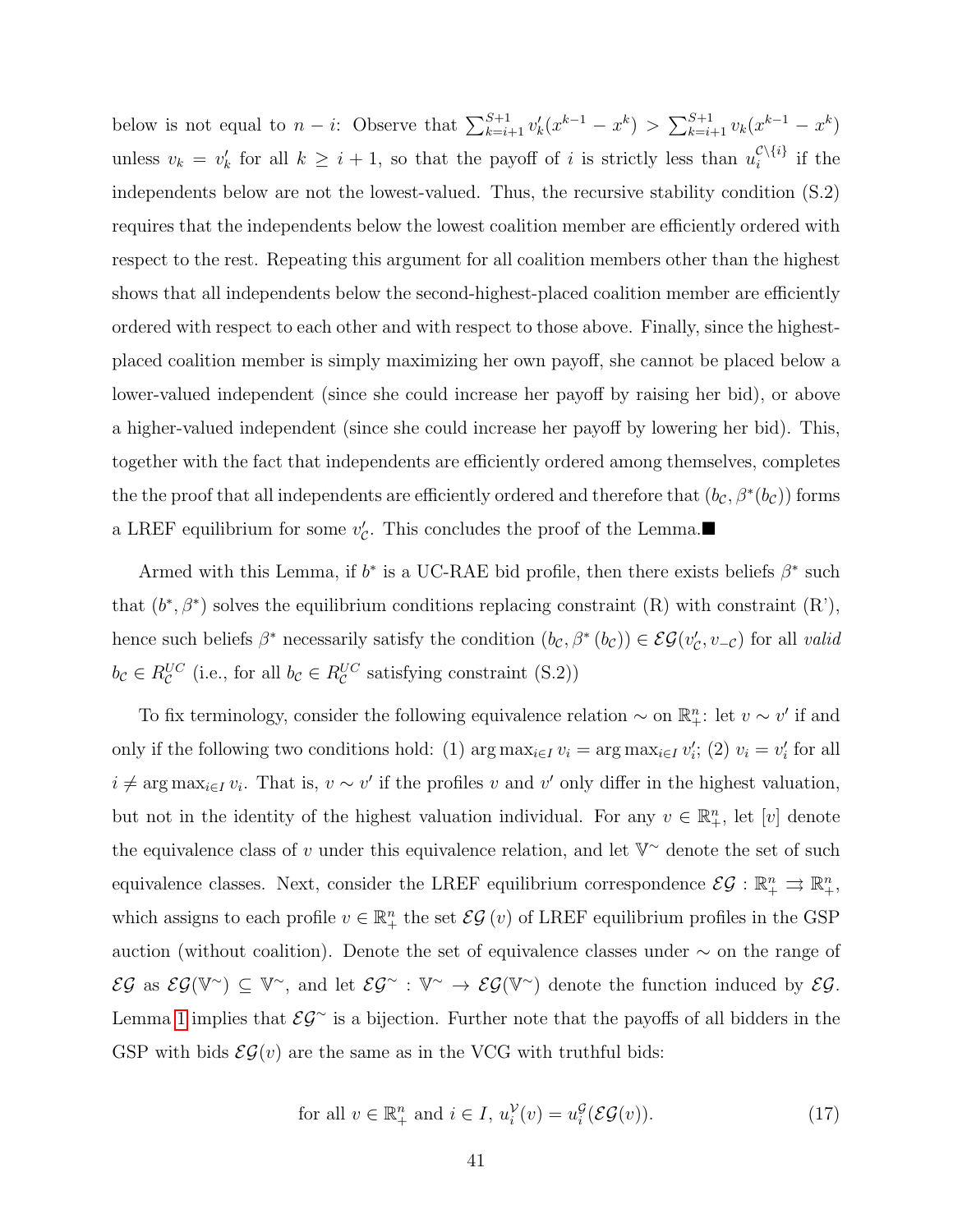Since  $\mathcal{EG}^{\sim}$  is a well-defined function on the equivalence classes of  $\sim$ ,  $v'_{\mathcal{C}}$  in the restriction (R') uniquely pins down  $(b_c, b_{-c}^*)$  up to the highest overall bid, i.e.,  $(b_c, b_{-c}^*), (b_c', b_{-c}') \in$  $\mathcal{EG}(v'_\mathcal{C}, v_{-\mathcal{C}})$  implies  $(b_\mathcal{C}, b_{-\mathcal{C}}^*) \sim (b'_\mathcal{C}, b'_{-\mathcal{C}})$ . Together with [\(17\)](#page-41-0), this in turn implies that  $u_i(b_\mathcal{C}, b_{-\mathcal{C}}^*) = u_i^{\mathcal{V}}(v'_\mathcal{C}, v_{-\mathcal{C}})$ , so that also  $u_\mathcal{C}(b_\mathcal{C}, b_{-\mathcal{C}}^*) = u_\mathcal{C}^{\mathcal{V}}(v'_\mathcal{C}, v_{-\mathcal{C}})$ . As a result, we can now easily recast the coalition's problem as one of choosing  $v'_{\mathcal{C}}$  (the coalition's 'feigned valuations'):

$$
\max_{v'_{\mathcal{C}}} u_{\mathcal{C}}^{\mathcal{V}}(v'_{\mathcal{C}}, v_{-\mathcal{C}})
$$
\nsubject to : (R')  $(b_{\mathcal{C}}, \beta^*(b_{\mathcal{C}}^*)) \in \mathcal{EG}(v'_{\mathcal{C}}, v_{-\mathcal{C}}).$   
\n: (S.2)  $\forall i \in \mathcal{C}, u_i^{\mathcal{V}}(v'_{\mathcal{C}}, v_{-\mathcal{C}}) \ge \overline{u}_i^{\mathcal{C}\setminus\{i\}}.$ 

Notice that (R') is irrelevant to the optimal choice of  $v'_c$ . Furthermore,  $\bar{u}_i^c = \bar{u}_i^{c,\mathcal{V}}$  $i^{(i)}$  for all i when  $|\mathcal{C}| = 1$ , and the recursion defining  $\bar{u}_i^{\mathcal{C}}$  is identical to that defining  $\bar{u}_i^{\mathcal{C};\mathcal{V}}$  $i^{(i)}$ . It follows that the coalition's problem is now equivalent to its problem in the VCG game. By Theorem [1,](#page-14-0) the solution  $v_{\mathcal{C}}^{\prime*}$  is unique up to the report of the highest coalition member,  $v_{\min(\mathcal{C})}^{\prime*}$ .

Finally, by (R'), the RAE of the GSP  $(b_c^*, \beta^*(b_{-c})) \in \mathcal{EG}(v_c^*, v_{-c})$ . Hence all bidders' positions and payoffs in this GSP equilibrium are therefore the same as in the unrestricted RAE of the VCG,  $(v_{\mathcal{C}}^{\prime\ast}, v_{-\mathcal{C}})$ . Because the ordering of bidders in the RAE of the VCG is efficient (Theorem [1\)](#page-14-0), so is the ordering of bidders in the the RAE of the GSP. However, because  $v'^*$  is unique only up to the highest coalition bid,  $(b_c^*, \beta^*(b_{-c}))$  is not uniquely defined: there exists a continuum of equilibria differing in the payments of all bidders above the highest coalition bidder: for each  $v_{\min(\mathcal{C})}^{\prime*} \in (v_{\min(\mathcal{C})+1}^{\prime*}, v_{\min(\mathcal{C})-1})$ , there exists one equivalence class of RAE of the GSP,  $[(b_{\mathcal{C}}^*, \beta^*(b_{-\mathcal{C}}))]$ . Because  $\mathcal{EG}$  is unique only up to ~ (i.e., up to the highest overall bid), there also exist a continuum of equilibria yielding the same payoffs and positions, but differing in the highest overall bid, within each  $[b^*]$ . In this sense, the equilibrium is unique up to the highest coalition and overall bids.

#### A.2.4 Proof of Theorem [3](#page-20-0)

The claim about the possibility of strict ordering in revenues is proven by Example [5](#page-21-0) in the text. Here we prove the general claims about existence, uniqueness and weak ordering. The proof is by construction, and it is based on the following intermediate result.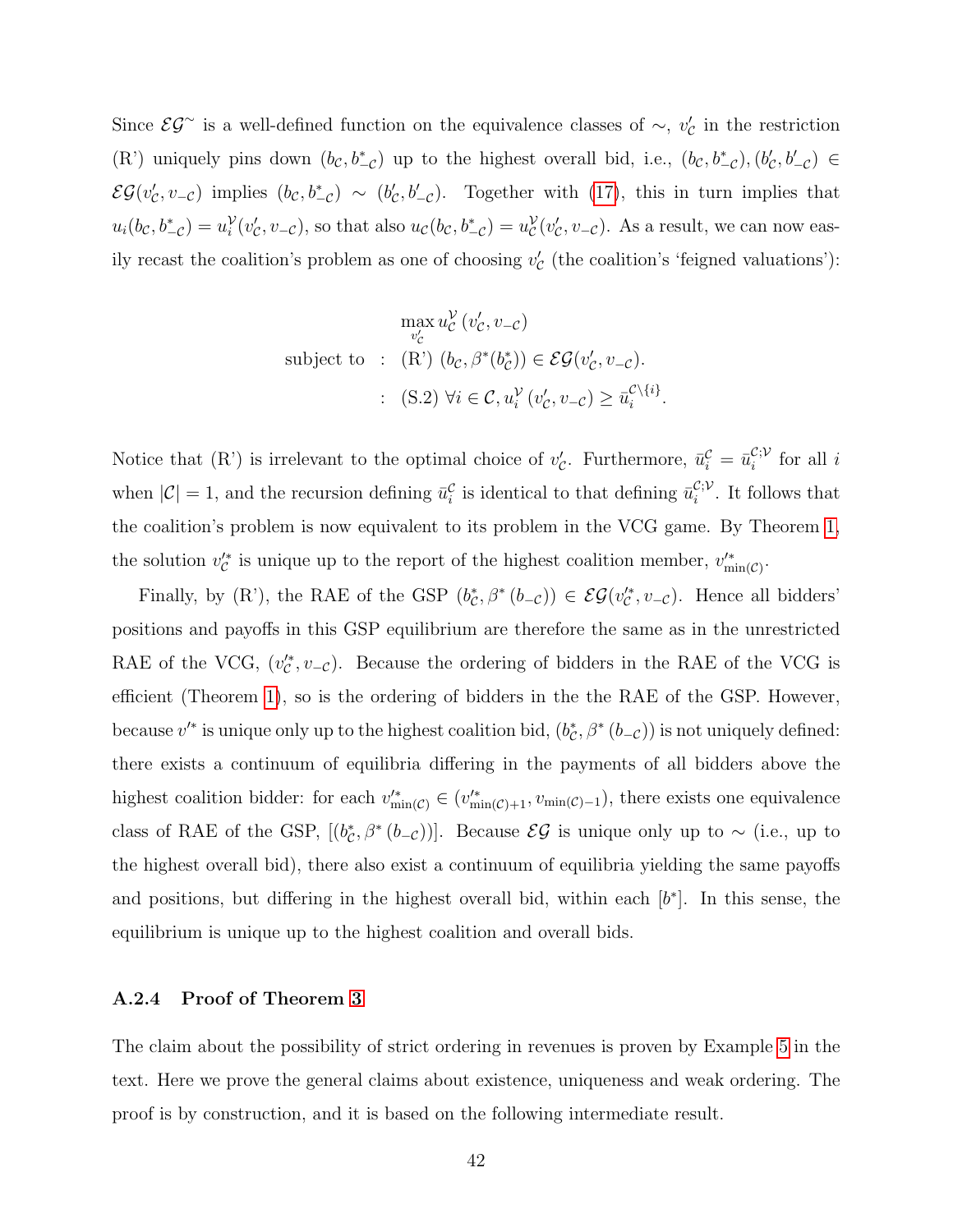<span id="page-43-0"></span>**Lemma 3.** Fix  $C \subset I$ , and let K be a finite indexing set. Let  $\{b^{(k)}\}_{k \in K}$  be a collection of bid profiles such that, for each  $k \in \mathcal{K}$ ,  $b_{-\mathcal{C}}^{(k)} \in BR_{-\mathcal{C}}^*(b_{\mathcal{C}}^{(k)})$  $\mathcal{L}^{(k)}_{\mathcal{C}}$  and  $\rho(i;b^{(k)})=i$  for each  $i \in I$ . Define  $\mathcal{L}\left(\left\{b^{(k)}\right\}_{k\in\mathcal{K}}\right)\equiv\hat{b}\in\mathbb{R}^n_+$  as follows:

$$
\hat{b}_i = \begin{cases}\n\hat{b}_i = \min_{k \in \mathcal{K}} b_i^{(k)} & \text{if } i \in \mathcal{C} \\
\hat{b}_i = v_{S+1} & \text{if } i = S+1 \notin \mathcal{C} \\
\frac{1}{x^{i-1}} \left[ \sum_{j=i}^{\bar{c}(i)-1} v_j(x^{j-1} - x^j) + \hat{b}_{\bar{c}(i)} x^{\bar{c}(i)-1} \right] & \text{otherwise}\n\end{cases}
$$

where  $\bar{c}(i) := \min\{j \in \mathcal{C} \mid j > i\}$  if  $i < \max \mathcal{C}$  and  $\bar{c}(i) = S + 1$  otherwise.

Then: (i)  $\rho(i; \hat{b}) = i \ \forall i \in I$ ; (ii)  $u_i(\hat{b}) \geq u_i(b^{(k)})$  for all  $i \in I$  and for all  $k \in K$ , with strict inequality whenever  $\hat{b}_{\bar{c}(i)} \neq b_{\bar{c}(i)}^{(k)}$  $\tilde{c}_{(\tilde{c}(\tilde{t}))}^{(k)}$ ; (iii)  $u_{\mathcal{C}}(\tilde{b}) \geq u_{\mathcal{C}}(b^{(k)})$  for all  $k \in K$ , with strict inequality whenever  $\exists i \in C \setminus \min C$  such that  $b_i^{(k)}$  $i_i^{(k)} \neq \hat{b}_i$ ; (iv)  $\hat{b}_{-\mathcal{C}} \in BR_{-\mathcal{C}}^*(\hat{b}_{\mathcal{C}})$ .

#### Proof of Lemma [3](#page-43-0)

We begin by noting that because for each  $k \in \mathcal{K}$ ,  $b_{-\mathcal{C}}^{(k)} \in BR_{-\mathcal{C}}^{*}(b_{-\mathcal{C}}^{(k)})$  and  $\rho(i;b^{(k)}) = i$  for each  $i \in I$ , we have that  $\forall k \in \mathcal{K}$ ,  $i \notin \mathcal{C}$  s.t.  $i \neq S + 1$ ,

$$
b_i^{(k)} = \frac{1}{x^{i-1}} \left[ \sum_{j=i}^{\bar{c}(i)-1} v_j(x^{j-1} - x^j) + b_{\bar{c}(i)}^{(k)} x^{\bar{c}(i)-1} \right],
$$

and  $b_i^{(k)} = v_{S+1}$  if  $i = S+1 \notin \mathcal{C}$  ( $\bar{c}(i)$  is defined in the statement in the Lemma) The following two key observations are now immediate:

1. For every  $k \in \mathcal{K}$  and for every  $i \in I$ ,  $\hat{b}_i \leq b_i^{(k)}$  $i^{(k)}$ : For  $i \in \mathcal{C}$ ,  $\hat{b}_i \leq b_i^{(k)}$  by the definition of coalition bids in the statement of the lemma. For  $i = S + 1 \notin \mathcal{C}$ ,  $\hat{b}_i = v_{S+1} = b_i^{(k)}$  $i^{(\kappa)}$  (the second equality is because the Lemma requires  $b_{-\mathcal{C}}^{(k)} \in BR^*_{-\mathcal{C}}(b_{\mathcal{C}}^{(k)})$  $\mathcal{C}^{(k)}$ )) Since, by definition  $\bar{c}(i) \in \mathcal{C} \cup \{S+1\}$ , it follows that  $\hat{b}_{\bar{c}(i)} \leq b_{\bar{c}(i)}^{(k)}$  $\overline{c}(i)$ . Finally, for  $i \notin \mathcal{C}$  s.t.  $i \neq S+1$ ,

$$
\hat{b}_i = \frac{1}{x^{i-1}} \left[ \sum_{j=i}^{\bar{c}(i)-1} v_j(x^{j-1} - x^j) + \hat{b}_{\bar{c}(i)} x^{\bar{c}(i)-1} \right] \le \frac{1}{x^{i-1}} \left[ \sum_{j=i}^{\bar{c}(i)-1} v_j(x^{j-1} - x^j) + b_{\bar{c}(i)}^{(k)} x^{\bar{c}(i)-1} \right] = b_i^{(k)}
$$

,

because  $\hat{b}_{\bar{c}(i)} \leq b_{\bar{c}(i)}^{(k)}$  $\hat{c}_{\bar{c}(i)}^{(k)}$ . Note that the inequality is strict whenever  $\hat{b}_{\bar{c}(i)} \neq b_{\bar{c}(i)}^{(k)}$  $\frac{(\kappa)}{\bar{c}(i)}$ .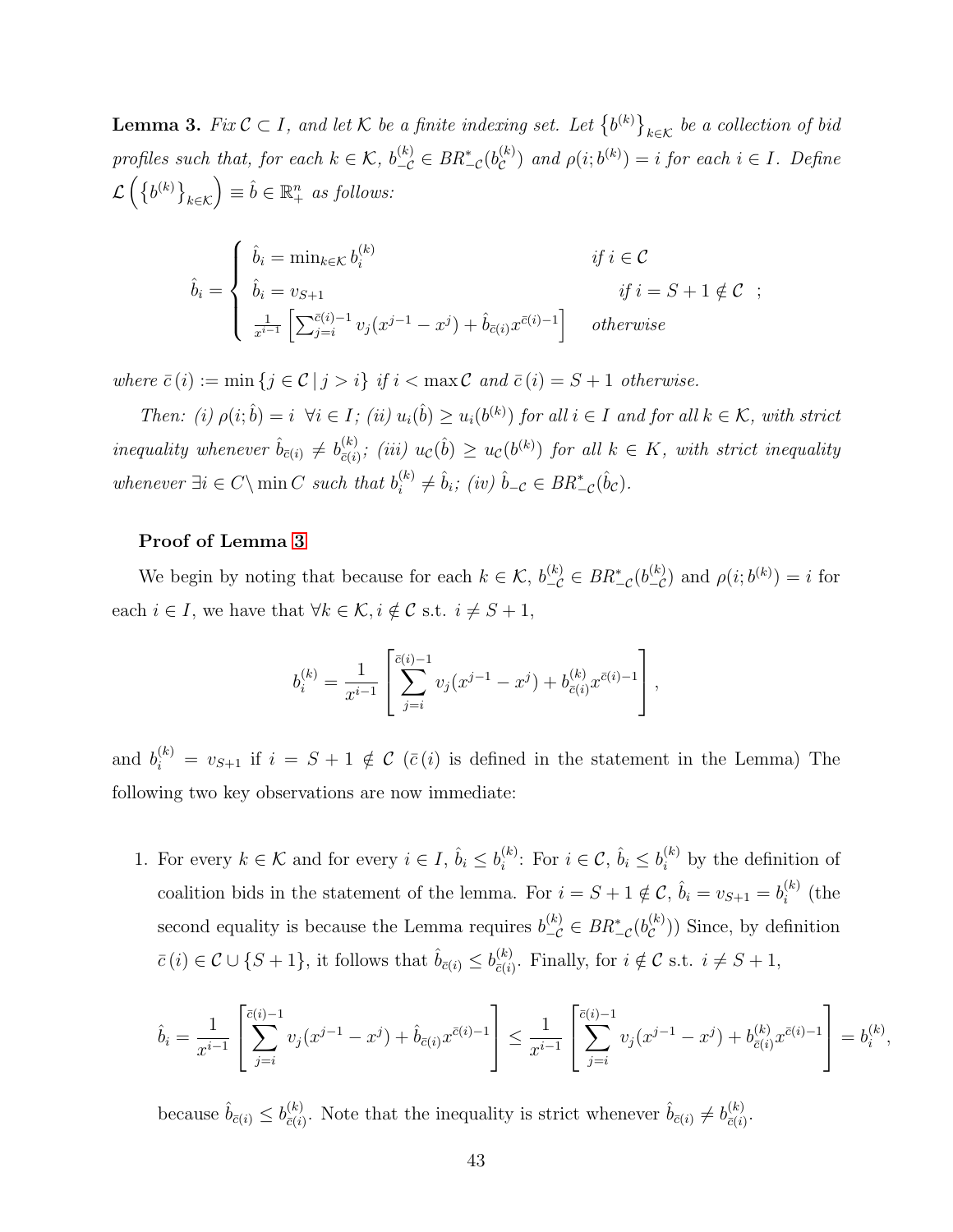2. For each  $i \in I$ , there exists  $k \in \mathcal{K}$  such that  $b_i = b_i^{(k)}$  $i^{(k)}$ . For  $i \in \mathcal{C}$  this is immediate from the definition. For  $i = S + 1 \notin \mathcal{C}$ ,  $\hat{b}_i = v_{S+1} = b_i^{(k)}$  $i^{(k)}$  for all k (cf. previous point). For  $i \notin \mathcal{C}$  s.t.  $i \neq S + 1$ , the result follows because  $\bar{c}(i) \in \mathcal{C} \cup \{S + 1\}$ , so that, by the result we just established, there exists  $k \in \mathcal{K}$  such that  $\hat{b}_{\bar{c}(i)} = b_{\bar{c}(i)}^{(k)}$  $\frac{c^{(k)}}{c(i)}$ , so that

$$
\hat{b}_i = \frac{1}{x^{i-1}} \left[ \sum_{j=i}^{\bar{c}(i)-1} v_j(x^{j-1} - x^j) + \hat{b}_{\bar{c}(i)} x^{\bar{c}(i)-1} \right] = \frac{1}{x^{i-1}} \left[ \sum_{j=i}^{\bar{c}(i)-1} v_j(x^{j-1} - x^j) + b_{\bar{c}(i)}^{(k)} x^{\bar{c}(i)-1} \right] = b_i^{(k)},
$$

We can now easily establish the lemma's results:

(i)  $\rho(i; \hat{b}) = i$  for all  $i \in I$ : Let  $i, j \in I$  with  $i < j$  (so that  $v_i > v_j$ ). We must prove that  $\hat{b}_i > \hat{b}_j$ . Now, by point 2 above, there exists  $k \in \mathcal{K}$  such that  $\hat{b}_i = b_i^{(k)}$  $i^{(k)}$ . Because  $b^{(k)}$  is efficiently ordered,  $b_i^{(k)} > b_j^{(k)}$ . Finally, by point 1,  $b_j^{(k)} \geq \hat{b}_j$ . Hence,  $\hat{b}_i = b_i^{(k)} > b_j^{(k)} \geq \hat{b}_j$ , as desired.

(ii)  $u_i(\hat{b}) \geq u_i(b^{(k)})$  for all  $i \in I$  and all  $k \in \mathcal{K}$ , with strict inequality if  $\hat{b}_{\bar{c}(i)} \neq b_{\bar{c}(i)}^{(k)}$  $\frac{(\kappa)}{\bar{c}(i)}$ : Because *i* obtains its efficient position under both  $\hat{b}$  (established in (i)) and  $b^{(k)}$  (given), we have

$$
u_i(\hat{b}) = (v_i - \hat{b}_{i+1})x^i \ge (v_i - b_{i+1}^{(k)})x^i = u_i(b^{(k)}),
$$

where the inequality holds because  $\hat{b}_{i+1} \leq b_{i+1}^{(k)}$  by point 1 above, with strict inequality if  $\hat{b}_{\bar{c}(i)} \neq b_{\bar{c}(i)}^{(k)}$  $\frac{d^{(k)}}{d\bar{c}(i)}$ , as noted at the end of point 1.

(iii)  $u_c(\hat{b}) \geq u_c(b^{(k)})$  for all  $k \in K$ , with strict inequality whenever  $\exists i \in \mathcal{C} \setminus \min \mathcal{C}$  such that  $b_i^{(k)}$  $\hat{b}_i^{(k)} \neq \hat{b}_i$ : The weak inequality follows immediately from part (ii). Now, suppose  $b_i^{(k)}$  $\binom{k}{i} \neq \hat{b}_i$  for some  $i \in \mathcal{C} \setminus \min \mathcal{C}$ , and let  $j = \max \{k \in \mathcal{C} | k < i\}$  be the coalition member directly above i in the ranking of valuations. Then  $\bar{c}(j) = i$ , so that by the strict inequality part of result (ii),  $u_j(b^{(k)}) < u_j(\hat{b})$ . Since  $u_{j'}(b^{(k)}) \leq u_{j'}(\hat{b})$  for all other terms in the sums defining  $u_c(\cdot)$ , this completes the proof for strict inequality.

(iv)  $\hat{b}_{-C} \in BR_{-C}^*(\hat{b}_{-C})$ : The LREF condition holds by construction. We must simply prove the Nash condition, i.e., that each  $i \notin C$  (weakly) prefers position i to position j for all  $j \in I$ . Define  $j' = j + 1$  if  $j > i$  and  $j' = j$  if  $j < i$ . Note that if bidder i deviates to position  $j \neq i$  under bid profile  $\hat{b}$ , it gets payoff  $(v_i - \hat{b}_{j'})x^j$ . By the observation in point 2 above, there exists some k such that  $\hat{b}_{j'} = b_{j'}^{(k)}$  $j'$ , so that  $(v_i - \hat{b}_{j'})x^j = (v_i - b_{j'}^{(k)})$  $j'_{j'}$ ) $x^j$ . Because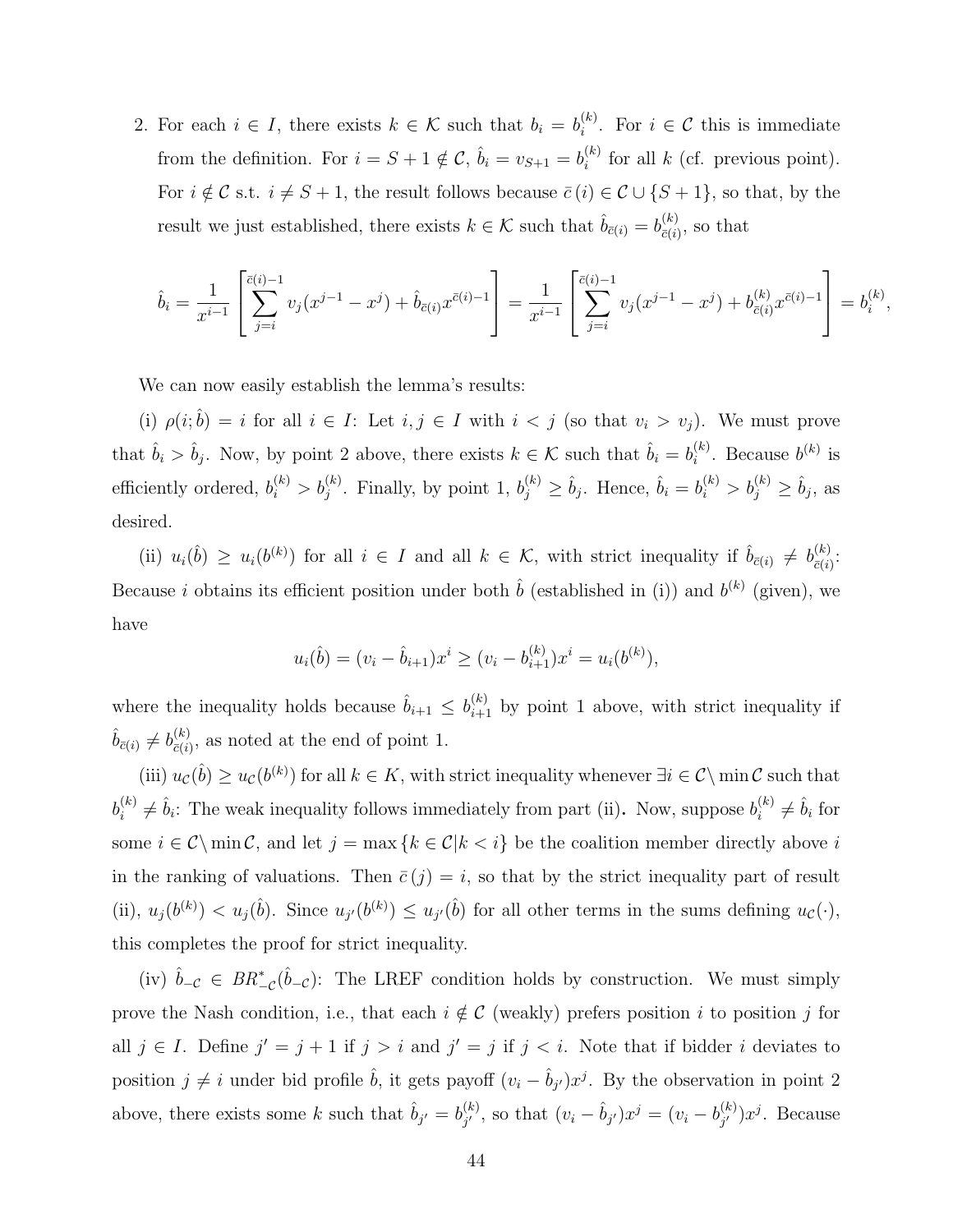$b_{-\mathcal{C}}^{(k)} \in BR^*_{-\mathcal{C}}(b_{-\mathcal{C}}^{(k)})$  and  $\rho(i; b^{(k)}) = i$ , i cannot profitably deviate from position i to position  $j \neq i$  under bid profile  $b^{(k)}$ , i.e.  $(v_i - b_{i'}^{(k)})$  $j^{(k)}_{j'}$ ) $x^j \leq (v_i - b_{i+1}^{(k)})x^i$ . Finally, by point 1 above,  $b_{i+1}^{(k)} \geq \hat{b}_{i+1}$ , so that  $(v_i - b_{i+1}^{(k)})x^i \leq (v_i - \hat{b}_{i+1})x^i$ . Putting these results together,

$$
(v_i - \hat{b}_{i+1})x^i \ge (v_i - b_{i+1}^{(k)})x^i \ge (v_i - b_{j'}^{(k)})x^j = (v_i - b_{j'})x^j.
$$

That is, bidder *i* cannot profitably deviate to position  $j \neq i$  under bid profile  $\hat{b}$ , as desired. This concludes the proof of the Lemma.

Armed with this Lemma, we can now prove Theorem [3.](#page-20-0) We begin with existence and weak ordering of revenues, using induction on the coalition's size, C. For the **induction basis**, we use  $C = 1$ . Both existence and weak order now hold trivially, as both the efficiencyconstrained RAE of the GSP and the RAE of the VCG mechanism are equal to the LREF equilibrium by definition.

For the **inductive step**, suppose that for all coalitions of size  $C - 1$  Eff-RAE exist, then we show that Eff-RAE also exists for any coalition of size  $C$ , and that in each of these RAE the coalition's surplus is no lower than in any RAE of the VCG mechanism, while the auctioneer's revenue is no higher than in a corresponding RAE of the VCG mechanism.

Fix C with  $|\mathcal{C}| = C$ . Let  $b^{UC} \in \mathbb{R}^n_+$  be the bids in the UC-RAE of the GSP auction with the same coalition  $\mathcal{C}$ , in which the top coalition member is placing the highest possible bid (this exists and is unique by Theorem [2\)](#page-17-1). Observe that because of the bijection between UC-RAE of the GSP auction and unconstrained RAE of the VCG mechanism (established in Theorem [2\)](#page-17-1), we can use the coalition's surplus in the GSP auction with bids  $b^{UC}$  as our reference point. Next, note that, for any  $b_{\mathcal{C}}$ , the beliefs  $\beta^*(b_{\mathcal{C}})$  in any Eff-RAE of the GSP auction are uniquely determined by the Varian/EOS recursion. Hence, a complete Eff-RAE,  $(b^*,\beta^*)\in\mathbb{R}_+^n\times B^*$ , if it exists, is in fact fully determined by  $b_{\mathcal{C}}^*\in\mathbb{R}_+^C$ . We now proceed to prove that such a  $b_{\mathcal{C}}^*$  exists by constructing a candidate profile.

For each  $i \in \mathcal{C}$ , let  $b^{(i)}$  be the bids in an Eff-RAE with coalition  $\mathcal{C}\setminus\{i\}$  (these exist under the inductive hypothesis). Let  $b^{(0)} = b^{UC}$ . Let

$$
\hat{b} = \mathcal{L}\left(\left\{b^{(i)}\right\}_{i \in \mathcal{C} \cup \{0\}}\right),\
$$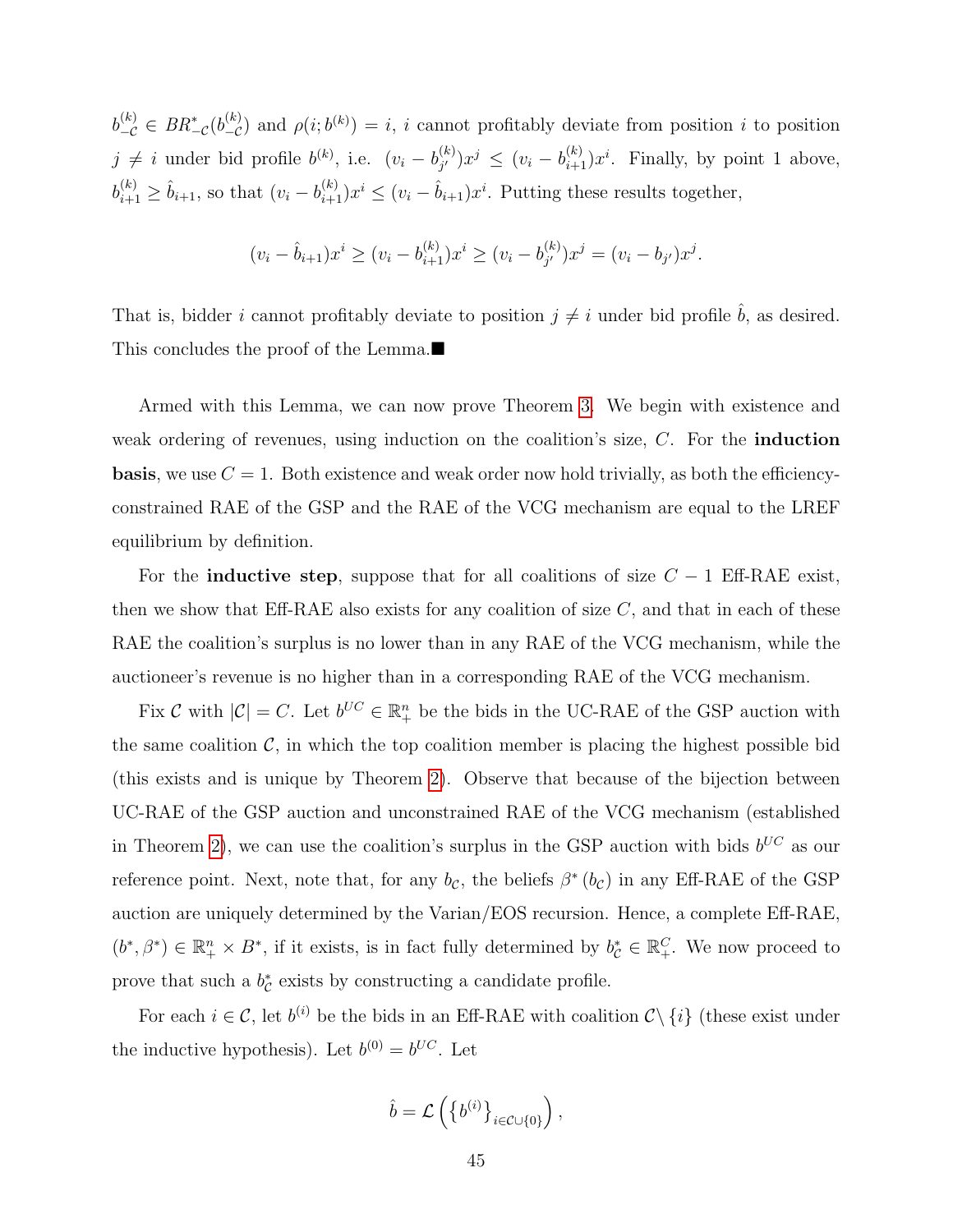where  $\mathcal L$  is as defined in Lemma [3.](#page-43-0) Now, by results (i) and (iv) of Lemma [3,](#page-43-0) we have  $\rho(i; \hat{b}) = i$  for all  $i \in I$  and  $\hat{b}_{-\mathcal{C}} \in BR^*_{-\mathcal{C}}(\hat{b}_{\mathcal{C}})$ . It follows that  $\hat{b}_{\mathcal{C}} \in R_{\mathcal{C}}^{EFF}$ . By result (ii) of Lemma [3,](#page-43-0)  $u_i(\hat{b}) \geq u_i(b^{(k)})$  for each i. Moreover, by construction,  $u_i(b^{(k)}) = \bar{u}_i^{\mathcal{C}\setminus\{i\}}$  $\sum_{i=1}^{k}$  for each  $i \in \mathcal{C}$ , hence profile  $\hat{b}$  satisfies the recursive stability condition. It follows that  $\hat{b}_\mathcal{C}$  is a valid bid vector for coalition C trying to achieve an Eff-RAE and that  $\hat{b}_{-C} = \beta^*(\hat{b}_C)$ , where  $\beta^*$ are the unique beliefs consistent with Eff-RAE. Maintaining the assumption of finite bid increments, as in Theorems 1 and 2, the coalition is therefore maximizing over a non-empty, finite set of valid bid vectors, so that a maximum,  $b_{\mathcal{C}}^*$ , exists. Thus, an efficiency constrained RAE for coalition  $\mathcal C$  exists (and is equal to  $((b_{\mathcal C}^*, \beta^*(b_{\mathcal C}^*)), \beta^*)$ ).

Now the weak ordering of coalition surplus is immediate: Result (iii) of Lemma [3](#page-43-0) implies  $u_c(\hat{b}) \geq u_c(b^{UC})$ , and clearly the optimal bid profile  $(b_c^*, \beta^*(b_c^*))$  must satisfy  $u_c(b_c^*, \beta^*(b_c^*)) \geq$  $u_{\mathcal{C}}(\hat{b})$ . It follows that  $u_{\mathcal{C}}(b_{\mathcal{C}}^*, \beta^*(b_{\mathcal{C}}^*)) \geq u_{\mathcal{C}}(b^{UC})$ .

Next, we establish the ordering for the auctioneer's revenues. We first show that, in the Eff-RAE  $(b^*, \beta^*)$ , the bid of coalition members other than the highest-valuation is weakly lower than in  $\hat{b}$ . To this end, suppose that there exists some  $i \in \mathcal{C} \setminus \min \mathcal{C}$  such that  $b_i^* > \hat{b}_i$ . Let  $b' = \mathcal{L}(\{b^*, \hat{b}\})$ . By part (i) of Lemma [3,](#page-43-0)  $b'_{\mathcal{C}}$  is still a valid bid vector for the coalition, whereas part (iii) implies  $u_c(b_c, \beta^*(b_c)) > u_c(b_c^*, \beta^*(b_c^*))$  which contradicts the optimality of  $b_{\mathcal{C}}^*$ . We thus conclude that  $b_i^* \leq \hat{b}_i$  for all  $i \in \mathcal{C} \setminus \min \mathcal{C}$ .

Because the independents' bids are fixed by the recursion under both  $\hat{b}$  and  $b^*$ , we know that in fact  $b_i^* \leq \hat{b}_i$  for all  $i > \min \mathcal{C}$ . Because by construction  $\hat{b}_i \leq b_i^{UC}$  for all  $i \in I$ , we thus have  $b_i^* \leq b_i^{UC}$  for all  $i > \min \mathcal{C}$ . If  $\min \mathcal{C} = 1$ , this completes the proof that the auctioneer's revenues are weakly lower under  $b^*$  than under  $b^{UC}$ . If min  $\mathcal{C} > 1$ , we need to show that even the top coalition bidder in  $b^*$  cannot bid more than this bidder's maximum possible UC-RAE bid. Because  $b_{\min\mathcal{C}}^{UC}$  is the maximum bid that the top coalition bidder can place in a UC-RAE, it is equal to (cf. Theorem [2\)](#page-17-1)

$$
b_{\min\mathcal{C}}^{UC} = v_{\min\mathcal{C}-1} - \frac{x^{\min\mathcal{C}}}{x^{\min\mathcal{C}-1}} \left( v_{\min\mathcal{C}-1} - b_{\min\mathcal{C}+1}^{UC} \right).
$$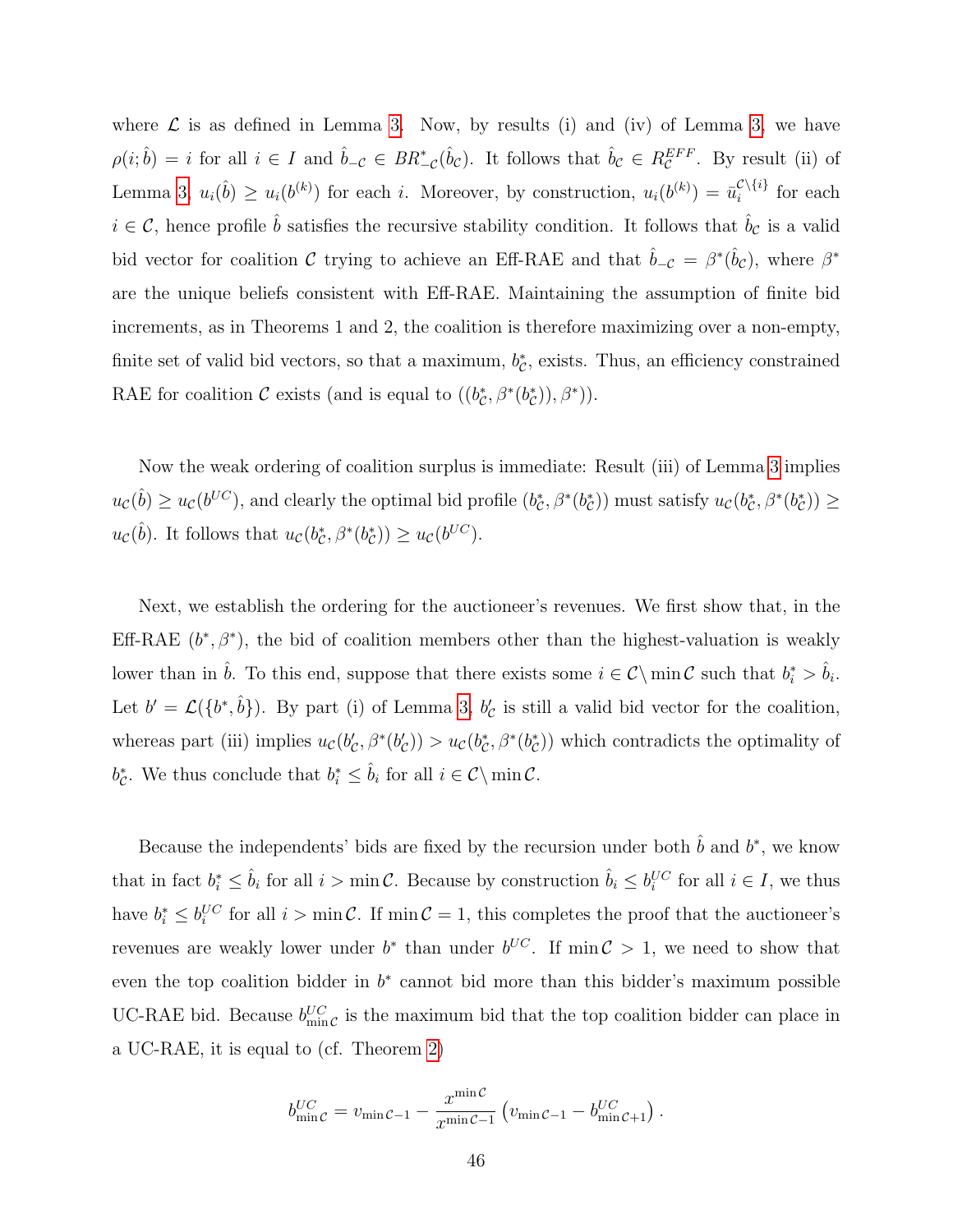If  $b_{\min\mathcal{C}}^* > b_{\min\mathcal{C}}^{UC}$ , then the independent above the top coalition member obtains a payoff

$$
U_0 = (v_{\min C-1} - b_{\min C}^*) x^{\min C-1} < (v_{\min C-1} - b_{\min C}^{UC}) x^{\min C-1} = (v_{\min C-1} - b_{\min C+1}^{UC}) x^{\min C},
$$

where the last inequality follows by substituting in the expression for  $b_{\min C}^{UC}$  from above.

Dropping one position down this independent would obtain

$$
U' = (v_{\min C-1} - b_{\min C+1}^*)x^{\min C} \ge (v_{\min C-1} - b_{\min C+1}^{UC})x^{\min C} > U_0,
$$

where the first inequality follows because  $b_i^* \leq b_i^{UC}$  for all  $i > \min \mathcal{C}$ , as established above. Thus this independent has a profitable deviation; a contradiction. We conclude that  $b_{\min\mathcal{C}}^* \leq$  $b_{\min\mathcal{C}}^{UC}$ . But then, by the independents' recursion, we also have  $b_i^* \leq b_i^{UC}$  for all  $i \leq \min\mathcal{C}$ . Because we already knew that the  $b_i^* \leq b_i^{UC}$  for all  $i > \min \mathcal{C}$ , we have established that all bids in  $b^*$  are weakly lower than in  $b^{UC}$ , which completes the claim about the auctioneer's revenues.

Next, we show that the Eff-RAE is unique up to the highest coalition bid. To this end, fix some coalition  $\mathcal{C} \subseteq I$  and let  $b^{R_1}$  and  $b^{R_2}$  be two (possibly equal) Eff-RAE for  $\mathcal{C}$ . Let  $\hat{b} := \mathcal{L}(\{b^{R1}, b^{R2}\}).$ 

By results (i), (iii) and (iv) of Lemma [3,](#page-43-0)  $\hat{b}$  is still efficiently ordered and  $\hat{b}_{-\mathcal{C}} \in BR^*_{-\mathcal{C}}(\hat{b}_{\mathcal{C}})$ , so that  $\hat{b}_c$  is in the set of permitted bids for the coalition in the efficiency-constrained problem without the recursive stability restriction, with  $\hat{b}_{-C} \in \beta^*(\hat{b}_C)$ .

Furthermore, by result (ii) of Lemma [3,](#page-43-0) each coalition member is at least as well off under  $\hat{b}$  as under  $b^{R1}$  and  $b^{R2}$ . Therefore, the fact that  $b^{R1}$  and  $b^{R2}$  satisfy the recursive stability condition implies that so does  $\hat{b}$ . The optimality of  $b_{\mathcal{C}}^{R1}$  and  $b_{\mathcal{C}}^{R2}$  in this set therefore implies that  $u_c(\hat{b}) \leq u_c(b^{Rk}) \ \forall k \in \{1,2\}$ . But result (iii) of Lemma [3](#page-43-0) then implies that  $\hat{b}_i = b_i^{R1} = b_i^{R2}$  for all  $i \in \mathcal{C} \setminus \min \mathcal{C}$ .

Combining these results yields  $b_i^{R1} = b_i^{R2} = \hat{b}_i$  for all  $i \in \mathcal{C} \setminus \min \mathcal{C}$ . Because coalition bids also uniquely determine independents' bids, the Eff-RAE is thus unique up to the highest coalition bid. This completes the proof.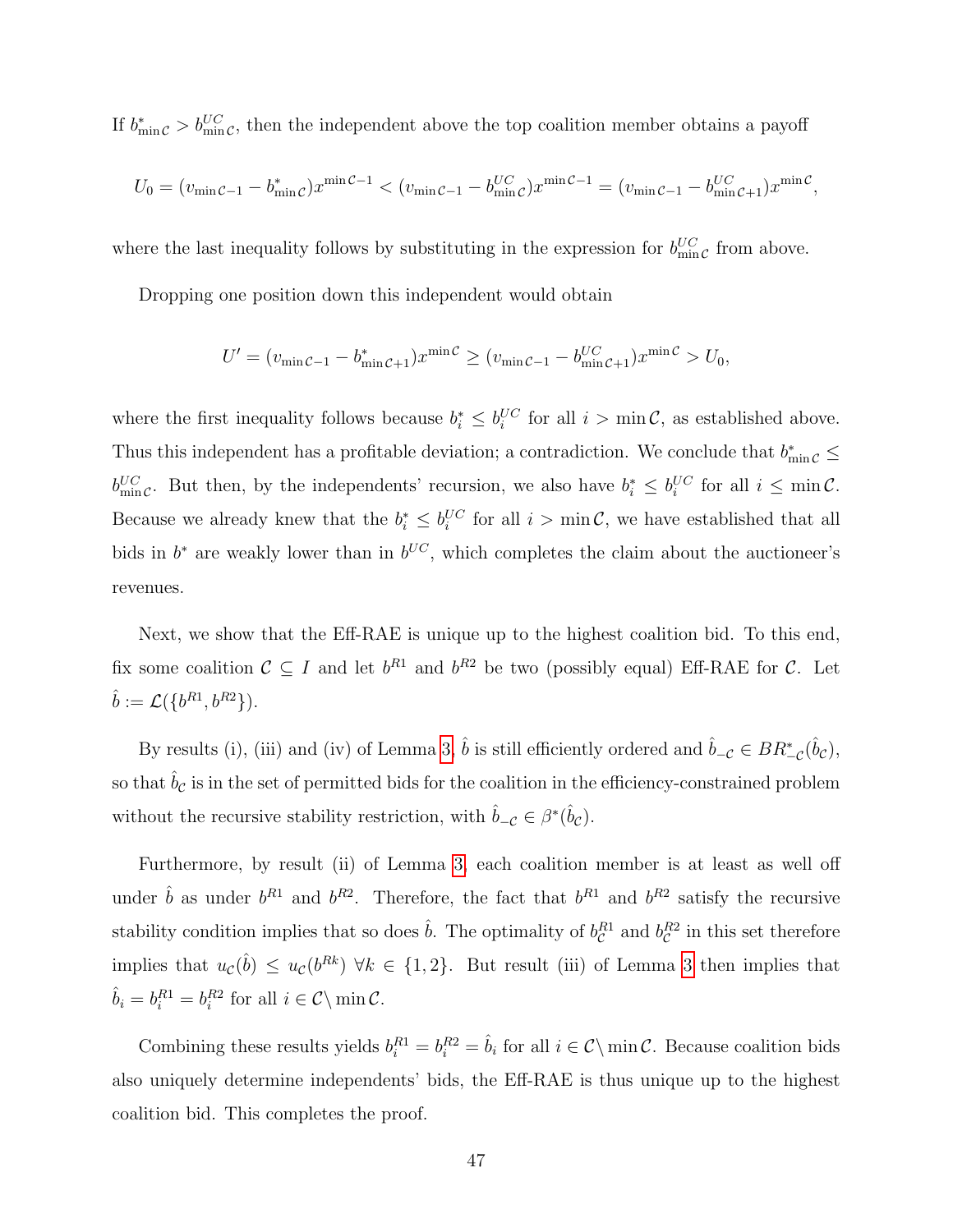## References

- 1. Aghion, P., P. Antràs, E. Helpman, (2007). "Negotiating free trade," *Journal of In*ternational Economics, 73, 1–30.
- 2. Association of National Advertisers (ANA), (2011). Trends in Digital Agency Compensation, 4th Edition, ANA publishing.
- 3. Athey, S., D. Nekipelov, (2012). "A Structural Model of Sponsored Search Advertising Auctions," mimeo.
- 4. Bachrach, Y., (2010). "Honor Among Thieves Collusion in Multi-Unit Auctions," Proc. of 9th int. Conf. on Autonomous Agents and Multiagent Systems van der Hoek, Kaminka, Luck and Sen (eds.), Toronto Canada.
- 5. Balseiro, S. r., O. Besbes, G. Weintraub, (2015). "Repeated Auctions with Budgets in Ad Exchanges: Approximations and Design," Management Science, forthcoming.
- 6. Bernheim, B. D., M. D. Whinston, (1985). "Common Marketing Agency as a Device for Facilitating Collusion," The RAND Journal of Economics, 16(2), 269–281.
- 7. Bernheim, B. D., M. D. Whinston, (1986). "Common Agency," Econometrica, 54(4), 923–942.
- 8. Borgers, T., I. Cox, M. Pesendorfer, V. Petricek, (2013). "Equilibrium Bids in Sponsored Search Auctions: Theory and Evidence," American Economic Journal: Microeconomics, 5, 163-187
- 9. Che, Y.K., Choi, S. and J. Kim (2013). "An Experimental Study of Sponsored-Search Auctions," mimeo.
- 10. Choi, H. and H. Varian, (2012). "Predicting the Present with Google Trends," Economic Record, 88 (s1), 2-9.
- 11. Celis, L. E., G. Lewis. M. M. Mobius, H. Nazerzadeh, (2015). "Buy-it-now or Takea-chance: A New Pricing Mechanism for Online Advertising," Management Science, forthcoming.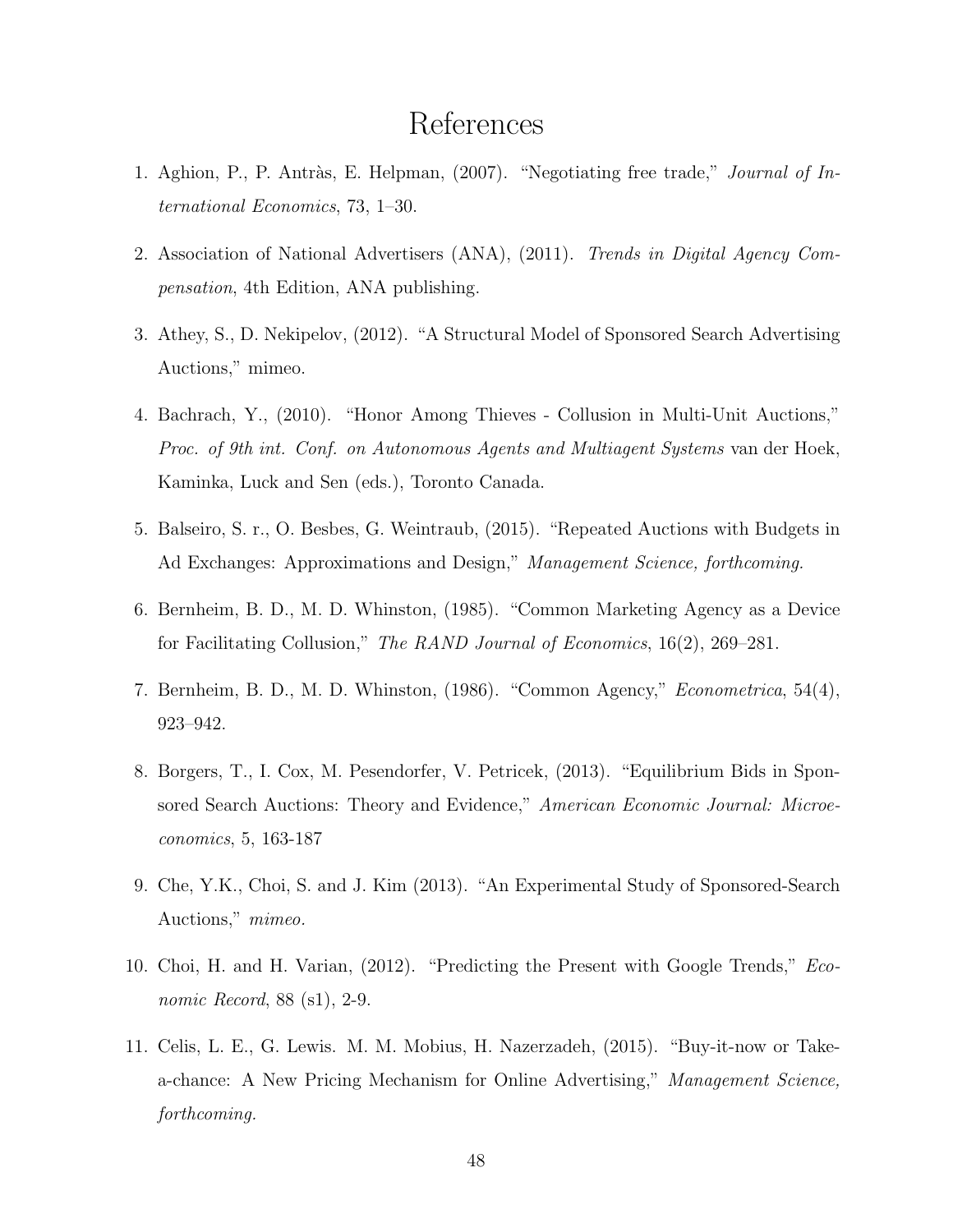- 12. Day, D., (2014). "Matching with Conflicts: An Application to the Advertising Industry," mimeo.
- 13. Econconsultancy (EC), (2011). "State of Search Marketing Report 2011," accessed on January 2012 at: http://econsultancy.com/us/reports/sempo-state-of-search
- 14. Edelman, B., M. Ostrovsky, M. Schwarz, (2007). "Internet Advertising and the Generalized Second-Price Auction: Selling Billions of Dollars Worth of Keywords," American Economic Review, 97(1), 242-259.
- 15. Edelman, B., M. Schwarz, (2010). "Optimal Auction Design and Equilibrium Selection in Sponsored Search Auctions," American Economic Review, 100(2), 597–602.
- 16. Einav, L., C. Farronato, J. Levin, N. Sundaresan, (2014). "Sales Mechanisms in Online Markets: What Happened to Internet Auctions?," mimeo.
- 17. Gomes, R., K. Sweeney, (2014). "Bayes-Nash Equilibria of the Generalized Second-Price Auction," Games and Economic Behavior, 86, 421-437
- 18. Graham, D. and R. Marshall (1987). "Collusive Behavior at Single-Object Second-Price and English Auctions," Journal of Political Economy, 95, 1217-1239.
- 19. Heish, Y., M. Shum, S. Yang, (2014). "To Score or Not to Score? Structural Estimation of Sponsored Search Auctions," mimeo.
- 20. Hendricks, K., R. Porter and G. Tan (2008). "Bidding Rings and the Winner's Curse," RAND Journal of Economics, 39, 1018-1041.
- 21. Mailath, G., P. Zemski, (1991). "Collusion in Second Price Auctions with Heterogenous Bidders," Games and Economic Behavior, 3, 467-420.
- 22. McAffee, P. and J. MacMillan, (1992). "Bidding Rings," American Economic Review, 82, 579-599.
- 23. Milgrom, P., J. Mollner, (2014). "Equilibrium Selection in Multi-Player Games with Auction Applications," mimeo.